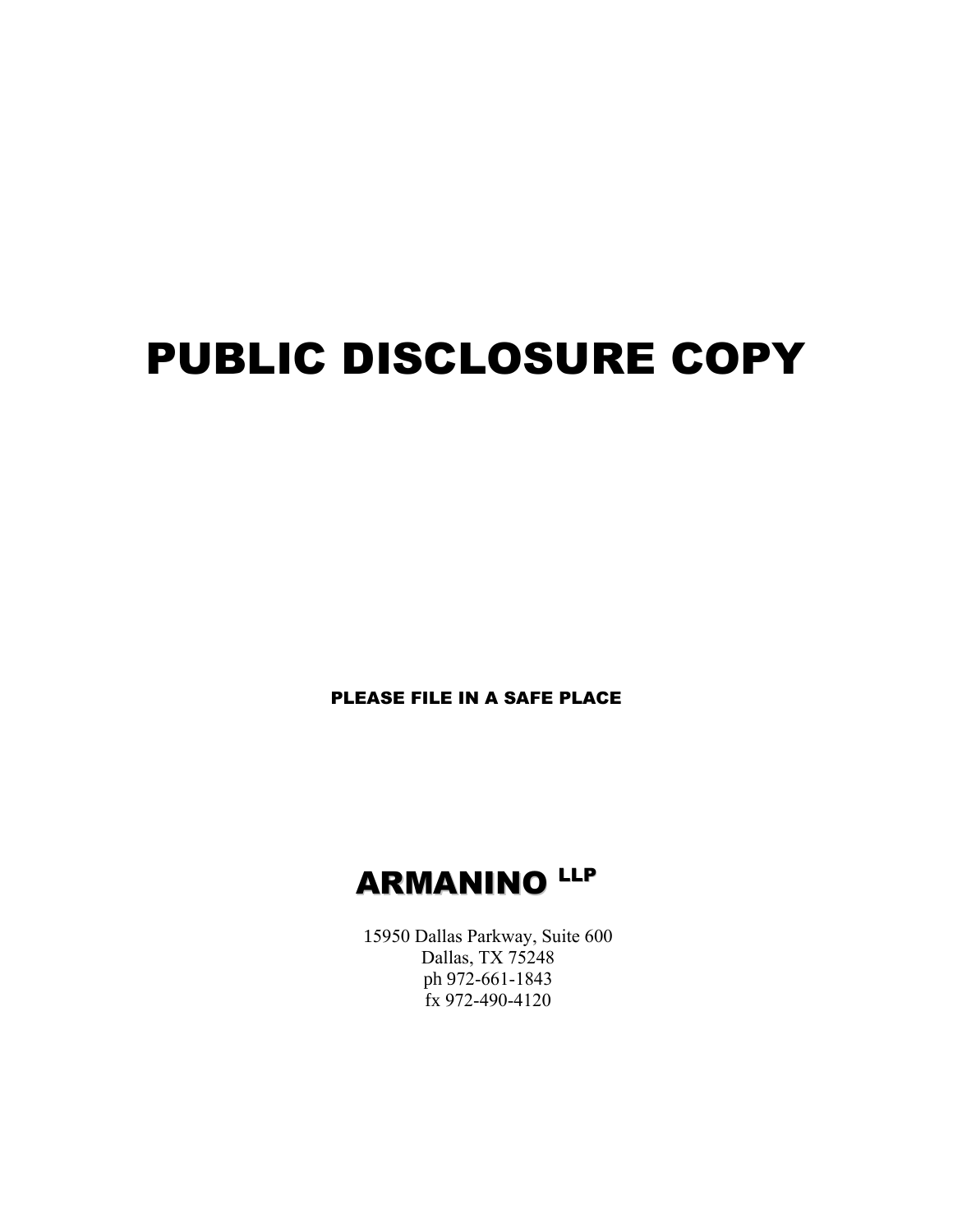| Form |  |
|------|--|

## **Return of Organization Exempt From Income Tax** \*\* PUBLIC DISCLOSURE COPY \*\*

**Under section 501(c), 527, or 4947(a)(1) of the Internal Revenue Code (except private foundations) 2020**

**| Do not enter social security numbers on this form as it may be made public.**

Department of the Treasury Internal Revenue Service

**| Go to www.irs.gov/Form990 for instructions and the latest information. Inspection**



|                                            |                                  | A For the 2020 calendar year, or tax year beginning<br>JUL 1, 2020                                                                                  |            | and ending JUN 30, 2021                             |                |                                                                                                                                                                                       |
|--------------------------------------------|----------------------------------|-----------------------------------------------------------------------------------------------------------------------------------------------------|------------|-----------------------------------------------------|----------------|---------------------------------------------------------------------------------------------------------------------------------------------------------------------------------------|
|                                            | <b>B</b> Check if<br>applicable: | <b>C</b> Name of organization                                                                                                                       |            | D Employer identification number                    |                |                                                                                                                                                                                       |
|                                            | Address<br>change                | OPERATION KINDNESS                                                                                                                                  |            |                                                     |                |                                                                                                                                                                                       |
|                                            | Name<br>change                   | Doing business as                                                                                                                                   |            | 75-1553350                                          |                |                                                                                                                                                                                       |
|                                            | Initial<br>return                | Number and street (or P.O. box if mail is not delivered to street address)                                                                          | Room/suite | <b>E</b> Telephone number                           |                |                                                                                                                                                                                       |
|                                            | Final<br>return/                 | 3201 EARHART DRIVE                                                                                                                                  |            | $(972)$ 418-7297                                    |                |                                                                                                                                                                                       |
|                                            | termin-<br>ated                  | City or town, state or province, country, and ZIP or foreign postal code                                                                            |            | G Gross receipts \$                                 |                | 12,084,430.                                                                                                                                                                           |
|                                            | Amended<br>return                | CARROLLTON, TX 75006                                                                                                                                |            | $H(a)$ is this a group return                       |                |                                                                                                                                                                                       |
|                                            | Applica-<br>tion<br>pending      | F Name and address of principal officer: ED JAMISON<br>3201 EARHART DRIVE, CARROLLTON, TX 75006                                                     |            | $H(b)$ Are all subordinates included? $\Box$ Yes    |                | for subordinates? $\frac{\Box}{\Box}$ Yes $\boxed{\overline{X}}$ No<br>  No                                                                                                           |
|                                            |                                  | Tax-exempt status: $X \ 501(c)(3)$<br>$501(c)$ (<br>$\sqrt{\bullet}$ (insert no.)<br>$4947(a)(1)$ or                                                | 527        |                                                     |                | If "No," attach a list. See instructions                                                                                                                                              |
|                                            |                                  | J Website: WWW.OPERATIONKINDNESS.ORG                                                                                                                |            | $H(c)$ Group exemption number $\blacktriangleright$ |                |                                                                                                                                                                                       |
|                                            |                                  | <b>K</b> Form of organization: $\boxed{\textbf{X}}$ Corporation<br>Association<br>Other $\blacktriangleright$<br>Trust                              |            | L Year of formation: 1977                           |                | $\mathsf{M}$ State of legal domicile; $\mathbb{T}^{\mathbf{X}}$                                                                                                                       |
|                                            | Part I                           | Summary                                                                                                                                             |            |                                                     |                |                                                                                                                                                                                       |
|                                            | 1.                               | Briefly describe the organization's mission or most significant activities: TO PROVIDE LIFESAVING CARE FOR                                          |            |                                                     |                |                                                                                                                                                                                       |
|                                            |                                  | HOMELESS DOGS AND CATS IN A COMPASSIONATE, NO-KILL ENVIRONMENT UNTIL                                                                                |            |                                                     |                |                                                                                                                                                                                       |
|                                            | $\mathbf{2}$                     | Check this box $\blacktriangleright$ $\blacksquare$ if the organization discontinued its operations or disposed of more than 25% of its net assets. |            |                                                     |                |                                                                                                                                                                                       |
|                                            | 3                                | Number of voting members of the governing body (Part VI, line 1a)                                                                                   |            |                                                     | 3              | 15                                                                                                                                                                                    |
|                                            |                                  |                                                                                                                                                     |            |                                                     | 4              | 15                                                                                                                                                                                    |
|                                            | 5                                |                                                                                                                                                     |            |                                                     | 5              | 77                                                                                                                                                                                    |
|                                            |                                  |                                                                                                                                                     |            |                                                     | 6              | 662                                                                                                                                                                                   |
|                                            |                                  |                                                                                                                                                     |            |                                                     | 7a             | $\mathbf{0}$ .                                                                                                                                                                        |
|                                            |                                  |                                                                                                                                                     |            |                                                     | 7b             | 0.                                                                                                                                                                                    |
|                                            |                                  |                                                                                                                                                     |            |                                                     |                |                                                                                                                                                                                       |
|                                            |                                  |                                                                                                                                                     |            | <b>Prior Year</b>                                   |                | <b>Current Year</b>                                                                                                                                                                   |
|                                            | 8                                | Contributions and grants (Part VIII, line 1h)                                                                                                       |            | 7,039,975.                                          |                |                                                                                                                                                                                       |
|                                            | 9                                | Program service revenue (Part VIII, line 2g)                                                                                                        |            | 569,996.                                            |                |                                                                                                                                                                                       |
|                                            | 10                               |                                                                                                                                                     |            | $-221.397.$                                         |                |                                                                                                                                                                                       |
|                                            |                                  | 11 Other revenue (Part VIII, column (A), lines 5, 6d, 8c, 9c, 10c, and 11e)                                                                         |            | 297,150.                                            |                |                                                                                                                                                                                       |
|                                            | 12                               | Total revenue - add lines 8 through 11 (must equal Part VIII, column (A), line 12)                                                                  |            | 7,685,724.                                          |                | 8,640,518.                                                                                                                                                                            |
|                                            | 13                               | Grants and similar amounts paid (Part IX, column (A), lines 1-3)                                                                                    |            |                                                     | 0.             |                                                                                                                                                                                       |
|                                            | 14                               | Benefits paid to or for members (Part IX, column (A), line 4)                                                                                       |            |                                                     | 0.             |                                                                                                                                                                                       |
|                                            | 15                               | Salaries, other compensation, employee benefits (Part IX, column (A), lines 5-10)                                                                   |            | 3, 441, 131.                                        |                |                                                                                                                                                                                       |
|                                            |                                  |                                                                                                                                                     |            |                                                     | $\mathbf{0}$ . |                                                                                                                                                                                       |
|                                            |                                  | $\blacktriangleright$ 1,102,393.<br><b>b</b> Total fundraising expenses (Part IX, column (D), line 25)                                              |            |                                                     |                |                                                                                                                                                                                       |
|                                            |                                  |                                                                                                                                                     |            | 2,051,831.                                          |                |                                                                                                                                                                                       |
|                                            | 18                               | Total expenses. Add lines 13-17 (must equal Part IX, column (A), line 25) [                                                                         |            | 5,492,962.                                          |                |                                                                                                                                                                                       |
|                                            | 19                               |                                                                                                                                                     |            | 2, 192, 762.                                        |                |                                                                                                                                                                                       |
|                                            |                                  |                                                                                                                                                     |            | <b>Beginning of Current Year</b>                    |                | <b>End of Year</b>                                                                                                                                                                    |
|                                            |                                  | <b>20</b> Total assets (Part X, line 16)                                                                                                            |            | 17,641,726.                                         |                |                                                                                                                                                                                       |
| Revenue<br>Expenses<br>äğ<br>sets<br>alanc |                                  | 21 Total liabilities (Part X, line 26)                                                                                                              |            | 955.233.                                            |                | 8,011,890.<br>429,917.<br>$-385.$<br>199,096.<br>0.<br>$\mathbf{0}$ .<br>3,550,353.<br>252,324.<br>2,481,847.<br>6,284,524.<br>2,355,994.<br>19, 413, 593.<br>373.779.<br>19,039,814. |

Under penalties of perjury, I declare that I have examined this return, including accompanying schedules and statements, and to the best of my knowledge and belief, it is true, correct, and complete. Declaration of preparer (other than officer) is based on all information of which preparer has any knowledge.

| Sign             | Signature of officer                                                                                         |                      |          | Date                                               |             |  |
|------------------|--------------------------------------------------------------------------------------------------------------|----------------------|----------|----------------------------------------------------|-------------|--|
| Here             | ED JAMISON, CEO                                                                                              |                      |          |                                                    |             |  |
|                  | Type or print name and title                                                                                 |                      |          |                                                    |             |  |
|                  | Print/Type preparer's name                                                                                   | Preparer's signature | Date     | Check                                              | <b>PTIN</b> |  |
| Paid             | MATTHEW PETROSKI                                                                                             | MATTHEW PETROSKI     | 05/10/22 | self-emploved                                      | P00853132   |  |
| Preparer         | ARMANINO, LLP<br>Firm's name<br>$\sim$                                                                       |                      |          | $94 - 6214841$<br>Firm's $EIN \blacktriangleright$ |             |  |
| Use Only         | Firm's address > 15950 N. DALLAS PKWY, #600                                                                  |                      |          |                                                    |             |  |
| DALLAS, TX 75248 |                                                                                                              |                      |          | Phone no. 972-661-1843                             |             |  |
|                  | May the IRS discuss this return with the preparer shown above? See instructions                              |                      |          | x                                                  | No<br>Yes   |  |
|                  | Form 990 (2020)<br>LHA For Paperwork Reduction Act Notice, see the separate instructions.<br>032001 12-23-20 |                      |          |                                                    |             |  |

SEE SCHEDULE O FOR ORGANIZATION MISSION STATEMENT CONTINUATION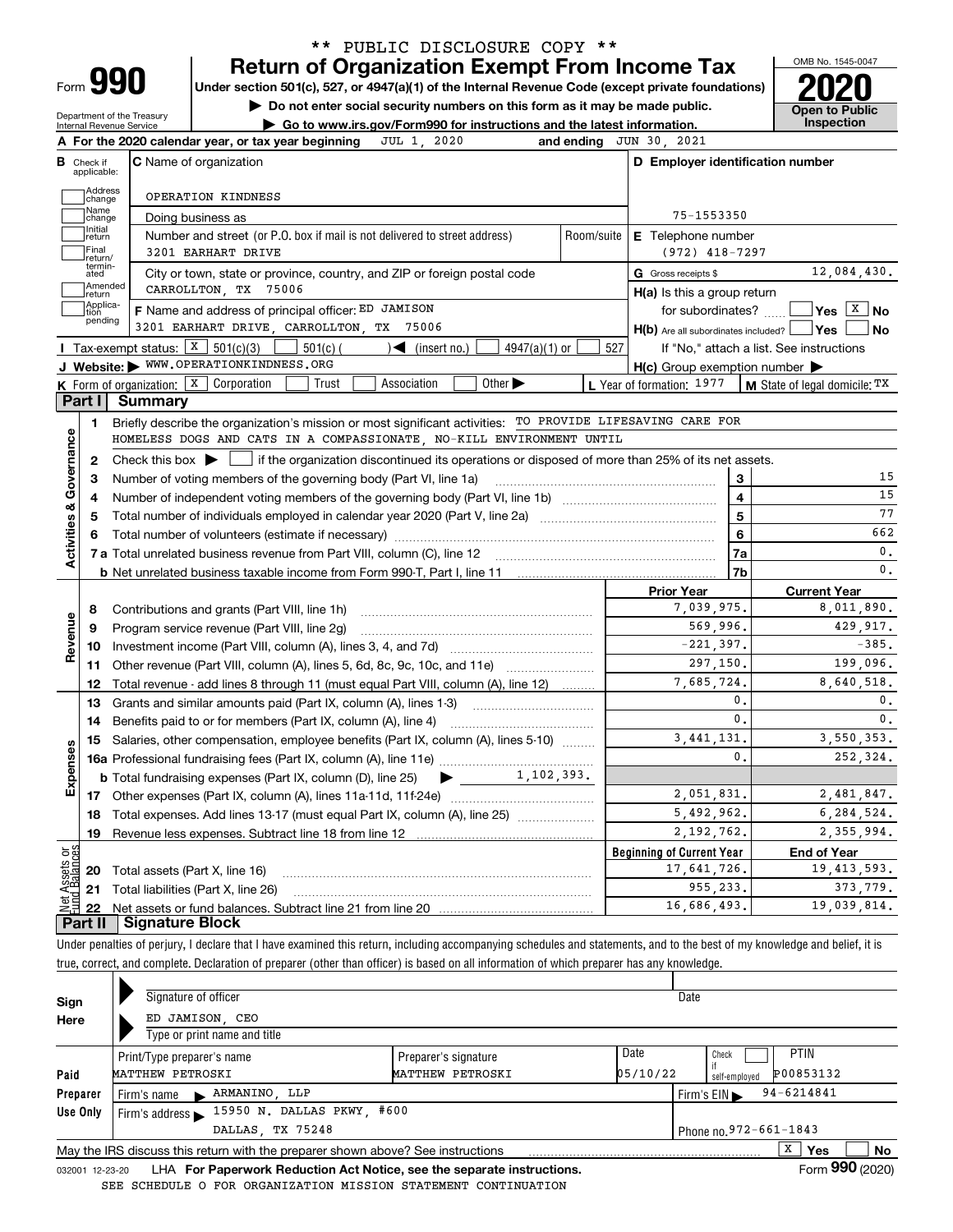| Part III   Statement of Program Service Accomplishments<br>Briefly describe the organization's mission:<br>TO PROVIDE LIFESAVING CARE FOR HOMELESS DOGS AND CATS IN A<br>COMPASSIONATE, NO-KILL ENVIRONMENT UNTIL THEY ARE ADOPTED INTO LOVING<br>HOMES, AND TO BE A LEADER IN OUR COMMUNITY BY PROMOTING HUMANE VALUES<br>THROUGH EDUCATION AND AWARENESS.<br>Did the organization undertake any significant program services during the year which were not listed on the<br>$\sqrt{2}$ Yes $\sqrt{X}$ No<br>If "Yes," describe these new services on Schedule O.<br>$Yes \vert X \vert$ No<br>If "Yes," describe these changes on Schedule O.<br>Describe the organization's program service accomplishments for each of its three largest program services, as measured by expenses.<br>Section 501(c)(3) and 501(c)(4) organizations are required to report the amount of grants and allocations to others, the total expenses, and<br>revenue, if any, for each program service reported.<br>429,917.<br>$(\text{Code:})$ $(\text{Expenses} \$ $4,367,011.$ including grants of \$<br>(Revenue \$<br>OPERATION KINDNESS IS A PIONEER IN NORTH TEXAS FOR PROVIDING ASSISTANCE<br>TO ANIMALS IN NEED OF MEDICAL CARE, COMPANIONSHIP, AND MOST OF ALL, A<br>HOME. IN ADDITION TO PET ADOPTIONS, WE PROVIDE EXTENSIVE MEDICAL CARE<br>FOR OUR ANIMALS, A FOSTER PROGRAM, A PET FOOD PANTRY, A SURRENDER<br>PREVENTION PROGRAM, EDUCATION TO PET PARENTS AND VOLUNTEER<br>OPPORTUNITIES.<br>$($ Revenue \$<br>4b<br>(Code: ) (Expenses \$<br>) (Revenue \$<br>including grants of \$<br>Other program services (Describe on Schedule O.)<br>(Expenses \$<br>including grants of \$<br>(Revenue \$<br>4,367,011.<br>4e Total program service expenses<br>Form 990 (2020)<br>032002 12-23-20 |              | OPERATION KINDNESS<br>Form 990 (2020) | 75-1553350<br>Page 2 |
|---------------------------------------------------------------------------------------------------------------------------------------------------------------------------------------------------------------------------------------------------------------------------------------------------------------------------------------------------------------------------------------------------------------------------------------------------------------------------------------------------------------------------------------------------------------------------------------------------------------------------------------------------------------------------------------------------------------------------------------------------------------------------------------------------------------------------------------------------------------------------------------------------------------------------------------------------------------------------------------------------------------------------------------------------------------------------------------------------------------------------------------------------------------------------------------------------------------------------------------------------------------------------------------------------------------------------------------------------------------------------------------------------------------------------------------------------------------------------------------------------------------------------------------------------------------------------------------------------------------------------------------------------------------------------------------------------------------------------------------------------------------------------------------------|--------------|---------------------------------------|----------------------|
|                                                                                                                                                                                                                                                                                                                                                                                                                                                                                                                                                                                                                                                                                                                                                                                                                                                                                                                                                                                                                                                                                                                                                                                                                                                                                                                                                                                                                                                                                                                                                                                                                                                                                                                                                                                             |              |                                       |                      |
|                                                                                                                                                                                                                                                                                                                                                                                                                                                                                                                                                                                                                                                                                                                                                                                                                                                                                                                                                                                                                                                                                                                                                                                                                                                                                                                                                                                                                                                                                                                                                                                                                                                                                                                                                                                             |              |                                       |                      |
|                                                                                                                                                                                                                                                                                                                                                                                                                                                                                                                                                                                                                                                                                                                                                                                                                                                                                                                                                                                                                                                                                                                                                                                                                                                                                                                                                                                                                                                                                                                                                                                                                                                                                                                                                                                             | $\mathbf{1}$ |                                       |                      |
|                                                                                                                                                                                                                                                                                                                                                                                                                                                                                                                                                                                                                                                                                                                                                                                                                                                                                                                                                                                                                                                                                                                                                                                                                                                                                                                                                                                                                                                                                                                                                                                                                                                                                                                                                                                             |              |                                       |                      |
|                                                                                                                                                                                                                                                                                                                                                                                                                                                                                                                                                                                                                                                                                                                                                                                                                                                                                                                                                                                                                                                                                                                                                                                                                                                                                                                                                                                                                                                                                                                                                                                                                                                                                                                                                                                             |              |                                       |                      |
|                                                                                                                                                                                                                                                                                                                                                                                                                                                                                                                                                                                                                                                                                                                                                                                                                                                                                                                                                                                                                                                                                                                                                                                                                                                                                                                                                                                                                                                                                                                                                                                                                                                                                                                                                                                             |              |                                       |                      |
|                                                                                                                                                                                                                                                                                                                                                                                                                                                                                                                                                                                                                                                                                                                                                                                                                                                                                                                                                                                                                                                                                                                                                                                                                                                                                                                                                                                                                                                                                                                                                                                                                                                                                                                                                                                             |              |                                       |                      |
|                                                                                                                                                                                                                                                                                                                                                                                                                                                                                                                                                                                                                                                                                                                                                                                                                                                                                                                                                                                                                                                                                                                                                                                                                                                                                                                                                                                                                                                                                                                                                                                                                                                                                                                                                                                             | $\mathbf{2}$ |                                       |                      |
|                                                                                                                                                                                                                                                                                                                                                                                                                                                                                                                                                                                                                                                                                                                                                                                                                                                                                                                                                                                                                                                                                                                                                                                                                                                                                                                                                                                                                                                                                                                                                                                                                                                                                                                                                                                             |              |                                       |                      |
|                                                                                                                                                                                                                                                                                                                                                                                                                                                                                                                                                                                                                                                                                                                                                                                                                                                                                                                                                                                                                                                                                                                                                                                                                                                                                                                                                                                                                                                                                                                                                                                                                                                                                                                                                                                             |              |                                       |                      |
|                                                                                                                                                                                                                                                                                                                                                                                                                                                                                                                                                                                                                                                                                                                                                                                                                                                                                                                                                                                                                                                                                                                                                                                                                                                                                                                                                                                                                                                                                                                                                                                                                                                                                                                                                                                             | 3            |                                       |                      |
|                                                                                                                                                                                                                                                                                                                                                                                                                                                                                                                                                                                                                                                                                                                                                                                                                                                                                                                                                                                                                                                                                                                                                                                                                                                                                                                                                                                                                                                                                                                                                                                                                                                                                                                                                                                             |              |                                       |                      |
|                                                                                                                                                                                                                                                                                                                                                                                                                                                                                                                                                                                                                                                                                                                                                                                                                                                                                                                                                                                                                                                                                                                                                                                                                                                                                                                                                                                                                                                                                                                                                                                                                                                                                                                                                                                             | 4            |                                       |                      |
|                                                                                                                                                                                                                                                                                                                                                                                                                                                                                                                                                                                                                                                                                                                                                                                                                                                                                                                                                                                                                                                                                                                                                                                                                                                                                                                                                                                                                                                                                                                                                                                                                                                                                                                                                                                             |              |                                       |                      |
|                                                                                                                                                                                                                                                                                                                                                                                                                                                                                                                                                                                                                                                                                                                                                                                                                                                                                                                                                                                                                                                                                                                                                                                                                                                                                                                                                                                                                                                                                                                                                                                                                                                                                                                                                                                             |              |                                       |                      |
|                                                                                                                                                                                                                                                                                                                                                                                                                                                                                                                                                                                                                                                                                                                                                                                                                                                                                                                                                                                                                                                                                                                                                                                                                                                                                                                                                                                                                                                                                                                                                                                                                                                                                                                                                                                             | 4a           |                                       |                      |
|                                                                                                                                                                                                                                                                                                                                                                                                                                                                                                                                                                                                                                                                                                                                                                                                                                                                                                                                                                                                                                                                                                                                                                                                                                                                                                                                                                                                                                                                                                                                                                                                                                                                                                                                                                                             |              |                                       |                      |
|                                                                                                                                                                                                                                                                                                                                                                                                                                                                                                                                                                                                                                                                                                                                                                                                                                                                                                                                                                                                                                                                                                                                                                                                                                                                                                                                                                                                                                                                                                                                                                                                                                                                                                                                                                                             |              |                                       |                      |
|                                                                                                                                                                                                                                                                                                                                                                                                                                                                                                                                                                                                                                                                                                                                                                                                                                                                                                                                                                                                                                                                                                                                                                                                                                                                                                                                                                                                                                                                                                                                                                                                                                                                                                                                                                                             |              |                                       |                      |
|                                                                                                                                                                                                                                                                                                                                                                                                                                                                                                                                                                                                                                                                                                                                                                                                                                                                                                                                                                                                                                                                                                                                                                                                                                                                                                                                                                                                                                                                                                                                                                                                                                                                                                                                                                                             |              |                                       |                      |
|                                                                                                                                                                                                                                                                                                                                                                                                                                                                                                                                                                                                                                                                                                                                                                                                                                                                                                                                                                                                                                                                                                                                                                                                                                                                                                                                                                                                                                                                                                                                                                                                                                                                                                                                                                                             |              |                                       |                      |
|                                                                                                                                                                                                                                                                                                                                                                                                                                                                                                                                                                                                                                                                                                                                                                                                                                                                                                                                                                                                                                                                                                                                                                                                                                                                                                                                                                                                                                                                                                                                                                                                                                                                                                                                                                                             |              |                                       |                      |
|                                                                                                                                                                                                                                                                                                                                                                                                                                                                                                                                                                                                                                                                                                                                                                                                                                                                                                                                                                                                                                                                                                                                                                                                                                                                                                                                                                                                                                                                                                                                                                                                                                                                                                                                                                                             |              |                                       |                      |
|                                                                                                                                                                                                                                                                                                                                                                                                                                                                                                                                                                                                                                                                                                                                                                                                                                                                                                                                                                                                                                                                                                                                                                                                                                                                                                                                                                                                                                                                                                                                                                                                                                                                                                                                                                                             |              |                                       |                      |
|                                                                                                                                                                                                                                                                                                                                                                                                                                                                                                                                                                                                                                                                                                                                                                                                                                                                                                                                                                                                                                                                                                                                                                                                                                                                                                                                                                                                                                                                                                                                                                                                                                                                                                                                                                                             |              |                                       |                      |
|                                                                                                                                                                                                                                                                                                                                                                                                                                                                                                                                                                                                                                                                                                                                                                                                                                                                                                                                                                                                                                                                                                                                                                                                                                                                                                                                                                                                                                                                                                                                                                                                                                                                                                                                                                                             |              |                                       |                      |
|                                                                                                                                                                                                                                                                                                                                                                                                                                                                                                                                                                                                                                                                                                                                                                                                                                                                                                                                                                                                                                                                                                                                                                                                                                                                                                                                                                                                                                                                                                                                                                                                                                                                                                                                                                                             |              |                                       |                      |
|                                                                                                                                                                                                                                                                                                                                                                                                                                                                                                                                                                                                                                                                                                                                                                                                                                                                                                                                                                                                                                                                                                                                                                                                                                                                                                                                                                                                                                                                                                                                                                                                                                                                                                                                                                                             |              |                                       |                      |
|                                                                                                                                                                                                                                                                                                                                                                                                                                                                                                                                                                                                                                                                                                                                                                                                                                                                                                                                                                                                                                                                                                                                                                                                                                                                                                                                                                                                                                                                                                                                                                                                                                                                                                                                                                                             |              |                                       |                      |
|                                                                                                                                                                                                                                                                                                                                                                                                                                                                                                                                                                                                                                                                                                                                                                                                                                                                                                                                                                                                                                                                                                                                                                                                                                                                                                                                                                                                                                                                                                                                                                                                                                                                                                                                                                                             |              |                                       |                      |
|                                                                                                                                                                                                                                                                                                                                                                                                                                                                                                                                                                                                                                                                                                                                                                                                                                                                                                                                                                                                                                                                                                                                                                                                                                                                                                                                                                                                                                                                                                                                                                                                                                                                                                                                                                                             |              |                                       |                      |
|                                                                                                                                                                                                                                                                                                                                                                                                                                                                                                                                                                                                                                                                                                                                                                                                                                                                                                                                                                                                                                                                                                                                                                                                                                                                                                                                                                                                                                                                                                                                                                                                                                                                                                                                                                                             |              |                                       |                      |
|                                                                                                                                                                                                                                                                                                                                                                                                                                                                                                                                                                                                                                                                                                                                                                                                                                                                                                                                                                                                                                                                                                                                                                                                                                                                                                                                                                                                                                                                                                                                                                                                                                                                                                                                                                                             |              |                                       |                      |
|                                                                                                                                                                                                                                                                                                                                                                                                                                                                                                                                                                                                                                                                                                                                                                                                                                                                                                                                                                                                                                                                                                                                                                                                                                                                                                                                                                                                                                                                                                                                                                                                                                                                                                                                                                                             |              |                                       |                      |
|                                                                                                                                                                                                                                                                                                                                                                                                                                                                                                                                                                                                                                                                                                                                                                                                                                                                                                                                                                                                                                                                                                                                                                                                                                                                                                                                                                                                                                                                                                                                                                                                                                                                                                                                                                                             |              |                                       |                      |
|                                                                                                                                                                                                                                                                                                                                                                                                                                                                                                                                                                                                                                                                                                                                                                                                                                                                                                                                                                                                                                                                                                                                                                                                                                                                                                                                                                                                                                                                                                                                                                                                                                                                                                                                                                                             |              |                                       |                      |
|                                                                                                                                                                                                                                                                                                                                                                                                                                                                                                                                                                                                                                                                                                                                                                                                                                                                                                                                                                                                                                                                                                                                                                                                                                                                                                                                                                                                                                                                                                                                                                                                                                                                                                                                                                                             |              |                                       |                      |
|                                                                                                                                                                                                                                                                                                                                                                                                                                                                                                                                                                                                                                                                                                                                                                                                                                                                                                                                                                                                                                                                                                                                                                                                                                                                                                                                                                                                                                                                                                                                                                                                                                                                                                                                                                                             |              |                                       |                      |
|                                                                                                                                                                                                                                                                                                                                                                                                                                                                                                                                                                                                                                                                                                                                                                                                                                                                                                                                                                                                                                                                                                                                                                                                                                                                                                                                                                                                                                                                                                                                                                                                                                                                                                                                                                                             |              |                                       |                      |
|                                                                                                                                                                                                                                                                                                                                                                                                                                                                                                                                                                                                                                                                                                                                                                                                                                                                                                                                                                                                                                                                                                                                                                                                                                                                                                                                                                                                                                                                                                                                                                                                                                                                                                                                                                                             |              |                                       |                      |
|                                                                                                                                                                                                                                                                                                                                                                                                                                                                                                                                                                                                                                                                                                                                                                                                                                                                                                                                                                                                                                                                                                                                                                                                                                                                                                                                                                                                                                                                                                                                                                                                                                                                                                                                                                                             |              |                                       |                      |
|                                                                                                                                                                                                                                                                                                                                                                                                                                                                                                                                                                                                                                                                                                                                                                                                                                                                                                                                                                                                                                                                                                                                                                                                                                                                                                                                                                                                                                                                                                                                                                                                                                                                                                                                                                                             |              |                                       |                      |
|                                                                                                                                                                                                                                                                                                                                                                                                                                                                                                                                                                                                                                                                                                                                                                                                                                                                                                                                                                                                                                                                                                                                                                                                                                                                                                                                                                                                                                                                                                                                                                                                                                                                                                                                                                                             | 4c           |                                       |                      |
|                                                                                                                                                                                                                                                                                                                                                                                                                                                                                                                                                                                                                                                                                                                                                                                                                                                                                                                                                                                                                                                                                                                                                                                                                                                                                                                                                                                                                                                                                                                                                                                                                                                                                                                                                                                             |              |                                       |                      |
|                                                                                                                                                                                                                                                                                                                                                                                                                                                                                                                                                                                                                                                                                                                                                                                                                                                                                                                                                                                                                                                                                                                                                                                                                                                                                                                                                                                                                                                                                                                                                                                                                                                                                                                                                                                             |              |                                       |                      |
|                                                                                                                                                                                                                                                                                                                                                                                                                                                                                                                                                                                                                                                                                                                                                                                                                                                                                                                                                                                                                                                                                                                                                                                                                                                                                                                                                                                                                                                                                                                                                                                                                                                                                                                                                                                             |              |                                       |                      |
|                                                                                                                                                                                                                                                                                                                                                                                                                                                                                                                                                                                                                                                                                                                                                                                                                                                                                                                                                                                                                                                                                                                                                                                                                                                                                                                                                                                                                                                                                                                                                                                                                                                                                                                                                                                             |              |                                       |                      |
|                                                                                                                                                                                                                                                                                                                                                                                                                                                                                                                                                                                                                                                                                                                                                                                                                                                                                                                                                                                                                                                                                                                                                                                                                                                                                                                                                                                                                                                                                                                                                                                                                                                                                                                                                                                             |              |                                       |                      |
|                                                                                                                                                                                                                                                                                                                                                                                                                                                                                                                                                                                                                                                                                                                                                                                                                                                                                                                                                                                                                                                                                                                                                                                                                                                                                                                                                                                                                                                                                                                                                                                                                                                                                                                                                                                             |              |                                       |                      |
|                                                                                                                                                                                                                                                                                                                                                                                                                                                                                                                                                                                                                                                                                                                                                                                                                                                                                                                                                                                                                                                                                                                                                                                                                                                                                                                                                                                                                                                                                                                                                                                                                                                                                                                                                                                             |              |                                       |                      |
|                                                                                                                                                                                                                                                                                                                                                                                                                                                                                                                                                                                                                                                                                                                                                                                                                                                                                                                                                                                                                                                                                                                                                                                                                                                                                                                                                                                                                                                                                                                                                                                                                                                                                                                                                                                             |              |                                       |                      |
|                                                                                                                                                                                                                                                                                                                                                                                                                                                                                                                                                                                                                                                                                                                                                                                                                                                                                                                                                                                                                                                                                                                                                                                                                                                                                                                                                                                                                                                                                                                                                                                                                                                                                                                                                                                             |              |                                       |                      |
|                                                                                                                                                                                                                                                                                                                                                                                                                                                                                                                                                                                                                                                                                                                                                                                                                                                                                                                                                                                                                                                                                                                                                                                                                                                                                                                                                                                                                                                                                                                                                                                                                                                                                                                                                                                             |              |                                       |                      |
|                                                                                                                                                                                                                                                                                                                                                                                                                                                                                                                                                                                                                                                                                                                                                                                                                                                                                                                                                                                                                                                                                                                                                                                                                                                                                                                                                                                                                                                                                                                                                                                                                                                                                                                                                                                             |              |                                       |                      |
|                                                                                                                                                                                                                                                                                                                                                                                                                                                                                                                                                                                                                                                                                                                                                                                                                                                                                                                                                                                                                                                                                                                                                                                                                                                                                                                                                                                                                                                                                                                                                                                                                                                                                                                                                                                             |              |                                       |                      |
|                                                                                                                                                                                                                                                                                                                                                                                                                                                                                                                                                                                                                                                                                                                                                                                                                                                                                                                                                                                                                                                                                                                                                                                                                                                                                                                                                                                                                                                                                                                                                                                                                                                                                                                                                                                             | 4d           |                                       |                      |
|                                                                                                                                                                                                                                                                                                                                                                                                                                                                                                                                                                                                                                                                                                                                                                                                                                                                                                                                                                                                                                                                                                                                                                                                                                                                                                                                                                                                                                                                                                                                                                                                                                                                                                                                                                                             |              |                                       |                      |
|                                                                                                                                                                                                                                                                                                                                                                                                                                                                                                                                                                                                                                                                                                                                                                                                                                                                                                                                                                                                                                                                                                                                                                                                                                                                                                                                                                                                                                                                                                                                                                                                                                                                                                                                                                                             |              |                                       |                      |
|                                                                                                                                                                                                                                                                                                                                                                                                                                                                                                                                                                                                                                                                                                                                                                                                                                                                                                                                                                                                                                                                                                                                                                                                                                                                                                                                                                                                                                                                                                                                                                                                                                                                                                                                                                                             |              |                                       |                      |
|                                                                                                                                                                                                                                                                                                                                                                                                                                                                                                                                                                                                                                                                                                                                                                                                                                                                                                                                                                                                                                                                                                                                                                                                                                                                                                                                                                                                                                                                                                                                                                                                                                                                                                                                                                                             |              |                                       |                      |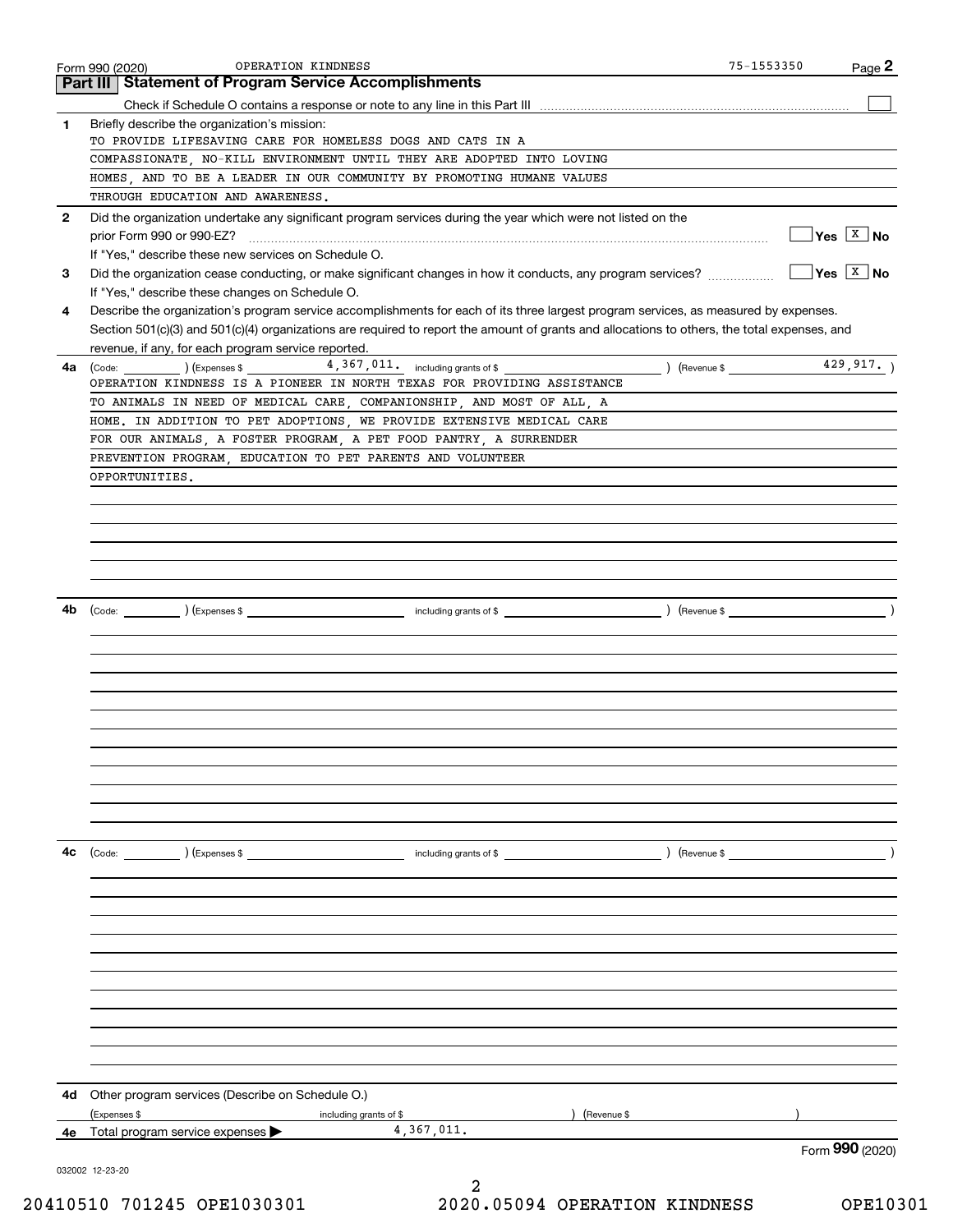|  | Form 990 (2020) |
|--|-----------------|

OPERATION KINDNESS 75-1553350

|     | OPERATION KINDNESS<br>75-1553350<br>Form 990 (2020)                                                                                   |                |     | Page $3$ |
|-----|---------------------------------------------------------------------------------------------------------------------------------------|----------------|-----|----------|
|     | <b>Checklist of Required Schedules</b><br>  Part IV                                                                                   |                |     |          |
|     |                                                                                                                                       |                | Yes | No       |
| 1   | Is the organization described in section $501(c)(3)$ or $4947(a)(1)$ (other than a private foundation)?                               |                |     |          |
|     |                                                                                                                                       | 1              | х   |          |
| 2   |                                                                                                                                       | $\mathbf{2}$   | х   |          |
| З   | Did the organization engage in direct or indirect political campaign activities on behalf of or in opposition to candidates for       |                |     |          |
|     |                                                                                                                                       | 3              |     | х        |
| 4   | Section 501(c)(3) organizations. Did the organization engage in lobbying activities, or have a section 501(h) election in effect      |                |     |          |
|     |                                                                                                                                       | 4              |     | х        |
| 5   | Is the organization a section 501(c)(4), 501(c)(5), or 501(c)(6) organization that receives membership dues, assessments, or          |                |     |          |
|     |                                                                                                                                       | 5              |     | х        |
| 6   | Did the organization maintain any donor advised funds or any similar funds or accounts for which donors have the right to             |                |     |          |
|     | provide advice on the distribution or investment of amounts in such funds or accounts? If "Yes," complete Schedule D, Part I          | 6              |     | х        |
|     |                                                                                                                                       |                |     |          |
| 7   | Did the organization receive or hold a conservation easement, including easements to preserve open space,                             |                |     | х        |
|     |                                                                                                                                       | $\overline{7}$ |     |          |
| 8   | Did the organization maintain collections of works of art, historical treasures, or other similar assets? If "Yes," complete          |                |     |          |
|     |                                                                                                                                       | 8              |     | х        |
| 9   | Did the organization report an amount in Part X, line 21, for escrow or custodial account liability, serve as a custodian for         |                |     |          |
|     | amounts not listed in Part X; or provide credit counseling, debt management, credit repair, or debt negotiation services?             |                |     |          |
|     |                                                                                                                                       | 9              |     | х        |
| 10  | Did the organization, directly or through a related organization, hold assets in donor-restricted endowments                          |                |     |          |
|     |                                                                                                                                       | 10             |     | х        |
| 11  | If the organization's answer to any of the following questions is "Yes," then complete Schedule D, Parts VI, VII, VIII, IX, or X      |                |     |          |
|     | as applicable.                                                                                                                        |                |     |          |
|     | Did the organization report an amount for land, buildings, and equipment in Part X, line 10? If "Yes," complete Schedule D.           |                |     |          |
|     |                                                                                                                                       | 11a            | х   |          |
|     | <b>b</b> Did the organization report an amount for investments - other securities in Part X, line 12, that is 5% or more of its total |                |     |          |
|     |                                                                                                                                       | 11b            |     | х        |
|     | c Did the organization report an amount for investments - program related in Part X, line 13, that is 5% or more of its total         |                |     |          |
|     |                                                                                                                                       | 11c            |     | х        |
|     | d Did the organization report an amount for other assets in Part X, line 15, that is 5% or more of its total assets reported in       |                |     |          |
|     |                                                                                                                                       | 11d            |     | Χ        |
|     | e Did the organization report an amount for other liabilities in Part X, line 25? If "Yes," complete Schedule D, Part X               | 11e            |     | X        |
| f   | Did the organization's separate or consolidated financial statements for the tax year include a footnote that addresses               |                |     |          |
|     | the organization's liability for uncertain tax positions under FIN 48 (ASC 740)? If "Yes," complete Schedule D, Part X                | 11f            | х   |          |
|     | 12a Did the organization obtain separate, independent audited financial statements for the tax year? If "Yes," complete               |                |     |          |
|     |                                                                                                                                       | 12a            | x   |          |
| b   | Was the organization included in consolidated, independent audited financial statements for the tax year?                             |                |     |          |
|     | If "Yes," and if the organization answered "No" to line 12a, then completing Schedule D, Parts XI and XII is optional                 | 12b            |     | х        |
| 13  |                                                                                                                                       | 13             |     | х        |
| 14a | Did the organization maintain an office, employees, or agents outside of the United States?                                           |                |     | Х        |
| b   | Did the organization have aggregate revenues or expenses of more than \$10,000 from grantmaking, fundraising, business,               | 14a            |     |          |
|     |                                                                                                                                       |                |     |          |
|     | investment, and program service activities outside the United States, or aggregate foreign investments valued at \$100,000            |                |     | х        |
|     | Did the organization report on Part IX, column (A), line 3, more than \$5,000 of grants or other assistance to or for any             | 14b            |     |          |
| 15  |                                                                                                                                       |                |     | x        |
|     |                                                                                                                                       | 15             |     |          |
| 16  | Did the organization report on Part IX, column (A), line 3, more than \$5,000 of aggregate grants or other assistance to              |                |     |          |
|     |                                                                                                                                       | 16             |     | х        |
| 17  | Did the organization report a total of more than \$15,000 of expenses for professional fundraising services on Part IX,               |                |     |          |
|     |                                                                                                                                       | 17             | х   |          |
| 18  | Did the organization report more than \$15,000 total of fundraising event gross income and contributions on Part VIII, lines          |                |     |          |
|     |                                                                                                                                       | 18             | х   |          |
| 19  | Did the organization report more than \$15,000 of gross income from gaming activities on Part VIII, line 9a? If "Yes."                |                |     |          |
|     |                                                                                                                                       | 19             |     | x        |
| 20a |                                                                                                                                       | 20a            |     | х        |
| b   | If "Yes" to line 20a, did the organization attach a copy of its audited financial statements to this return?                          | 20b            |     |          |
| 21  | Did the organization report more than \$5,000 of grants or other assistance to any domestic organization or                           |                |     |          |
|     |                                                                                                                                       | 21             |     | x        |

032003 12-23-20

Form (2020) **990**

20410510 701245 OPE1030301 2020.05094 OPERATION KINDNESS OPE10301

3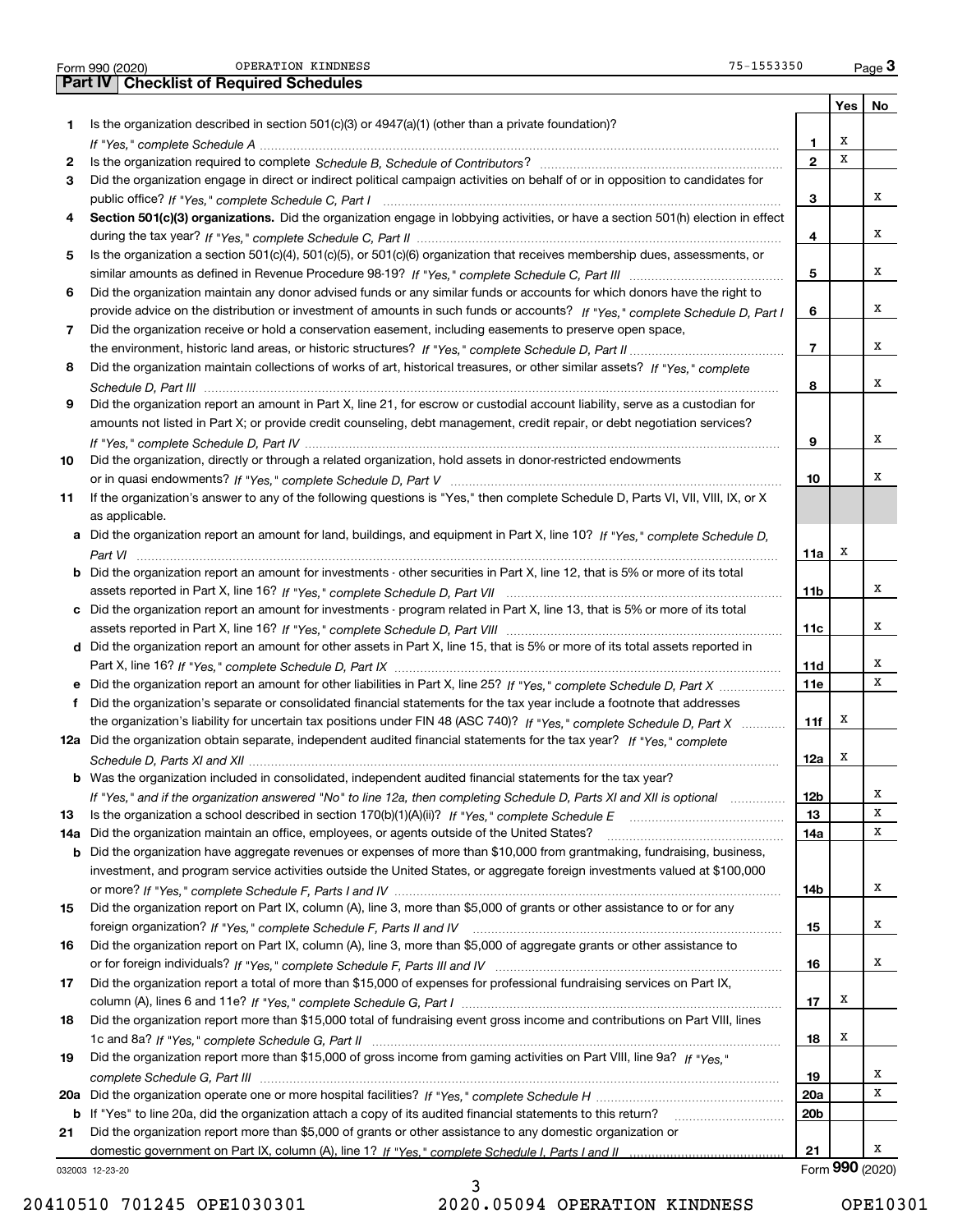|  | Form 990 (2020) |
|--|-----------------|
|  |                 |

OPERATION KINDNESS 75-1553350

|               | OPERATION KINDNESS<br>75-1553350<br>Form 990 (2020)                                                                                                                                                                        |                 |     | Page 4          |
|---------------|----------------------------------------------------------------------------------------------------------------------------------------------------------------------------------------------------------------------------|-----------------|-----|-----------------|
|               | Part IV   Checklist of Required Schedules (continued)                                                                                                                                                                      |                 |     |                 |
|               |                                                                                                                                                                                                                            |                 | Yes | No              |
| 22            | Did the organization report more than \$5,000 of grants or other assistance to or for domestic individuals on                                                                                                              |                 |     |                 |
|               |                                                                                                                                                                                                                            | 22              |     | х               |
| 23            | Did the organization answer "Yes" to Part VII, Section A, line 3, 4, or 5 about compensation of the organization's current                                                                                                 |                 |     |                 |
|               | and former officers, directors, trustees, key employees, and highest compensated employees? If "Yes," complete                                                                                                             | 23              |     | х               |
|               | 24a Did the organization have a tax-exempt bond issue with an outstanding principal amount of more than \$100,000 as of the                                                                                                |                 |     |                 |
|               | last day of the year, that was issued after December 31, 2002? If "Yes," answer lines 24b through 24d and complete                                                                                                         |                 |     |                 |
|               |                                                                                                                                                                                                                            | 24a             |     | х               |
|               |                                                                                                                                                                                                                            | 24b             |     |                 |
|               | c Did the organization maintain an escrow account other than a refunding escrow at any time during the year to defease                                                                                                     |                 |     |                 |
|               |                                                                                                                                                                                                                            | 24c             |     |                 |
|               |                                                                                                                                                                                                                            | 24d             |     |                 |
|               | 25a Section 501(c)(3), 501(c)(4), and 501(c)(29) organizations. Did the organization engage in an excess benefit                                                                                                           |                 |     |                 |
|               |                                                                                                                                                                                                                            | 25a             |     | х               |
|               | b Is the organization aware that it engaged in an excess benefit transaction with a disqualified person in a prior year, and                                                                                               |                 |     |                 |
|               | that the transaction has not been reported on any of the organization's prior Forms 990 or 990-EZ? If "Yes," complete                                                                                                      |                 |     | х               |
|               | Schedule L, Part I                                                                                                                                                                                                         | 25 <sub>b</sub> |     |                 |
| 26            | Did the organization report any amount on Part X, line 5 or 22, for receivables from or payables to any current<br>or former officer, director, trustee, key employee, creator or founder, substantial contributor, or 35% |                 |     |                 |
|               |                                                                                                                                                                                                                            | 26              |     | х               |
| 27            | Did the organization provide a grant or other assistance to any current or former officer, director, trustee, key employee,                                                                                                |                 |     |                 |
|               | creator or founder, substantial contributor or employee thereof, a grant selection committee member, or to a 35% controlled                                                                                                |                 |     |                 |
|               | entity (including an employee thereof) or family member of any of these persons? If "Yes," complete Schedule L, Part III                                                                                                   | 27              |     | х               |
| 28            | Was the organization a party to a business transaction with one of the following parties (see Schedule L, Part IV                                                                                                          |                 |     |                 |
|               | instructions, for applicable filing thresholds, conditions, and exceptions):                                                                                                                                               |                 |     |                 |
|               | a A current or former officer, director, trustee, key employee, creator or founder, or substantial contributor? If                                                                                                         |                 |     |                 |
|               |                                                                                                                                                                                                                            | 28a             |     | х               |
|               |                                                                                                                                                                                                                            | 28b             |     | х               |
|               | c A 35% controlled entity of one or more individuals and/or organizations described in lines 28a or 28b? If                                                                                                                |                 |     | х               |
|               |                                                                                                                                                                                                                            | 28c<br>29       | х   |                 |
| 29<br>30      | Did the organization receive contributions of art, historical treasures, or other similar assets, or qualified conservation                                                                                                |                 |     |                 |
|               |                                                                                                                                                                                                                            | 30              |     | х               |
| 31            | Did the organization liquidate, terminate, or dissolve and cease operations? If "Yes," complete Schedule N, Part I                                                                                                         | 31              |     | x               |
| 32            | Did the organization sell, exchange, dispose of, or transfer more than 25% of its net assets? If "Yes," complete                                                                                                           |                 |     |                 |
|               |                                                                                                                                                                                                                            | 32              |     | x               |
| 33            | Did the organization own 100% of an entity disregarded as separate from the organization under Regulations                                                                                                                 |                 |     |                 |
|               |                                                                                                                                                                                                                            | 33              |     | x               |
| 34            | Was the organization related to any tax-exempt or taxable entity? If "Yes," complete Schedule R, Part II, III, or IV, and                                                                                                  |                 |     |                 |
|               |                                                                                                                                                                                                                            | 34              |     | х               |
|               | 35a Did the organization have a controlled entity within the meaning of section 512(b)(13)?                                                                                                                                | 35a             |     | х               |
|               | b If "Yes" to line 35a, did the organization receive any payment from or engage in any transaction with a controlled entity                                                                                                | 35b             |     |                 |
| 36            | Section 501(c)(3) organizations. Did the organization make any transfers to an exempt non-charitable related organization?                                                                                                 |                 |     |                 |
|               |                                                                                                                                                                                                                            | 36              |     | х               |
| 37            | Did the organization conduct more than 5% of its activities through an entity that is not a related organization                                                                                                           |                 |     |                 |
|               |                                                                                                                                                                                                                            | 37              |     | х               |
| 38            | Did the organization complete Schedule O and provide explanations in Schedule O for Part VI, lines 11b and 19?                                                                                                             |                 |     |                 |
|               | Note: All Form 990 filers are required to complete Schedule O                                                                                                                                                              | 38              | x   |                 |
| <b>Part V</b> | <b>Statements Regarding Other IRS Filings and Tax Compliance</b>                                                                                                                                                           |                 |     |                 |
|               | Check if Schedule O contains a response or note to any line in this Part V                                                                                                                                                 |                 |     |                 |
|               |                                                                                                                                                                                                                            |                 | Yes | No              |
|               | 26<br>1a                                                                                                                                                                                                                   |                 |     |                 |
|               | 0<br><b>b</b> Enter the number of Forms W-2G included in line 1a. Enter -0- if not applicable<br>1b                                                                                                                        |                 |     |                 |
|               | c Did the organization comply with backup withholding rules for reportable payments to vendors and reportable gaming<br>(gambling) winnings to prize winners?                                                              | 1c              | x   |                 |
|               | 032004 12-23-20                                                                                                                                                                                                            |                 |     | Form 990 (2020) |
|               | 4                                                                                                                                                                                                                          |                 |     |                 |

20410510 701245 OPE1030301 2020.05094 OPERATION KINDNESS OPE10301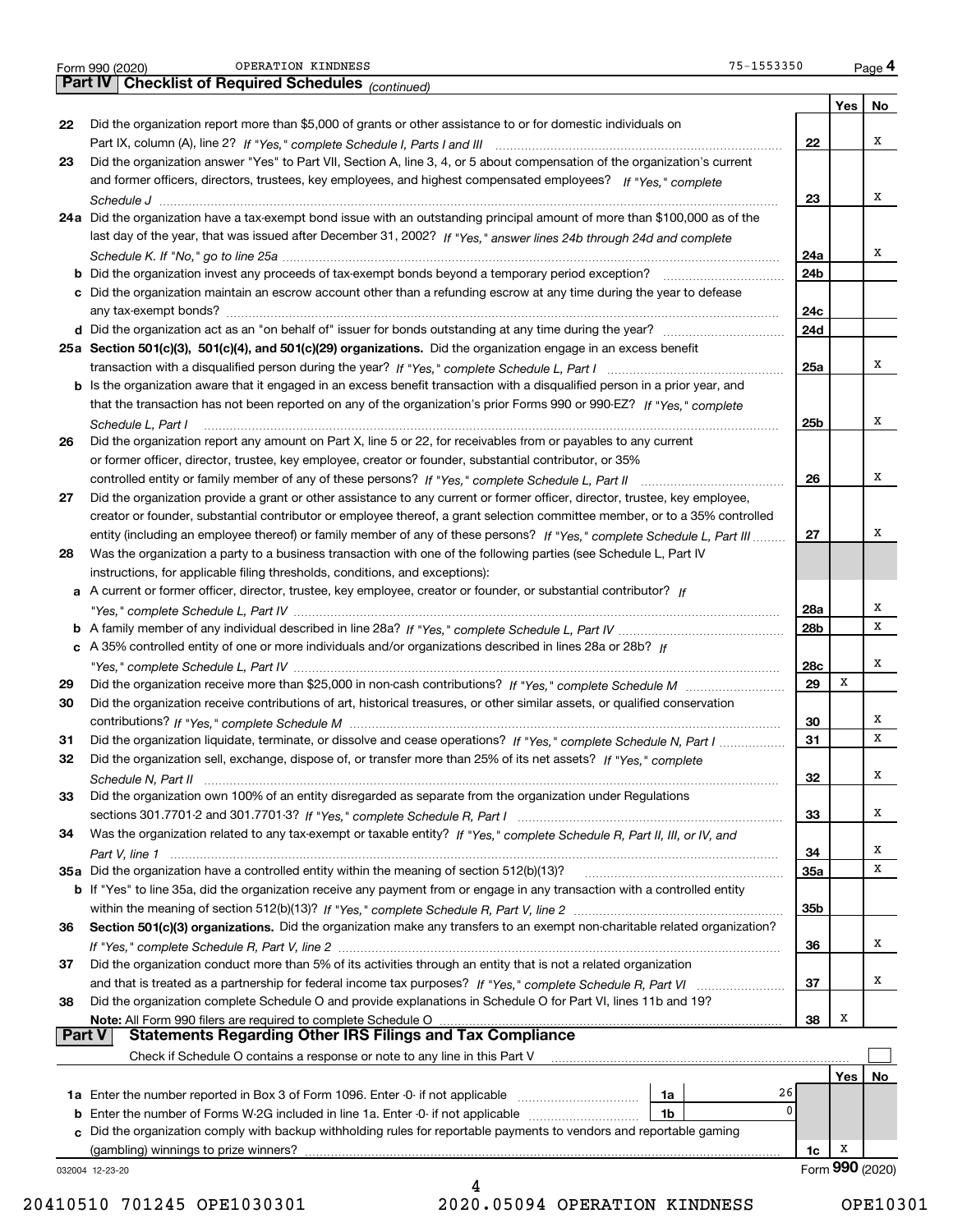|               | 75-1553350<br>OPERATION KINDNESS<br>Form 990 (2020)                                                                                                                                        |                |     | $_{\text{Page}}$ 5 |
|---------------|--------------------------------------------------------------------------------------------------------------------------------------------------------------------------------------------|----------------|-----|--------------------|
| <b>Part V</b> | Statements Regarding Other IRS Filings and Tax Compliance (continued)                                                                                                                      |                |     |                    |
|               |                                                                                                                                                                                            |                | Yes | No                 |
|               | 2a Enter the number of employees reported on Form W-3, Transmittal of Wage and Tax Statements,                                                                                             |                |     |                    |
|               | 77<br>2a<br>filed for the calendar year ending with or within the year covered by this return                                                                                              |                |     |                    |
|               |                                                                                                                                                                                            | 2 <sub>b</sub> | х   |                    |
|               |                                                                                                                                                                                            |                |     |                    |
|               | 3a Did the organization have unrelated business gross income of \$1,000 or more during the year?                                                                                           | 3a             |     | x                  |
|               |                                                                                                                                                                                            | 3 <sub>b</sub> |     |                    |
|               | 4a At any time during the calendar year, did the organization have an interest in, or a signature or other authority over, a                                                               |                |     |                    |
|               |                                                                                                                                                                                            | 4a             |     | x                  |
|               | <b>b</b> If "Yes," enter the name of the foreign country $\blacktriangleright$                                                                                                             |                |     |                    |
|               | See instructions for filing requirements for FinCEN Form 114, Report of Foreign Bank and Financial Accounts (FBAR).                                                                        |                |     |                    |
|               | 5a Was the organization a party to a prohibited tax shelter transaction at any time during the tax year?                                                                                   | 5a             |     | х                  |
|               |                                                                                                                                                                                            | 5 <sub>b</sub> |     | х                  |
|               |                                                                                                                                                                                            | 5 <sub>c</sub> |     |                    |
|               | 6a Does the organization have annual gross receipts that are normally greater than \$100,000, and did the organization solicit                                                             |                |     |                    |
|               | any contributions that were not tax deductible as charitable contributions?                                                                                                                | 6a             | х   |                    |
|               | <b>b</b> If "Yes," did the organization include with every solicitation an express statement that such contributions or gifts                                                              |                |     |                    |
|               | were not tax deductible?                                                                                                                                                                   | 6b             | х   |                    |
| 7             | Organizations that may receive deductible contributions under section 170(c).                                                                                                              |                |     |                    |
| а             | Did the organization receive a payment in excess of \$75 made partly as a contribution and partly for goods and services provided to the payor?                                            | 7a             | х   |                    |
|               | <b>b</b> If "Yes," did the organization notify the donor of the value of the goods or services provided?                                                                                   | 7b             | х   |                    |
|               | c Did the organization sell, exchange, or otherwise dispose of tangible personal property for which it was required                                                                        |                |     |                    |
|               |                                                                                                                                                                                            | 7c             |     | x                  |
|               | 7d<br>d If "Yes," indicate the number of Forms 8282 filed during the year manufactured in the second of the number of Forms 8282 filed during the year manufactured in the second of the S |                |     |                    |
| е             | Did the organization receive any funds, directly or indirectly, to pay premiums on a personal benefit contract?                                                                            | 7e             |     | х                  |
| Ť             | Did the organization, during the year, pay premiums, directly or indirectly, on a personal benefit contract?                                                                               | 7f             |     | х                  |
| g             | If the organization received a contribution of qualified intellectual property, did the organization file Form 8899 as required?                                                           | 7g             |     |                    |
|               | h If the organization received a contribution of cars, boats, airplanes, or other vehicles, did the organization file a Form 1098-C?                                                       | 7h             |     |                    |
| 8             | Sponsoring organizations maintaining donor advised funds. Did a donor advised fund maintained by the                                                                                       |                |     |                    |
|               | sponsoring organization have excess business holdings at any time during the year?                                                                                                         | 8              |     |                    |
| 9             | Sponsoring organizations maintaining donor advised funds.                                                                                                                                  |                |     |                    |
| а             | Did the sponsoring organization make any taxable distributions under section 4966?                                                                                                         | 9a             |     |                    |
|               | <b>b</b> Did the sponsoring organization make a distribution to a donor, donor advisor, or related person?                                                                                 | 9b             |     |                    |
| 10            | Section 501(c)(7) organizations. Enter:                                                                                                                                                    |                |     |                    |
|               | 10a                                                                                                                                                                                        |                |     |                    |
|               | <b>b</b> Gross receipts, included on Form 990, Part VIII, line 12, for public use of club facilities <i>manument</i><br>10b                                                                |                |     |                    |
| 11            | Section 501(c)(12) organizations. Enter:                                                                                                                                                   |                |     |                    |
| a             | 11a                                                                                                                                                                                        |                |     |                    |
|               | b Gross income from other sources (Do not net amounts due or paid to other sources against                                                                                                 |                |     |                    |
|               | amounts due or received from them.)<br>11b                                                                                                                                                 |                |     |                    |
|               | 12a Section 4947(a)(1) non-exempt charitable trusts. Is the organization filing Form 990 in lieu of Form 1041?                                                                             | 12a            |     |                    |
|               | <b>b</b> If "Yes," enter the amount of tax-exempt interest received or accrued during the year <i>manument</i><br>12b                                                                      |                |     |                    |
| 13            | Section 501(c)(29) qualified nonprofit health insurance issuers.                                                                                                                           |                |     |                    |
|               | <b>a</b> Is the organization licensed to issue qualified health plans in more than one state?                                                                                              | 13а            |     |                    |
|               | Note: See the instructions for additional information the organization must report on Schedule O.                                                                                          |                |     |                    |
|               | <b>b</b> Enter the amount of reserves the organization is required to maintain by the states in which the                                                                                  |                |     |                    |
|               | 13 <sub>b</sub>                                                                                                                                                                            |                |     |                    |
|               | 13с                                                                                                                                                                                        |                |     |                    |
| 14a           | Did the organization receive any payments for indoor tanning services during the tax year?                                                                                                 | 14a            |     | x                  |
|               |                                                                                                                                                                                            | 14b            |     |                    |
| 15            | Is the organization subject to the section 4960 tax on payment(s) of more than \$1,000,000 in remuneration or                                                                              |                |     |                    |
|               |                                                                                                                                                                                            | 15             |     | х                  |
|               | If "Yes," see instructions and file Form 4720, Schedule N.                                                                                                                                 |                |     |                    |
| 16            | Is the organization an educational institution subject to the section 4968 excise tax on net investment income?<br>.                                                                       | 16             |     | х                  |
|               | If "Yes," complete Form 4720, Schedule O.                                                                                                                                                  |                |     |                    |

032005 12-23-20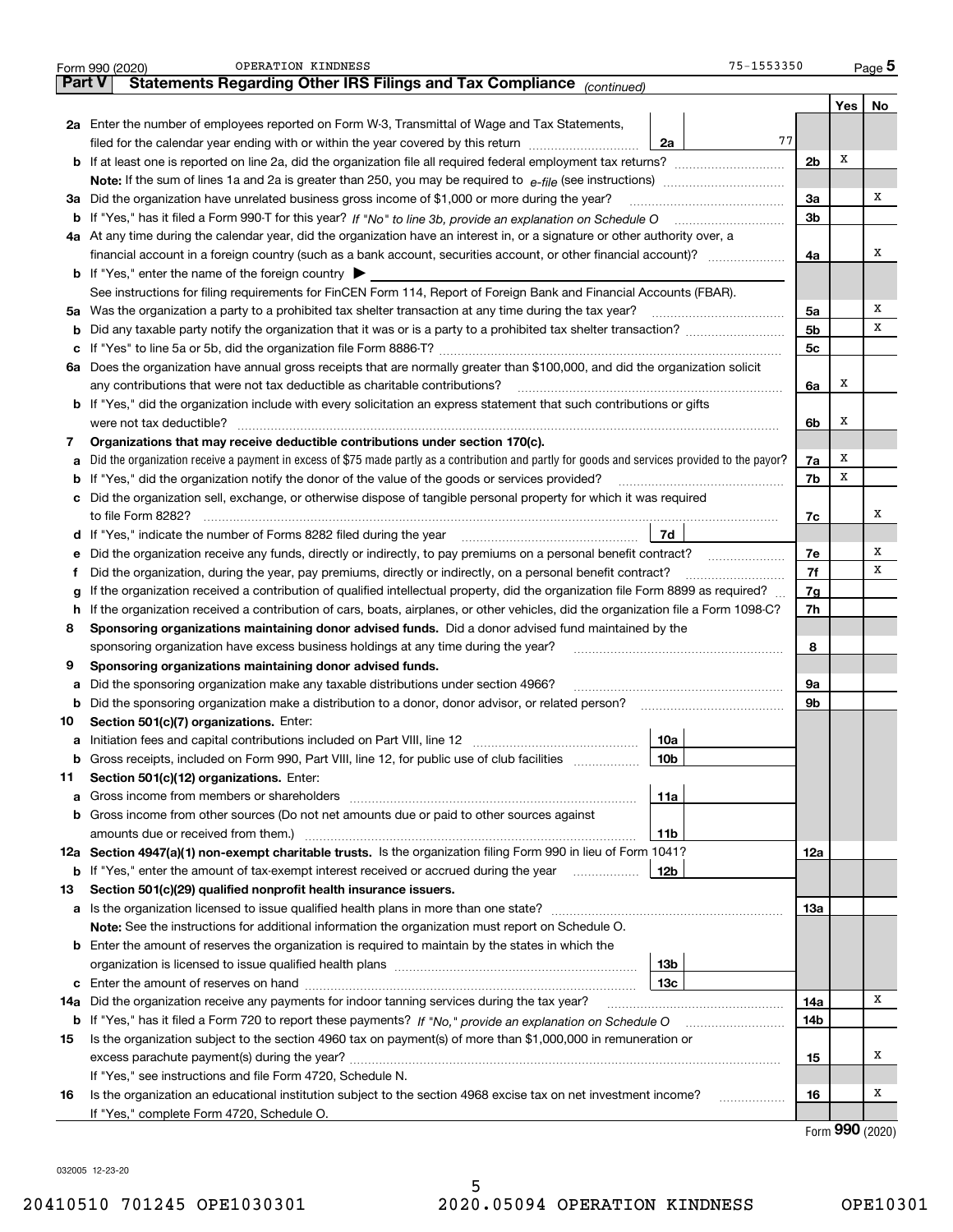|    | to line 8a, 8b, or 10b below, describe the circumstances, processes, or changes on Schedule O. See instructions.                                                                                                     |                 |             | $\overline{X}$ |
|----|----------------------------------------------------------------------------------------------------------------------------------------------------------------------------------------------------------------------|-----------------|-------------|----------------|
|    | Check if Schedule O contains a response or note to any line in this Part VI [11] [12] Check if Schedule O contains a response or note to any line in this Part VI<br><b>Section A. Governing Body and Management</b> |                 |             |                |
|    |                                                                                                                                                                                                                      |                 | Yes         | No             |
|    | 15<br>1a<br>1a Enter the number of voting members of the governing body at the end of the tax year <i>manumum</i>                                                                                                    |                 |             |                |
|    | If there are material differences in voting rights among members of the governing body, or if the governing                                                                                                          |                 |             |                |
|    | body delegated broad authority to an executive committee or similar committee, explain on Schedule O.                                                                                                                |                 |             |                |
| b  | 15<br>Enter the number of voting members included on line 1a, above, who are independent<br>1b                                                                                                                       |                 |             |                |
| 2  | Did any officer, director, trustee, or key employee have a family relationship or a business relationship with any other                                                                                             |                 |             |                |
|    | officer, director, trustee, or key employee?                                                                                                                                                                         | $\mathbf{2}$    |             | x              |
| з  | Did the organization delegate control over management duties customarily performed by or under the direct supervision                                                                                                |                 |             |                |
|    | of officers, directors, trustees, or key employees to a management company or other person?                                                                                                                          | з               |             | x              |
| 4  | Did the organization make any significant changes to its governing documents since the prior Form 990 was filed?                                                                                                     | 4               |             | X              |
| 5  |                                                                                                                                                                                                                      | 5               |             | х              |
| 6  | Did the organization have members or stockholders?                                                                                                                                                                   | 6               |             | х              |
| 7a | Did the organization have members, stockholders, or other persons who had the power to elect or appoint one or                                                                                                       |                 |             |                |
|    |                                                                                                                                                                                                                      | 7a              |             | x              |
|    | b Are any governance decisions of the organization reserved to (or subject to approval by) members, stockholders, or                                                                                                 |                 |             |                |
|    | persons other than the governing body?                                                                                                                                                                               | 7b              |             | х              |
| 8  | Did the organization contemporaneously document the meetings held or written actions undertaken during the year by the following:                                                                                    |                 |             |                |
|    |                                                                                                                                                                                                                      | 8a              | x           |                |
|    |                                                                                                                                                                                                                      | 8b              | X           |                |
| 9  | Is there any officer, director, trustee, or key employee listed in Part VII, Section A, who cannot be reached at the                                                                                                 |                 |             |                |
|    |                                                                                                                                                                                                                      | 9               |             | x              |
|    | Section B. Policies (This Section B requests information about policies not required by the Internal Revenue Code.)                                                                                                  |                 |             |                |
|    |                                                                                                                                                                                                                      |                 | Yes         | No             |
|    |                                                                                                                                                                                                                      | 10a             |             | х              |
|    | b If "Yes," did the organization have written policies and procedures governing the activities of such chapters, affiliates,                                                                                         |                 |             |                |
|    | and branches to ensure their operations are consistent with the organization's exempt purposes?                                                                                                                      | 10 <sub>b</sub> |             |                |
|    | 11a Has the organization provided a complete copy of this Form 990 to all members of its governing body before filing the form?                                                                                      | 11a             | х           |                |
|    | <b>b</b> Describe in Schedule O the process, if any, used by the organization to review this Form 990.                                                                                                               |                 |             |                |
|    |                                                                                                                                                                                                                      | 12a             | x           |                |
| b  |                                                                                                                                                                                                                      | 12 <sub>b</sub> | x           |                |
|    | c Did the organization regularly and consistently monitor and enforce compliance with the policy? If "Yes," describe                                                                                                 |                 |             |                |
|    | in Schedule O how this was done manufactured and contain an according to the state of the state of the state o                                                                                                       | 12c             | x           |                |
| 13 | Did the organization have a written whistleblower policy?                                                                                                                                                            | 13              | $\mathbf x$ |                |
| 14 | Did the organization have a written document retention and destruction policy?                                                                                                                                       | 14              | X           |                |
| 15 | Did the process for determining compensation of the following persons include a review and approval by independent                                                                                                   |                 |             |                |
|    | persons, comparability data, and contemporaneous substantiation of the deliberation and decision?                                                                                                                    |                 |             |                |
|    |                                                                                                                                                                                                                      | 15a             | х           |                |
|    | <b>b</b> Other officers or key employees of the organization                                                                                                                                                         | 15 <sub>b</sub> |             | X              |
|    |                                                                                                                                                                                                                      |                 |             |                |
|    |                                                                                                                                                                                                                      |                 |             |                |
|    | If "Yes" to line 15a or 15b, describe the process in Schedule O (see instructions).                                                                                                                                  |                 |             | х              |
|    | 16a Did the organization invest in, contribute assets to, or participate in a joint venture or similar arrangement with a                                                                                            |                 |             |                |
|    | taxable entity during the year?                                                                                                                                                                                      | 16a             |             |                |
|    | <b>b</b> If "Yes," did the organization follow a written policy or procedure requiring the organization to evaluate its participation                                                                                |                 |             |                |
|    | in joint venture arrangements under applicable federal tax law, and take steps to safequard the organization's                                                                                                       |                 |             |                |
|    | exempt status with respect to such arrangements?                                                                                                                                                                     | 16b             |             |                |
|    | <b>Section C. Disclosure</b>                                                                                                                                                                                         |                 |             |                |
| 17 | NONE<br>List the states with which a copy of this Form 990 is required to be filed $\blacktriangleright$                                                                                                             |                 |             |                |
| 18 | Section 6104 requires an organization to make its Forms 1023 (1024 or 1024-A, if applicable), 990, and 990-T (Section 501(c)(3)s only) available                                                                     |                 |             |                |
|    | for public inspection. Indicate how you made these available. Check all that apply.                                                                                                                                  |                 |             |                |
|    | $X$ Own website<br>$X$ Another's website<br>$X$ Upon request<br>Other (explain on Schedule O)                                                                                                                        |                 |             |                |
| 19 | Describe on Schedule O whether (and if so, how) the organization made its governing documents, conflict of interest policy, and financial                                                                            |                 |             |                |
|    | statements available to the public during the tax year.                                                                                                                                                              |                 |             |                |
| 20 | State the name, address, and telephone number of the person who possesses the organization's books and records                                                                                                       |                 |             |                |
|    | TINA O'GUINN - (972) 418-7297<br>3201 EARHART DRIVE, CARROLLTON, TX<br>75006                                                                                                                                         |                 |             |                |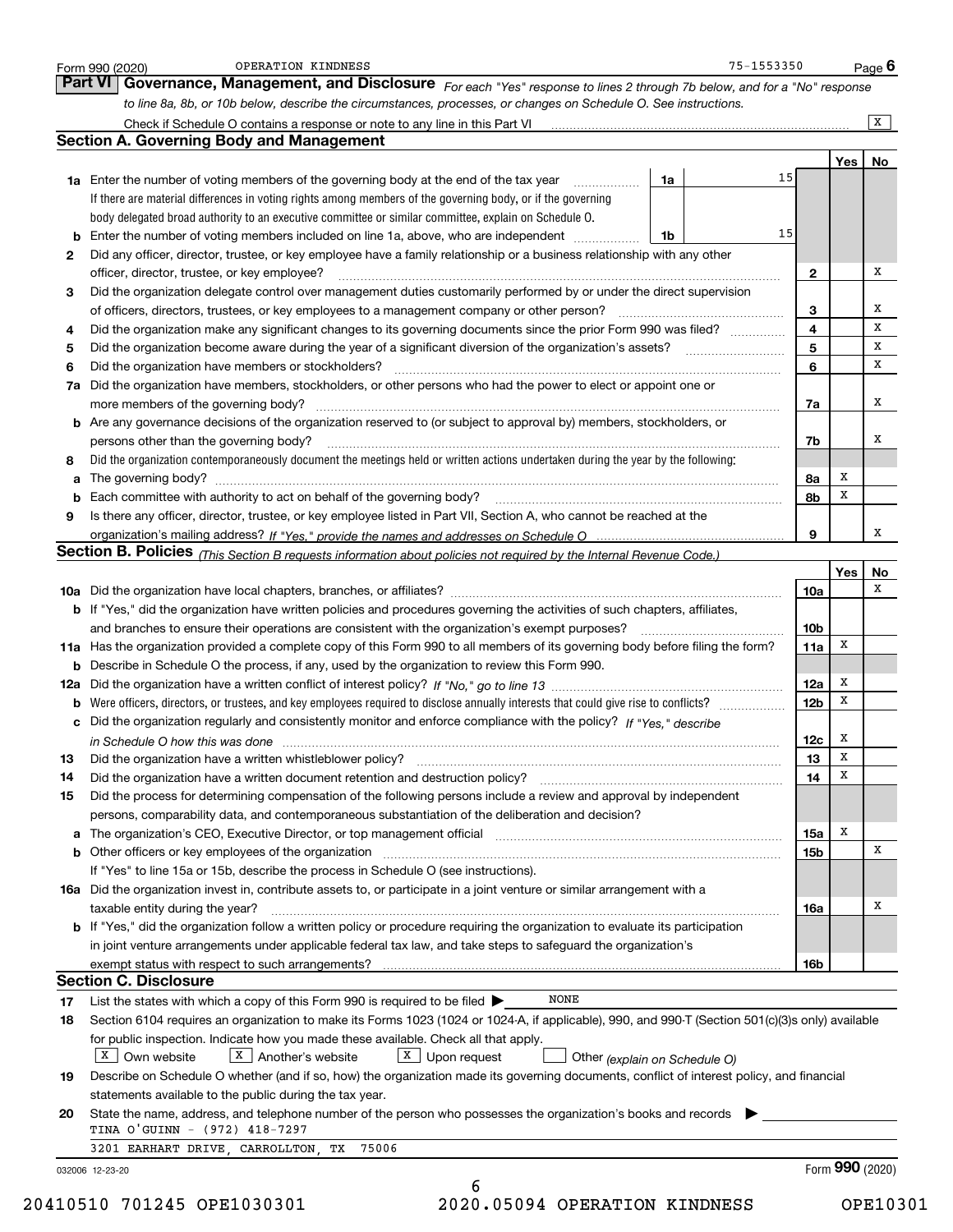| Form 990 (2020)   | OPERATION KINDNESS                                                                                                                                         | 75-1553350 | Page - |
|-------------------|------------------------------------------------------------------------------------------------------------------------------------------------------------|------------|--------|
|                   | Part VII Compensation of Officers, Directors, Trustees, Key Employees, Highest Compensated                                                                 |            |        |
|                   | <b>Employees, and Independent Contractors</b>                                                                                                              |            |        |
|                   | Check if Schedule O contains a response or note to any line in this Part VII                                                                               |            |        |
| <b>Section A.</b> | Officers, Directors, Trustees, Key Employees, and Highest Compensated Employees                                                                            |            |        |
|                   | 1a Complete this table for all persons required to be listed. Report compensation for the calendar year ending with or within the organization's tax year. |            |        |

OPERATION KINDNESS 75-1553350

**•** List all of the organization's current officers, directors, trustees (whether individuals or organizations), regardless of amount of compensation. Enter -0- in columns (D), (E), and (F) if no compensation was paid.

 $\bullet$  List all of the organization's  $\,$ current key employees, if any. See instructions for definition of "key employee."

**•** List the organization's five current highest compensated employees (other than an officer, director, trustee, or key employee) who received reportable compensation (Box 5 of Form W-2 and/or Box 7 of Form 1099-MISC) of more than \$100,000 from the organization and any related organizations.

**•** List all of the organization's former officers, key employees, and highest compensated employees who received more than \$100,000 of reportable compensation from the organization and any related organizations.

**former directors or trustees**  ¥ List all of the organization's that received, in the capacity as a former director or trustee of the organization, more than \$10,000 of reportable compensation from the organization and any related organizations.

See instructions for the order in which to list the persons above.

Check this box if neither the organization nor any related organization compensated any current officer, director, or trustee.  $\mathcal{L}^{\text{max}}$ 

| (A)                         | (B)               |                               |                                                                  |         | (C)          |                                 |        | (D)             | (E)                           | (F)                   |
|-----------------------------|-------------------|-------------------------------|------------------------------------------------------------------|---------|--------------|---------------------------------|--------|-----------------|-------------------------------|-----------------------|
| Name and title              | Average           |                               | (do not check more than one                                      |         | Position     |                                 |        | Reportable      | Reportable                    | Estimated             |
|                             | hours per         |                               | box, unless person is both an<br>officer and a director/trustee) |         |              |                                 |        | compensation    | compensation                  | amount of             |
|                             | week<br>(list any |                               |                                                                  |         |              |                                 |        | from<br>the     | from related<br>organizations | other<br>compensation |
|                             | hours for         |                               |                                                                  |         |              |                                 |        | organization    | (W-2/1099-MISC)               | from the              |
|                             | related           |                               |                                                                  |         |              |                                 |        | (W-2/1099-MISC) |                               | organization          |
|                             | organizations     |                               |                                                                  |         |              |                                 |        |                 |                               | and related           |
|                             | below             | ndividual trustee or director | nstitutional trustee                                             | Officer | Key employee | Highest compensated<br>employee | Former |                 |                               | organizations         |
| (1)<br>TIFFANY TOBABEN      | line)<br>40.00    |                               |                                                                  |         |              |                                 |        |                 |                               |                       |
| MEDICAL DIRECTOR            |                   |                               |                                                                  |         |              | X                               |        | 121,071.        | 0.                            | 10,219.               |
| ROBERT CATALANI<br>(2)      | 40.00             |                               |                                                                  |         |              |                                 |        |                 |                               |                       |
| CEO                         |                   |                               |                                                                  | X       |              |                                 |        | 119,060.        | $\mathbf{0}$                  | 8,718.                |
| NICOLE WALKER<br>(3)        | 40.00             |                               |                                                                  |         |              |                                 |        |                 |                               |                       |
| DIRECTOR OF FUNDRAISING     |                   |                               |                                                                  |         |              | X                               |        | 102,071         | $\mathbf{0}$                  | 9,973.                |
| SHANNON HEMMINGER<br>(4)    | 40.00             |                               |                                                                  |         |              |                                 |        |                 |                               |                       |
| ANIMAL DIRECTOR             |                   |                               |                                                                  |         |              | X                               |        | 100,813,        | 0                             | 10,631.               |
| ED JAMISON<br>(5)           | 40.00             |                               |                                                                  |         |              |                                 |        |                 |                               |                       |
| CEO (START 3/2021)          |                   |                               |                                                                  | X       |              |                                 |        | $\mathbf{0}$    | $\mathbf{0}$                  | $\mathbf 0$ .         |
| (6)<br>MARY MITCHELL        | 1.00              |                               |                                                                  |         |              |                                 |        |                 |                               |                       |
| PRESIDENT                   |                   | X                             |                                                                  | X       |              |                                 |        | 0               | 0                             | $\mathbf 0$ .         |
| SCOTT WILSON<br>(7)         | 1.00              |                               |                                                                  |         |              |                                 |        |                 |                               |                       |
| VICE PRESIDENT              |                   | X                             |                                                                  | X       |              |                                 |        | $\mathbf{0}$    | $\mathbf{0}$                  | $\mathbf 0$ .         |
| RON BURGERT<br>(8)          | 1.00              |                               |                                                                  |         |              |                                 |        |                 |                               |                       |
| TREASURER                   |                   | X                             |                                                                  | X       |              |                                 |        | $\mathbf{0}$    | $\mathbf 0$                   | $\mathbf 0$ .         |
| <b>LAURA CALHOUN</b><br>(9) | 1.00              |                               |                                                                  |         |              |                                 |        |                 |                               |                       |
| <b>SECRETARY</b>            |                   | X                             |                                                                  | X       |              |                                 |        | $\mathbf{0}$    | $\mathbf{0}$                  | $\mathbf 0$ .         |
| (10) ANNE ALEXANDER         | 1.00              |                               |                                                                  |         |              |                                 |        |                 |                               |                       |
| <b>DIRECTOR</b>             |                   | X                             |                                                                  |         |              |                                 |        | 0               | 0                             | $\mathbf 0$ .         |
| (11) HAROON ALVI            | 1,00              |                               |                                                                  |         |              |                                 |        |                 |                               |                       |
| <b>DIRECTOR</b>             |                   | X                             |                                                                  |         |              |                                 |        | $\mathbf{0}$    | $\mathbf{0}$                  | $\mathbf 0$ .         |
| (12) JIM GIBSON             | 1.00              |                               |                                                                  |         |              |                                 |        |                 |                               |                       |
| DIRECTOR                    |                   | X                             |                                                                  |         |              |                                 |        | $\mathbf{0}$    | $\mathbf 0$                   | $\mathbf 0$ .         |
| (13) CATHERINE GRIFFIN      | 1.00              |                               |                                                                  |         |              |                                 |        |                 |                               |                       |
| <b>DIRECTOR</b>             |                   | x                             |                                                                  |         |              |                                 |        | $\mathbf{0}$    | $\mathbf{0}$                  | $\mathbf 0$ .         |
| (14) LAUREN MAURITZEN       | 1.00              |                               |                                                                  |         |              |                                 |        |                 |                               |                       |
| <b>DIRECTOR</b>             |                   | х                             |                                                                  |         |              |                                 |        | 0               | $\mathbf{0}$                  | $\mathbf 0$ .         |
| (15) JONI MCCOY             | 1,00              |                               |                                                                  |         |              |                                 |        |                 |                               |                       |
| <b>DIRECTOR</b>             |                   | x                             |                                                                  |         |              |                                 |        | $\mathbf{0}$    | $\mathbf{0}$                  | $\mathbf 0$ .         |
| (16) ELAINE MUNCH           | 1.00              |                               |                                                                  |         |              |                                 |        |                 |                               |                       |
| DIRECTOR (LEFT 9/2020)      |                   | x                             |                                                                  |         |              |                                 |        | $\mathbf{0}$    | $\mathbf{0}$                  | $\mathbf 0$ .         |
| (17) ELIZABETH SCHRUPP      | 1,00              |                               |                                                                  |         |              |                                 |        |                 |                               |                       |
| <b>DIRECTOR</b>             |                   | x                             |                                                                  |         |              |                                 |        | $\mathbf 0$ .   | $\mathbf{0}$                  | $\mathbf 0$ .         |

7

032007 12-23-20

Form (2020) **990**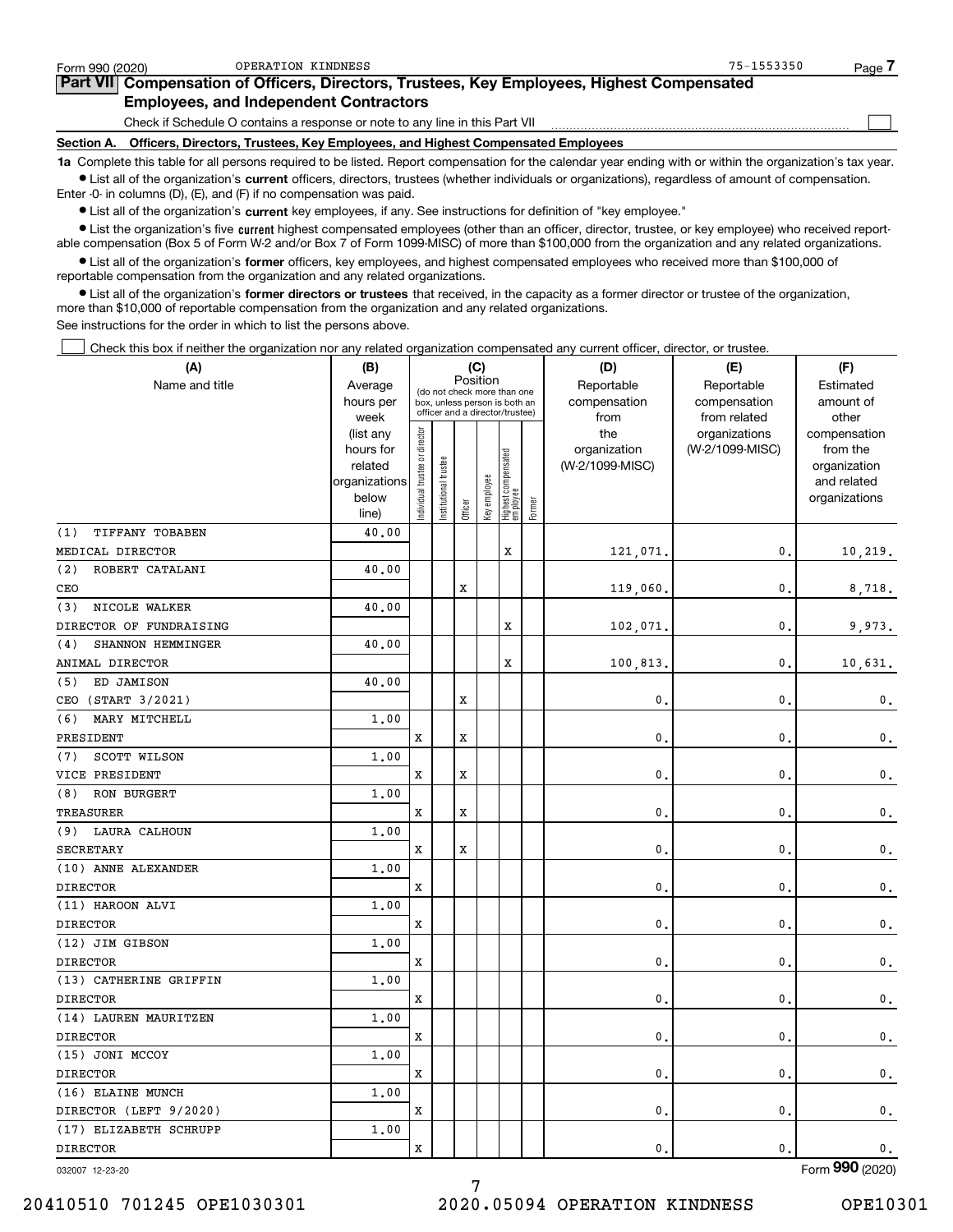| OPERATION KINDNESS<br>Form 990 (2020)                                                                                                             |                                                                                                                  |                                |                       |          |              |                                 |        |                                              | 75-1553350      |                |                     |                             | Page 8         |
|---------------------------------------------------------------------------------------------------------------------------------------------------|------------------------------------------------------------------------------------------------------------------|--------------------------------|-----------------------|----------|--------------|---------------------------------|--------|----------------------------------------------|-----------------|----------------|---------------------|-----------------------------|----------------|
| <b>Part VII</b><br>Section A. Officers, Directors, Trustees, Key Employees, and Highest Compensated Employees (continued)                         |                                                                                                                  |                                |                       |          |              |                                 |        |                                              |                 |                |                     |                             |                |
| (A)                                                                                                                                               | (B)                                                                                                              |                                |                       | (C)      |              |                                 |        | (D)                                          | (E)             |                |                     | (F)                         |                |
| Name and title                                                                                                                                    | Average                                                                                                          |                                |                       | Position |              | (do not check more than one     |        | Reportable                                   | Reportable      |                |                     | Estimated                   |                |
|                                                                                                                                                   | hours per                                                                                                        |                                |                       |          |              | box, unless person is both an   |        | compensation                                 | compensation    |                |                     | amount of                   |                |
|                                                                                                                                                   | week                                                                                                             |                                |                       |          |              | officer and a director/trustee) |        | from                                         | from related    |                |                     | other                       |                |
|                                                                                                                                                   | (list any<br>hours for                                                                                           |                                |                       |          |              |                                 |        | the                                          | organizations   |                |                     | compensation                |                |
|                                                                                                                                                   | related                                                                                                          |                                |                       |          |              |                                 |        | organization                                 | (W-2/1099-MISC) |                |                     | from the                    |                |
|                                                                                                                                                   | organizations                                                                                                    |                                |                       |          |              |                                 |        | (W-2/1099-MISC)                              |                 |                |                     | organization<br>and related |                |
|                                                                                                                                                   | below                                                                                                            |                                |                       |          |              |                                 |        |                                              |                 |                |                     | organizations               |                |
|                                                                                                                                                   | line)                                                                                                            | Individual trustee or director | Institutional trustee | Officer  | key employee | Highest compensated<br>employee | Former |                                              |                 |                |                     |                             |                |
| (18) BRIAN STURGEON                                                                                                                               | 1,00                                                                                                             |                                |                       |          |              |                                 |        |                                              |                 |                |                     |                             |                |
| DIRECTOR (LEFT 12/2020)                                                                                                                           |                                                                                                                  | x                              |                       |          |              |                                 |        | 0                                            |                 | $\mathbf 0$    |                     |                             | $\mathbf{0}$ . |
| (19) CHAD TIDWELL                                                                                                                                 | 1,00                                                                                                             |                                |                       |          |              |                                 |        |                                              |                 |                |                     |                             |                |
| <b>DIRECTOR</b>                                                                                                                                   |                                                                                                                  | x                              |                       |          |              |                                 |        | 0.                                           |                 | 0              |                     |                             | 0.             |
| (20) PAUL WILSON                                                                                                                                  | 1,00                                                                                                             |                                |                       |          |              |                                 |        |                                              |                 |                |                     |                             |                |
| <b>DIRECTOR</b>                                                                                                                                   |                                                                                                                  | x                              |                       |          |              |                                 |        | 0.                                           |                 | 0              |                     |                             | $\mathbf 0$ .  |
| (21) JEFFLYN WILLIAMSON                                                                                                                           | 1,00                                                                                                             |                                |                       |          |              |                                 |        |                                              |                 |                |                     |                             |                |
| <b>DIRECTOR</b>                                                                                                                                   |                                                                                                                  | x                              |                       |          |              |                                 |        | 0.                                           |                 | $\mathbf 0$    |                     |                             | $\mathbf 0$ .  |
| (22) KATRINA WOLLENBERG                                                                                                                           | 1,00                                                                                                             |                                |                       |          |              |                                 |        |                                              |                 |                |                     |                             |                |
| <b>DIRECTOR</b>                                                                                                                                   |                                                                                                                  | x                              |                       |          |              |                                 |        | $\mathbf{0}$                                 |                 | $\mathbf{0}$ . |                     |                             | 0.             |
|                                                                                                                                                   |                                                                                                                  |                                |                       |          |              |                                 |        |                                              |                 |                |                     |                             |                |
|                                                                                                                                                   |                                                                                                                  |                                |                       |          |              |                                 |        |                                              |                 |                |                     |                             |                |
|                                                                                                                                                   |                                                                                                                  |                                |                       |          |              |                                 |        |                                              |                 |                |                     |                             |                |
|                                                                                                                                                   |                                                                                                                  |                                |                       |          |              |                                 |        |                                              |                 |                |                     |                             |                |
|                                                                                                                                                   |                                                                                                                  |                                |                       |          |              |                                 |        |                                              |                 |                |                     |                             |                |
|                                                                                                                                                   |                                                                                                                  |                                |                       |          |              |                                 |        |                                              |                 |                |                     |                             |                |
|                                                                                                                                                   |                                                                                                                  |                                |                       |          |              |                                 |        |                                              |                 |                |                     |                             |                |
| 1b Subtotal                                                                                                                                       |                                                                                                                  |                                |                       |          |              |                                 |        | 443,015.                                     |                 | 0.             |                     |                             | 39,541.        |
|                                                                                                                                                   |                                                                                                                  |                                |                       |          |              |                                 |        | 0.                                           |                 | 0.             |                     |                             | 0.             |
|                                                                                                                                                   |                                                                                                                  |                                |                       |          |              |                                 |        | 443,015.                                     |                 | $\mathbf{0}$ . |                     |                             | 39,541.        |
| Total number of individuals (including but not limited to those listed above) who received more than \$100,000 of reportable<br>2                 |                                                                                                                  |                                |                       |          |              |                                 |        |                                              |                 |                |                     |                             |                |
| compensation from the organization $\blacktriangleright$                                                                                          |                                                                                                                  |                                |                       |          |              |                                 |        |                                              |                 |                |                     |                             | 4              |
|                                                                                                                                                   |                                                                                                                  |                                |                       |          |              |                                 |        |                                              |                 |                |                     | Yes                         | No             |
| Did the organization list any former officer, director, trustee, key employee, or highest compensated employee on<br>3                            |                                                                                                                  |                                |                       |          |              |                                 |        |                                              |                 |                |                     |                             |                |
| line 1a? If "Yes," complete Schedule J for such individual material content content to the content of the complete Schedule J for such individual |                                                                                                                  |                                |                       |          |              |                                 |        |                                              |                 |                | 3                   |                             | Х              |
| For any individual listed on line 1a, is the sum of reportable compensation and other compensation from the organization<br>4                     |                                                                                                                  |                                |                       |          |              |                                 |        |                                              |                 |                |                     |                             |                |
|                                                                                                                                                   |                                                                                                                  |                                |                       |          |              |                                 |        |                                              |                 |                | 4                   |                             | x              |
| Did any person listed on line 1a receive or accrue compensation from any unrelated organization or individual for services<br>5                   |                                                                                                                  |                                |                       |          |              |                                 |        |                                              |                 |                |                     |                             |                |
|                                                                                                                                                   |                                                                                                                  |                                |                       |          |              |                                 |        |                                              |                 |                | 5                   |                             | X              |
| <b>Section B. Independent Contractors</b>                                                                                                         |                                                                                                                  |                                |                       |          |              |                                 |        |                                              |                 |                |                     |                             |                |
| Complete this table for your five highest compensated independent contractors that received more than \$100,000 of compensation from<br>1         |                                                                                                                  |                                |                       |          |              |                                 |        |                                              |                 |                |                     |                             |                |
| the organization. Report compensation for the calendar year ending with or within the organization's tax year.                                    |                                                                                                                  |                                |                       |          |              |                                 |        |                                              |                 |                |                     |                             |                |
| (A)                                                                                                                                               |                                                                                                                  |                                |                       |          |              |                                 |        | (B)<br>Description of services               |                 |                | (C)<br>Compensation |                             |                |
| Name and business address                                                                                                                         |                                                                                                                  |                                |                       |          |              |                                 |        |                                              |                 |                |                     |                             |                |
| STEELE AND FREEMAN, INC                                                                                                                           |                                                                                                                  |                                |                       |          |              |                                 |        | CONSTRUCTION COMPANY FOR                     |                 |                |                     |                             |                |
| 1301 LAWSON ROAD, FORT WORTH, TX 76131                                                                                                            |                                                                                                                  |                                |                       |          |              |                                 |        | <b>PROJECT</b>                               |                 |                |                     |                             | 4,232,389.     |
| BRAD CECIL & ASSOCIATES, 2115 ARLINGTON                                                                                                           |                                                                                                                  |                                |                       |          |              |                                 |        | DIRECT MAIL                                  |                 |                |                     |                             |                |
| DOWNS RD., ARLINGTON, TX 76011                                                                                                                    |                                                                                                                  |                                |                       |          |              |                                 |        |                                              |                 |                |                     |                             | 355,423.       |
| SHELTER PLANNERS OF AMERICA, 1106 W RANDOL<br>MILL RD STE 300, ARLINGTON, TX 76012                                                                |                                                                                                                  |                                |                       |          |              |                                 |        | ARCHITECT FOR CONSTRUCTION<br><b>PROJECT</b> |                 |                |                     |                             | 119,783.       |
|                                                                                                                                                   |                                                                                                                  |                                |                       |          |              |                                 |        |                                              |                 |                |                     |                             |                |
|                                                                                                                                                   |                                                                                                                  |                                |                       |          |              |                                 |        |                                              |                 |                |                     |                             |                |
|                                                                                                                                                   |                                                                                                                  |                                |                       |          |              |                                 |        |                                              |                 |                |                     |                             |                |
|                                                                                                                                                   |                                                                                                                  |                                |                       |          |              |                                 |        |                                              |                 |                |                     |                             |                |
| 2                                                                                                                                                 | Total number of independent contractors (including but not limited to those listed above) who received more than |                                |                       |          |              |                                 |        |                                              |                 |                |                     |                             |                |
| \$100,000 of compensation from the organization                                                                                                   |                                                                                                                  |                                |                       |          |              | 3                               |        |                                              |                 |                |                     | $\sim$                      |                |

032008 12-23-20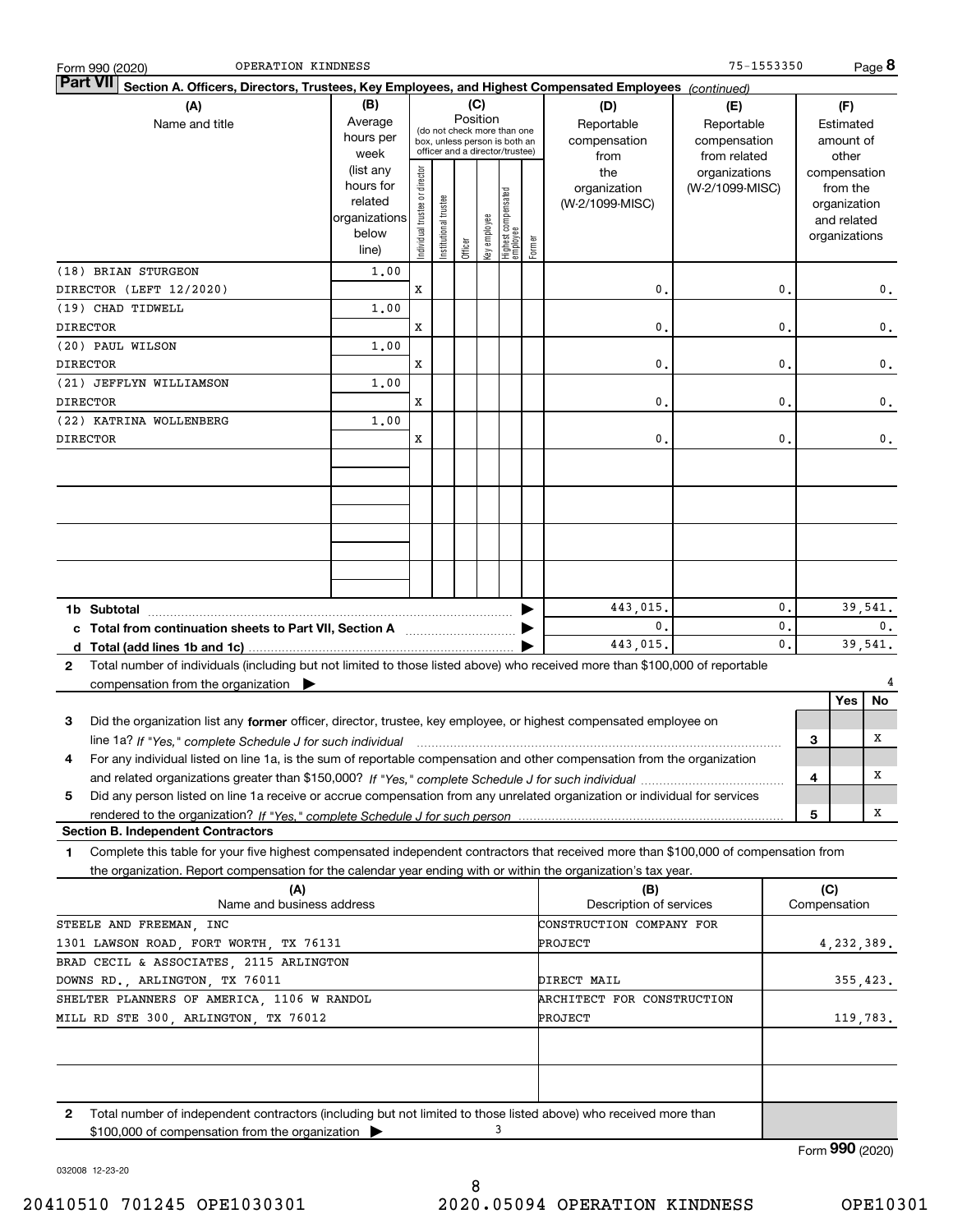|                                                           |                                                              |    | Form 990 (2020)                                                               |                          | OPERATION KINDNESS |                |                      |                      |                                              | 75-1553350                           | Page 9                                                          |
|-----------------------------------------------------------|--------------------------------------------------------------|----|-------------------------------------------------------------------------------|--------------------------|--------------------|----------------|----------------------|----------------------|----------------------------------------------|--------------------------------------|-----------------------------------------------------------------|
| <b>Part VIII</b>                                          |                                                              |    | <b>Statement of Revenue</b>                                                   |                          |                    |                |                      |                      |                                              |                                      |                                                                 |
|                                                           |                                                              |    | Check if Schedule O contains a response or note to any line in this Part VIII |                          |                    |                |                      |                      |                                              |                                      |                                                                 |
|                                                           |                                                              |    |                                                                               |                          |                    |                |                      | (A)<br>Total revenue | (B)<br>Related or exempt<br>function revenue | (C)<br>Unrelated<br>business revenue | (D)<br>Revenue excluded<br>from tax under<br>sections 512 - 514 |
|                                                           |                                                              |    | <b>1 a</b> Federated campaigns                                                | $\overline{\phantom{a}}$ |                    | 1a             |                      |                      |                                              |                                      |                                                                 |
| Contributions, Gifts, Grants<br>and Other Similar Amounts |                                                              |    | <b>b</b> Membership dues                                                      |                          |                    | 1 <sub>b</sub> |                      |                      |                                              |                                      |                                                                 |
|                                                           |                                                              |    | c Fundraising events                                                          |                          |                    | 1 <sub>c</sub> | 382,742.             |                      |                                              |                                      |                                                                 |
|                                                           |                                                              |    | d Related organizations                                                       | $\overline{\phantom{a}}$ |                    | 1 <sub>d</sub> |                      |                      |                                              |                                      |                                                                 |
|                                                           |                                                              |    | e Government grants (contributions)                                           |                          |                    | 1e             |                      |                      |                                              |                                      |                                                                 |
|                                                           |                                                              |    | f All other contributions, gifts, grants, and                                 |                          |                    |                |                      |                      |                                              |                                      |                                                                 |
|                                                           |                                                              |    | similar amounts not included above                                            |                          |                    | 1f             | 7,629,148.           |                      |                                              |                                      |                                                                 |
|                                                           |                                                              |    | g Noncash contributions included in lines 1a-1f                               |                          |                    | $1g$ \$        | 198,784.             |                      |                                              |                                      |                                                                 |
|                                                           |                                                              |    |                                                                               |                          |                    |                | <b>Business Code</b> | 8,011,890.           |                                              |                                      |                                                                 |
|                                                           |                                                              | 2а | ADOPTION INCOME                                                               |                          |                    |                | 900099               | 418,107.             | 418,107.                                     |                                      |                                                                 |
|                                                           |                                                              | b  | OTHER RELATED INCOME                                                          |                          |                    |                | 900099               | 8,478.               | 8,478.                                       |                                      |                                                                 |
|                                                           |                                                              |    | YOUTH PROGRAMS                                                                |                          |                    |                | 900099               | 3,332.               | 3,332.                                       |                                      |                                                                 |
| Program Service<br>Revenue                                |                                                              | d  |                                                                               |                          |                    |                |                      |                      |                                              |                                      |                                                                 |
|                                                           |                                                              | е  |                                                                               |                          |                    |                |                      |                      |                                              |                                      |                                                                 |
|                                                           |                                                              |    | All other program service revenue                                             |                          |                    |                |                      |                      |                                              |                                      |                                                                 |
|                                                           |                                                              | a  |                                                                               |                          |                    |                |                      | 429,917.             |                                              |                                      |                                                                 |
|                                                           | 3                                                            |    | Investment income (including dividends, interest, and                         |                          |                    |                |                      |                      |                                              |                                      |                                                                 |
|                                                           |                                                              |    |                                                                               |                          |                    |                |                      | 14,616.              |                                              |                                      | 14,616.                                                         |
|                                                           | Income from investment of tax-exempt bond proceeds<br>4<br>5 |    |                                                                               |                          |                    |                |                      |                      |                                              |                                      |                                                                 |
|                                                           |                                                              |    |                                                                               |                          |                    | (i) Real       | (ii) Personal        | 183,358.             |                                              |                                      | 183,358.                                                        |
|                                                           |                                                              |    | 6 a Gross rents                                                               | 6а                       |                    |                |                      |                      |                                              |                                      |                                                                 |
|                                                           |                                                              |    | .<br><b>b</b> Less: rental expenses                                           | 6 <sub>b</sub>           |                    |                |                      |                      |                                              |                                      |                                                                 |
|                                                           |                                                              | c  | Rental income or (loss)                                                       | 6c                       |                    |                |                      |                      |                                              |                                      |                                                                 |
|                                                           |                                                              |    | d Net rental income or (loss)                                                 |                          |                    |                |                      |                      |                                              |                                      |                                                                 |
|                                                           |                                                              |    | 7 a Gross amount from sales of                                                |                          |                    | (i) Securities | (ii) Other           |                      |                                              |                                      |                                                                 |
|                                                           |                                                              |    | assets other than inventory                                                   | 7a                       |                    | 3,285,400.     |                      |                      |                                              |                                      |                                                                 |
|                                                           |                                                              |    | <b>b</b> Less: cost or other basis                                            |                          |                    |                |                      |                      |                                              |                                      |                                                                 |
| venue                                                     |                                                              |    | and sales expenses                                                            | 7 <sub>b</sub>           |                    | 3,285,868.     | 14,533.              |                      |                                              |                                      |                                                                 |
|                                                           |                                                              |    | c Gain or (loss)                                                              | 7c                       |                    | $-468.$        | $-14,533.$           |                      |                                              |                                      |                                                                 |
|                                                           |                                                              |    |                                                                               |                          |                    |                |                      | $-15,001$ .          |                                              |                                      | $-15,001.$                                                      |
| Other Re                                                  |                                                              |    | 8 a Gross income from fundraising events (not<br>including $$382,742.$ of     |                          |                    |                |                      |                      |                                              |                                      |                                                                 |
|                                                           |                                                              |    | contributions reported on line 1c). See                                       |                          |                    |                |                      |                      |                                              |                                      |                                                                 |
|                                                           |                                                              |    |                                                                               |                          |                    | 8а             | 146,533.             |                      |                                              |                                      |                                                                 |
|                                                           |                                                              |    | <b>b</b> Less: direct expenses                                                |                          |                    | 8b             | 141,762.             |                      |                                              |                                      |                                                                 |
|                                                           |                                                              |    | c Net income or (loss) from fundraising events                                |                          |                    |                | ▶<br>.               | 4,771.               |                                              |                                      | 4,771.                                                          |
|                                                           |                                                              |    | 9 a Gross income from gaming activities. See                                  |                          |                    |                |                      |                      |                                              |                                      |                                                                 |
|                                                           |                                                              |    |                                                                               |                          |                    | 9а             | 10,600.              |                      |                                              |                                      |                                                                 |
|                                                           |                                                              |    |                                                                               |                          |                    | 9b             | 1,749.               |                      |                                              |                                      |                                                                 |
|                                                           |                                                              |    | c Net income or (loss) from gaming activities                                 |                          |                    |                | ▶                    | 8,851.               |                                              |                                      | 8,851.                                                          |
|                                                           |                                                              |    | 10 a Gross sales of inventory, less returns                                   |                          |                    |                |                      |                      |                                              |                                      |                                                                 |
|                                                           |                                                              |    | <b>b</b> Less: cost of goods sold                                             |                          |                    | 10a<br>10bl    | 2,116.<br>0.         |                      |                                              |                                      |                                                                 |
|                                                           |                                                              |    | c Net income or (loss) from sales of inventory                                |                          |                    |                |                      | 2,116.               |                                              |                                      | 2,116.                                                          |
|                                                           |                                                              |    |                                                                               |                          |                    |                | <b>Business Code</b> |                      |                                              |                                      |                                                                 |
|                                                           | 11 a                                                         |    |                                                                               |                          |                    |                |                      |                      |                                              |                                      |                                                                 |
| Miscellaneous<br>Revenue                                  |                                                              | b  |                                                                               |                          |                    |                |                      |                      |                                              |                                      |                                                                 |
|                                                           |                                                              | c  |                                                                               |                          |                    |                |                      |                      |                                              |                                      |                                                                 |
|                                                           |                                                              |    |                                                                               |                          |                    |                |                      |                      |                                              |                                      |                                                                 |
|                                                           |                                                              |    |                                                                               |                          |                    |                | ▶                    |                      |                                              |                                      |                                                                 |
|                                                           | 12                                                           |    |                                                                               |                          |                    |                |                      | 8,640,518.           | 429,917.                                     | 0.                                   | 198,711.                                                        |
| 032009 12-23-20                                           |                                                              |    |                                                                               |                          |                    |                |                      |                      |                                              |                                      | Form 990 (2020)                                                 |

9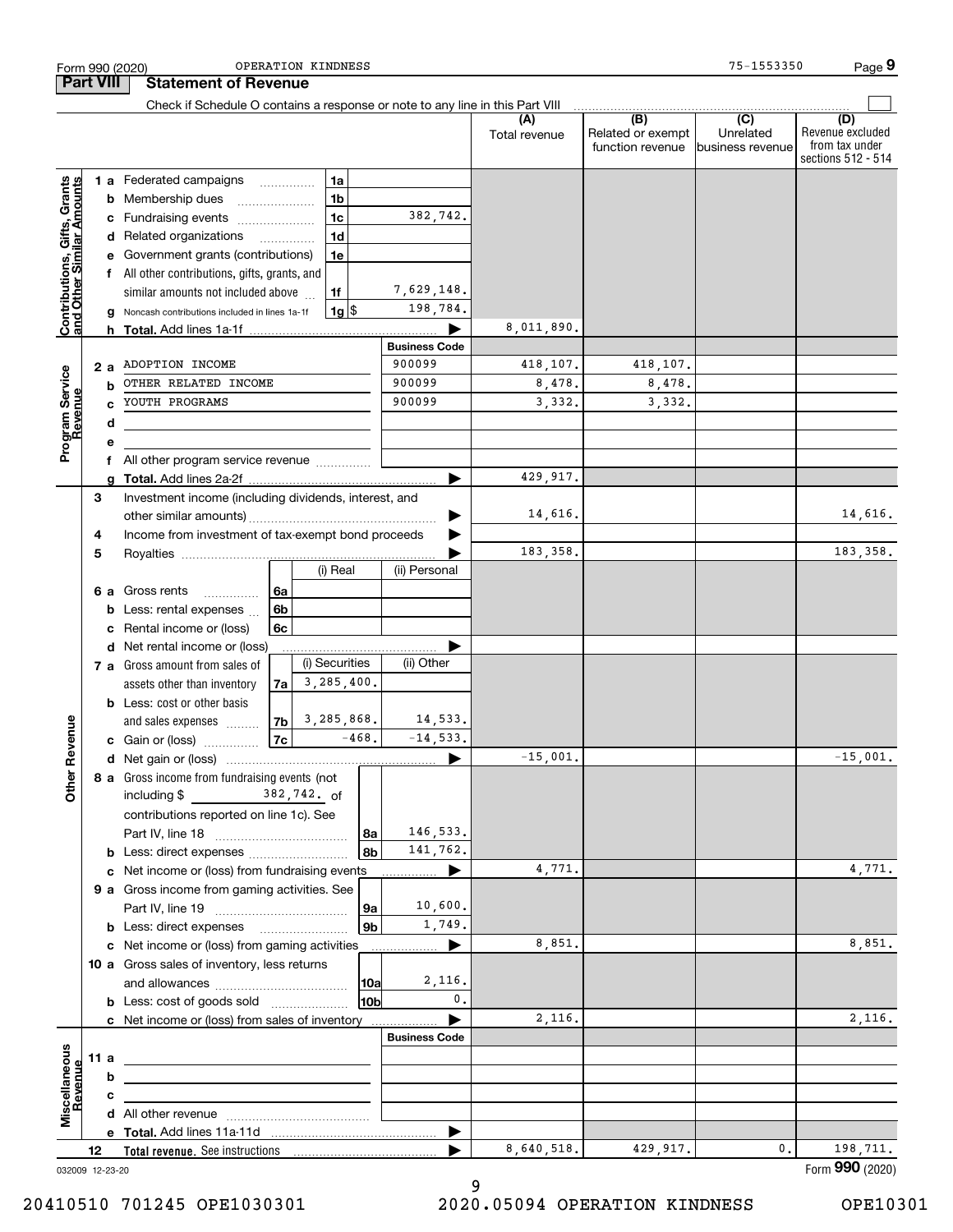Form 990 (2020) OPERATION KINDNESS 75-1553350 Page OPERATION KINDNESS 75-1553350

**10**

Check here  $\bullet$  if following SOP 98-2 (ASC 958-720) **Total functional expenses.**  Add lines 1 through 24e **Joint costs.** Complete this line only if the organization **(A)**<br>Total expenses **(B) (C) (D) 1234567891011abcdefg12131415161718192021222324abcde2526***Section 501(c)(3) and 501(c)(4) organizations must complete all columns. All other organizations must complete column (A).* Grants and other assistance to domestic organizations and domestic governments. See Part IV, line 21 Compensation not included above to disqualified persons (as defined under section 4958(f)(1)) and persons described in section 4958(c)(3)(B) Pension plan accruals and contributions (include section 401(k) and 403(b) employer contributions) Professional fundraising services. See Part IV, line 17 Other. (If line 11g amount exceeds 10% of line 25, column (A) amount, list line 11g expenses on Sch O.) Other expenses. Itemize expenses not covered above (List miscellaneous expenses on line 24e. If line 24e amount exceeds 10% of line 25, column (A) amount, list line 24e expenses on Schedule O.) reported in column (B) joint costs from a combined educational campaign and fundraising solicitation. Check if Schedule O contains a response or note to any line in this Part IX (C) (C) (C) (C) (C) (C) Program service expensesManagement and general expenses Fundraising expensesGrants and other assistance to domestic individuals. See Part IV, line 22 ~~~~~~~ Grants and other assistance to foreign organizations, foreign governments, and foreign individuals. See Part IV, lines 15 and 16  $\ldots$ Benefits paid to or for members ..................... Compensation of current officers, directors, trustees, and key employees  $\ldots$   $\ldots$   $\ldots$   $\ldots$   $\ldots$ Other salaries and wages ~~~~~~~~~~ Other employee benefits ~~~~~~~~~~ Payroll taxes ~~~~~~~~~~~~~~~~ Fees for services (nonemployees): Management ~~~~~~~~~~~~~~~~ Legal ~~~~~~~~~~~~~~~~~~~~Accounting ~~~~~~~~~~~~~~~~~ Lobbying ~~~~~~~~~~~~~~~~~~ lnvestment management fees ....................... Advertising and promotion www.communication Office expenses ~~~~~~~~~~~~~~~ Information technology ~~~~~~~~~~~ Royalties ~~~~~~~~~~~~~~~~~~ Occupancy ~~~~~~~~~~~~~~~~~ Travel ……………………………………………… Payments of travel or entertainment expenses for any federal, state, or local public officials ... Conferences, conventions, and meetings InterestPayments to affiliates ~~~~~~~~~~~~ ~~~~~~~~~~~~~~~~~~Depreciation, depletion, and amortization  $\,\,\ldots\,\,$ Insurance~~~~~~~~~~~~~~~~~All other expenses Check here  $\blacktriangleright$ *Do not include amounts reported on lines 6b, 7b, 8b, 9b, and 10b of Part VIII.*  $\mathcal{L}^{\text{max}}$ 183,924. 2,685,757. 31,195. 418,274. 231,203. 125,161. 252,324. 12,950. 52,197. 191,230. 160,686. 102,397. 3,619. 561,318. 71,891. 620,108. 414,858. 127,618. 26,297. 7,955. 6,284,524. 3,562. 183,924. 1,918,932. 303,440. 463,385. 27,692. 2,962. 541. 297,244. 38,066. 82,964. 157,607. 37,560. 36,036. 125,161. 252,324. 3,562. 10,444. 1,253. 1,253. 5,761. 46,436. 85,651. 16,138. 89,441. 55,158. 35,424. 70,104. 78,397. 11,452. 12,548.  $3,569.$  50. 495,853. 32,782. 32,683. 59,558. 8,266. 4,067. 620,108. 414,858. 119,769. 3,482. 4,367. 19,314. 1,269. 5,714.  $2,857.$   $4,618.$   $480.$ 4,367,011. 815,120. 1,102,393. DIRECT ANIMAL CARE GROUNDS RENOVATION CAPITAL CAMPAIGN OTHER EXPENSES

032010 12-23-20

Form (2020) **990**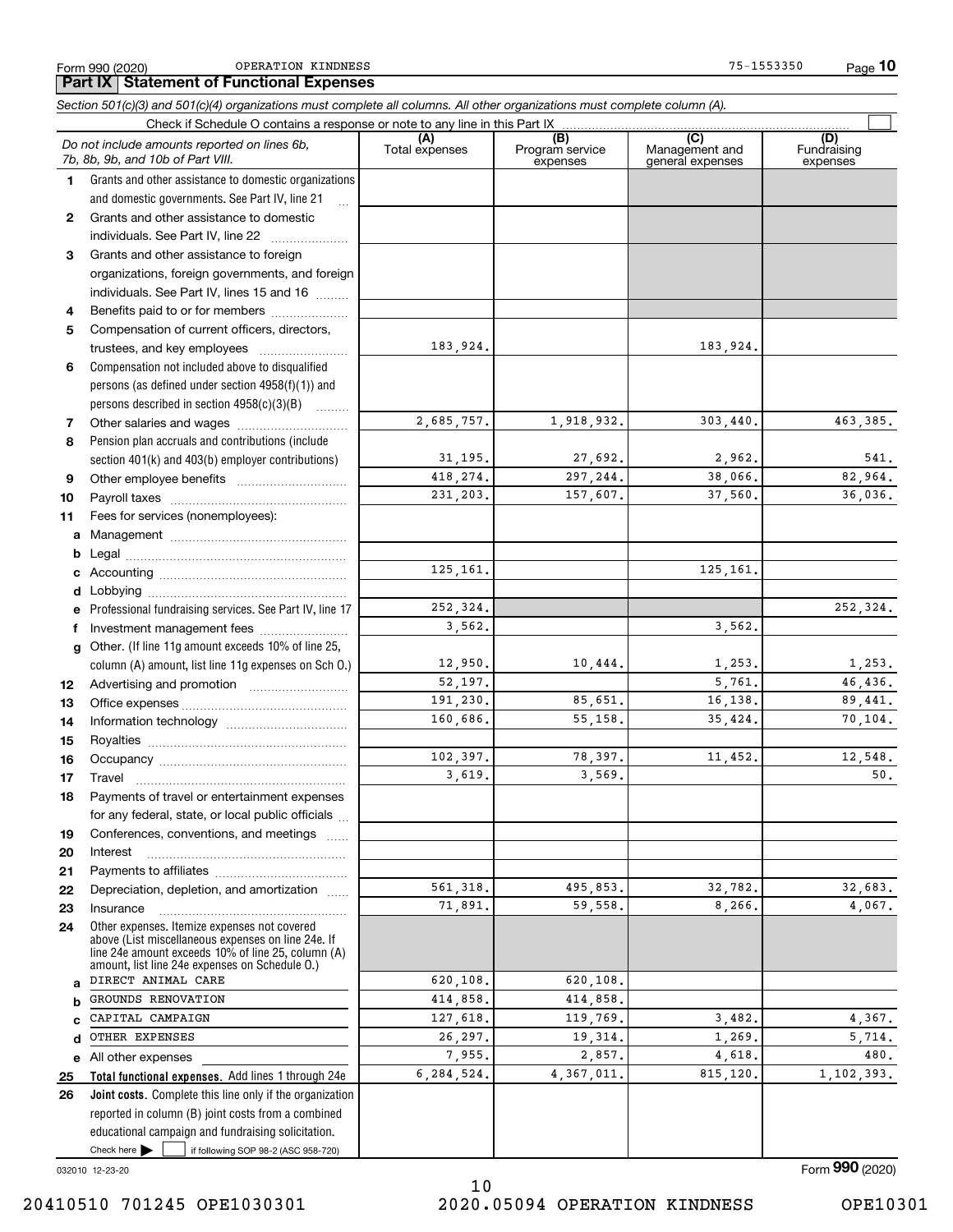Form 990 (2020) OPERATION KINDNESS 75-1553350 Page

**11**

|                             | Part X | <b>Balance Sheet</b>                                                                                                                                                                                                          |       |                |                           |                 |                    |
|-----------------------------|--------|-------------------------------------------------------------------------------------------------------------------------------------------------------------------------------------------------------------------------------|-------|----------------|---------------------------|-----------------|--------------------|
|                             |        |                                                                                                                                                                                                                               |       |                |                           |                 |                    |
|                             |        |                                                                                                                                                                                                                               |       |                | (A)<br>Beginning of year  |                 | (B)<br>End of year |
|                             | 1      |                                                                                                                                                                                                                               |       |                | 967,764.                  | 1               | 622,185.           |
|                             | 2      |                                                                                                                                                                                                                               |       |                | 33,578.                   | $\mathbf{2}$    | 44,901.            |
|                             | з      |                                                                                                                                                                                                                               |       |                | 227, 187.                 | 3               | 24,975.            |
|                             | 4      |                                                                                                                                                                                                                               |       |                |                           | 4               |                    |
|                             | 5      | Loans and other receivables from any current or former officer, director,                                                                                                                                                     |       |                |                           |                 |                    |
|                             |        | trustee, key employee, creator or founder, substantial contributor, or 35%                                                                                                                                                    |       |                |                           |                 |                    |
|                             |        | controlled entity or family member of any of these persons                                                                                                                                                                    |       |                |                           | 5               |                    |
|                             | 6      | Loans and other receivables from other disqualified persons (as defined                                                                                                                                                       |       |                |                           |                 |                    |
|                             |        | under section $4958(f)(1)$ , and persons described in section $4958(c)(3)(B)$                                                                                                                                                 |       | 6              |                           |                 |                    |
|                             | 7      |                                                                                                                                                                                                                               |       | $\overline{7}$ |                           |                 |                    |
| Assets                      | 8      |                                                                                                                                                                                                                               |       |                |                           | 8               |                    |
|                             | 9      | Prepaid expenses and deferred charges                                                                                                                                                                                         |       |                | 63,643.                   | 9               | 68,424.            |
|                             |        | <b>10a</b> Land, buildings, and equipment: cost or other                                                                                                                                                                      |       |                |                           |                 |                    |
|                             |        | basis. Complete Part VI of Schedule D  10a                                                                                                                                                                                    |       | 14, 187, 827.  |                           |                 |                    |
|                             |        | <b>b</b> Less: accumulated depreciation<br>.                                                                                                                                                                                  | 10b l | 2,169,180.     | 10,887,545.               | 10 <sub>c</sub> | 12,018,647.        |
|                             | 11     |                                                                                                                                                                                                                               |       | 4, 373, 993.   | 11                        | 6,327,245.      |                    |
|                             | 12     |                                                                                                                                                                                                                               |       |                | 679,013.                  | 12              |                    |
|                             | 13     |                                                                                                                                                                                                                               |       |                |                           | 13              |                    |
|                             | 14     |                                                                                                                                                                                                                               |       |                |                           | 14              |                    |
|                             | 15     |                                                                                                                                                                                                                               |       |                | 409,003.                  | 15              | 307, 216.          |
|                             | 16     |                                                                                                                                                                                                                               |       |                | 17,641,726.               | 16              | 19, 413, 593.      |
|                             | 17     |                                                                                                                                                                                                                               |       |                | 953, 473.                 | 17              | 363,779.           |
|                             | 18     |                                                                                                                                                                                                                               |       |                | 18                        |                 |                    |
|                             | 19     | Deferred revenue manual contracts and contracts and contracts are contracted and contracts are contracted and contract are contracted and contract are contracted and contract are contracted and contract are contracted and |       | 1,760.         | 19                        | 10,000.         |                    |
|                             | 20     |                                                                                                                                                                                                                               |       |                |                           | 20              |                    |
|                             | 21     | Escrow or custodial account liability. Complete Part IV of Schedule D                                                                                                                                                         |       | .              |                           | 21              |                    |
|                             | 22     | Loans and other payables to any current or former officer, director,                                                                                                                                                          |       |                |                           |                 |                    |
| Liabilities                 |        | trustee, key employee, creator or founder, substantial contributor, or 35%                                                                                                                                                    |       |                |                           |                 |                    |
|                             |        | controlled entity or family member of any of these persons                                                                                                                                                                    |       |                |                           | 22              |                    |
|                             | 23     | Secured mortgages and notes payable to unrelated third parties                                                                                                                                                                |       |                |                           | 23              |                    |
|                             | 24     | Unsecured notes and loans payable to unrelated third parties                                                                                                                                                                  |       |                |                           | 24              |                    |
|                             | 25     | Other liabilities (including federal income tax, payables to related third                                                                                                                                                    |       |                |                           |                 |                    |
|                             |        | parties, and other liabilities not included on lines 17-24). Complete Part X                                                                                                                                                  |       |                |                           |                 |                    |
|                             |        | of Schedule D                                                                                                                                                                                                                 |       |                |                           | 25              |                    |
|                             | 26     | <b>Total liabilities.</b> Add lines 17 through 25                                                                                                                                                                             |       |                | 955,233.                  | 26              | 373,779.           |
|                             |        | Organizations that follow FASB ASC 958, check here $\blacktriangleright$ $\lfloor x \rfloor$                                                                                                                                  |       |                |                           |                 |                    |
|                             |        | and complete lines 27, 28, 32, and 33.                                                                                                                                                                                        |       |                |                           |                 | 18,910,771.        |
|                             | 27     | Net assets without donor restrictions                                                                                                                                                                                         |       |                | 16, 331, 944.<br>354,549. | 27              |                    |
|                             | 28     |                                                                                                                                                                                                                               |       |                |                           | 28              | 129,043.           |
|                             |        | Organizations that do not follow FASB ASC 958, check here $\blacktriangleright$                                                                                                                                               |       |                |                           |                 |                    |
| Net Assets or Fund Balances |        | and complete lines 29 through 33.                                                                                                                                                                                             |       |                |                           |                 |                    |
|                             | 29     |                                                                                                                                                                                                                               |       |                |                           | 29              |                    |
|                             | 30     | Paid-in or capital surplus, or land, building, or equipment fund                                                                                                                                                              |       |                |                           | 30              |                    |
|                             | 31     | Retained earnings, endowment, accumulated income, or other funds                                                                                                                                                              |       |                | 16,686,493.               | 31              | 19,039,814.        |
|                             | 32     | Total net assets or fund balances                                                                                                                                                                                             |       |                | 17,641,726.               | 32              | 19, 413, 593.      |
|                             | 33     |                                                                                                                                                                                                                               |       |                |                           | 33              |                    |

Form (2020) **990**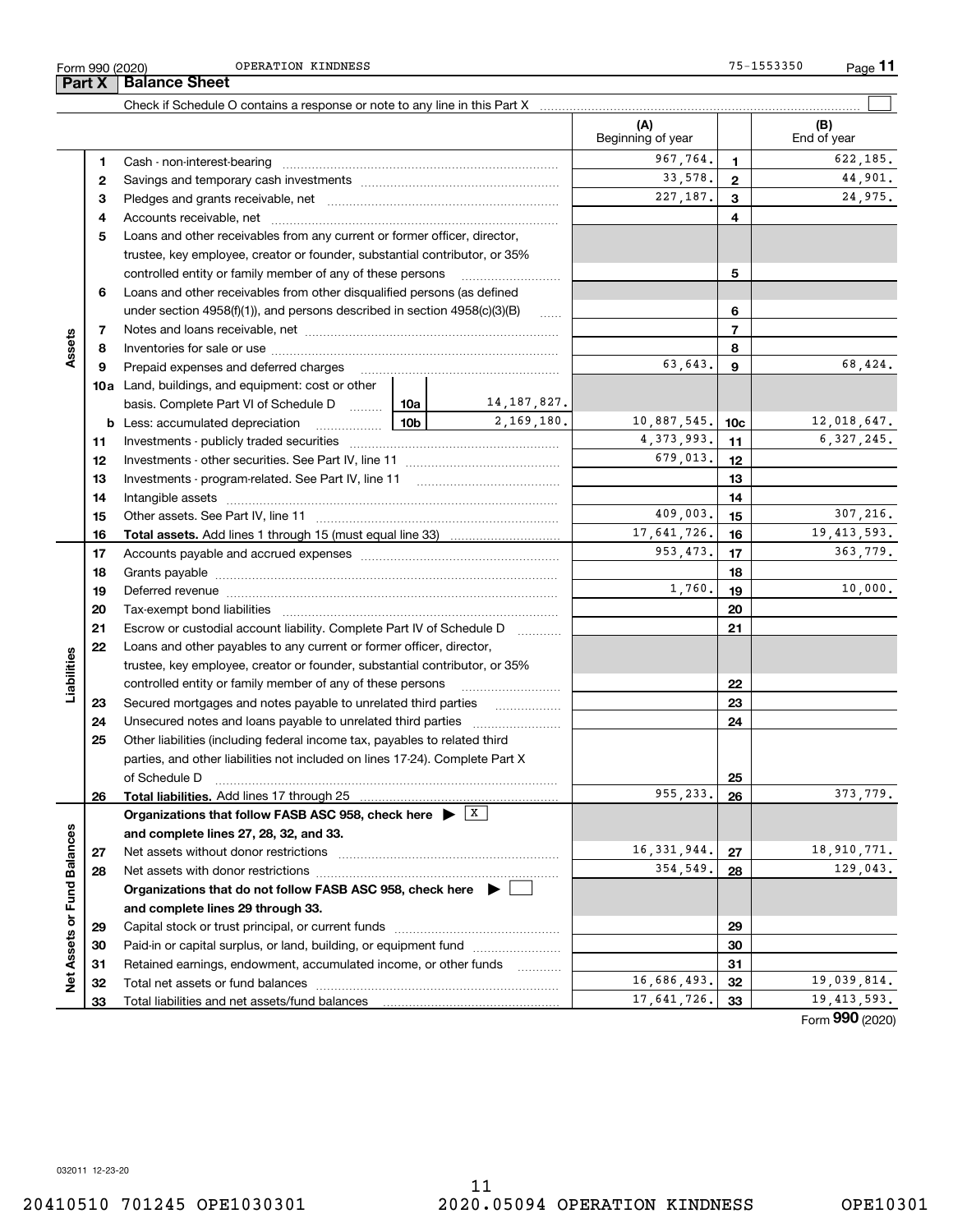|    | OPERATION KINDNESS<br>Form 990 (2020)                                                                                           | 75-1553350     |                |            | Page $12$   |
|----|---------------------------------------------------------------------------------------------------------------------------------|----------------|----------------|------------|-------------|
|    | <b>Reconciliation of Net Assets</b><br><b>Part XI</b>                                                                           |                |                |            |             |
|    |                                                                                                                                 |                |                |            |             |
|    |                                                                                                                                 |                |                |            |             |
| 1  | Total revenue (must equal Part VIII, column (A), line 12)                                                                       | 1              |                |            | 8,640,518.  |
| 2  |                                                                                                                                 | $\mathbf{2}$   |                |            | 6,284,524.  |
| з  | Revenue less expenses. Subtract line 2 from line 1                                                                              | 3              |                |            | 2,355,994.  |
| 4  |                                                                                                                                 | 4              |                |            | 16,686,493. |
| 5  | Net unrealized gains (losses) on investments with an annumerous contract and a set of the set of the set of the                 | 5              |                |            | $-2,673.$   |
| 6  |                                                                                                                                 | 6              |                |            |             |
| 7  | Investment expenses www.communication.com/www.communication.com/www.communication.com/www.com                                   | $\overline{7}$ |                |            |             |
| 8  | Prior period adjustments                                                                                                        | 8              |                |            |             |
| 9  | Other changes in net assets or fund balances (explain on Schedule O)                                                            | 9              |                |            | 0.          |
| 10 | Net assets or fund balances at end of year. Combine lines 3 through 9 (must equal Part X, line 32,                              |                |                |            |             |
|    | column (B))                                                                                                                     | 10             |                |            | 19,039,814. |
|    | Part XII Financial Statements and Reporting                                                                                     |                |                |            |             |
|    |                                                                                                                                 |                |                |            |             |
|    |                                                                                                                                 |                |                | Yes        | No          |
| 1. | $\sqrt{X}$ Accrual<br>Accounting method used to prepare the Form 990: <u>[</u> Cash<br>Other                                    |                |                |            |             |
|    | If the organization changed its method of accounting from a prior year or checked "Other," explain in Schedule O.               |                |                |            |             |
|    | 2a Were the organization's financial statements compiled or reviewed by an independent accountant?                              |                | 2a             |            | х           |
|    | If "Yes," check a box below to indicate whether the financial statements for the year were compiled or reviewed on a            |                |                |            |             |
|    | separate basis, consolidated basis, or both:                                                                                    |                |                |            |             |
|    | Separate basis<br>Consolidated basis<br>Both consolidated and separate basis                                                    |                |                |            |             |
|    | <b>b</b> Were the organization's financial statements audited by an independent accountant?                                     |                | 2 <sub>b</sub> | х          |             |
|    | If "Yes," check a box below to indicate whether the financial statements for the year were audited on a separate basis,         |                |                |            |             |
|    | consolidated basis, or both:                                                                                                    |                |                |            |             |
|    | $X$ Separate basis<br>Consolidated basis<br>Both consolidated and separate basis                                                |                |                |            |             |
|    | c If "Yes" to line 2a or 2b, does the organization have a committee that assumes responsibility for oversight of the audit,     |                |                |            |             |
|    | review, or compilation of its financial statements and selection of an independent accountant?                                  |                | 2c             | X          |             |
|    | If the organization changed either its oversight process or selection process during the tax year, explain on Schedule O.       |                |                |            |             |
|    | 3a As a result of a federal award, was the organization required to undergo an audit or audits as set forth in the Single Audit |                |                |            |             |
|    |                                                                                                                                 |                | За             |            | х           |
|    | b If "Yes," did the organization undergo the required audit or audits? If the organization did not undergo the required audit   |                |                |            |             |
|    |                                                                                                                                 |                | 3b             | <u>nnn</u> |             |

Form (2020) **990**

032012 12-23-20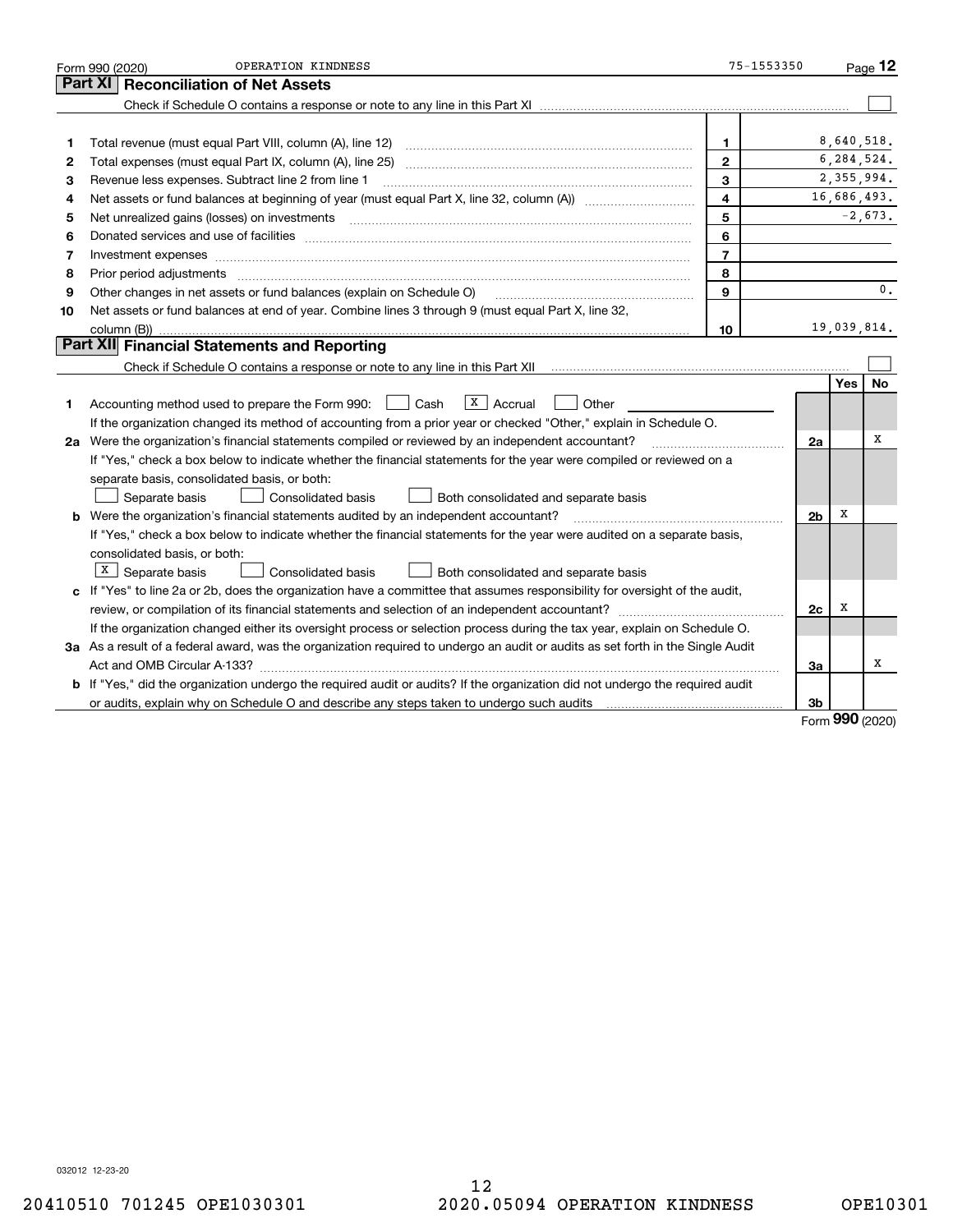| <b>SCHEDULE A</b> |  |
|-------------------|--|
|-------------------|--|

**(Form 990 or 990-EZ)**

## Department of the Treasury

Internal Revenue Service

## **Public Charity Status and Public Support**

**Complete if the organization is a section 501(c)(3) organization or a section 4947(a)(1) nonexempt charitable trust. | Attach to Form 990 or Form 990-EZ. | Go to www.irs.gov/Form990 for instructions and the latest information.**

| U                                   |
|-------------------------------------|
| <b>Open to Public</b><br>Inspection |
|                                     |

OMB No. 1545-0047

|                           | Name of the organization                                                                                                                                                                                                                                                                                                                                                                                                                                                                                                                                                                                                                                                                                                                                                                                                                                                                                                                                                                                                                                                                                                                                                                                                                                                                   |                    |                                                                                     |                                    |                                       |                                                      |  | <b>Employer identification number</b>              |  |  |
|---------------------------|--------------------------------------------------------------------------------------------------------------------------------------------------------------------------------------------------------------------------------------------------------------------------------------------------------------------------------------------------------------------------------------------------------------------------------------------------------------------------------------------------------------------------------------------------------------------------------------------------------------------------------------------------------------------------------------------------------------------------------------------------------------------------------------------------------------------------------------------------------------------------------------------------------------------------------------------------------------------------------------------------------------------------------------------------------------------------------------------------------------------------------------------------------------------------------------------------------------------------------------------------------------------------------------------|--------------------|-------------------------------------------------------------------------------------|------------------------------------|---------------------------------------|------------------------------------------------------|--|----------------------------------------------------|--|--|
|                           |                                                                                                                                                                                                                                                                                                                                                                                                                                                                                                                                                                                                                                                                                                                                                                                                                                                                                                                                                                                                                                                                                                                                                                                                                                                                                            | OPERATION KINDNESS |                                                                                     |                                    |                                       |                                                      |  | 75-1553350                                         |  |  |
| Part I                    | Reason for Public Charity Status. (All organizations must complete this part.) See instructions.                                                                                                                                                                                                                                                                                                                                                                                                                                                                                                                                                                                                                                                                                                                                                                                                                                                                                                                                                                                                                                                                                                                                                                                           |                    |                                                                                     |                                    |                                       |                                                      |  |                                                    |  |  |
| 1<br>2<br>з<br>4          | The organization is not a private foundation because it is: (For lines 1 through 12, check only one box.)<br>A church, convention of churches, or association of churches described in section 170(b)(1)(A)(i).<br>A school described in section 170(b)(1)(A)(ii). (Attach Schedule E (Form 990 or 990-EZ).)<br>A hospital or a cooperative hospital service organization described in section 170(b)(1)(A)(iii).<br>A medical research organization operated in conjunction with a hospital described in section 170(b)(1)(A)(iii). Enter the hospital's name,                                                                                                                                                                                                                                                                                                                                                                                                                                                                                                                                                                                                                                                                                                                            |                    |                                                                                     |                                    |                                       |                                                      |  |                                                    |  |  |
|                           | city, and state:                                                                                                                                                                                                                                                                                                                                                                                                                                                                                                                                                                                                                                                                                                                                                                                                                                                                                                                                                                                                                                                                                                                                                                                                                                                                           |                    |                                                                                     |                                    |                                       |                                                      |  |                                                    |  |  |
| 5<br>6<br>$7 \mid X \mid$ | An organization operated for the benefit of a college or university owned or operated by a governmental unit described in<br>section 170(b)(1)(A)(iv). (Complete Part II.)<br>A federal, state, or local government or governmental unit described in section 170(b)(1)(A)(v).<br>An organization that normally receives a substantial part of its support from a governmental unit or from the general public described in<br>section 170(b)(1)(A)(vi). (Complete Part II.)                                                                                                                                                                                                                                                                                                                                                                                                                                                                                                                                                                                                                                                                                                                                                                                                               |                    |                                                                                     |                                    |                                       |                                                      |  |                                                    |  |  |
| 8<br>9                    | A community trust described in section 170(b)(1)(A)(vi). (Complete Part II.)<br>An agricultural research organization described in section 170(b)(1)(A)(ix) operated in conjunction with a land-grant college<br>or university or a non-land-grant college of agriculture (see instructions). Enter the name, city, and state of the college or<br>university:                                                                                                                                                                                                                                                                                                                                                                                                                                                                                                                                                                                                                                                                                                                                                                                                                                                                                                                             |                    |                                                                                     |                                    |                                       |                                                      |  |                                                    |  |  |
| 10<br>11                  | An organization that normally receives (1) more than 33 1/3% of its support from contributions, membership fees, and gross receipts from<br>activities related to its exempt functions, subject to certain exceptions; and (2) no more than 33 1/3% of its support from gross investment<br>income and unrelated business taxable income (less section 511 tax) from businesses acquired by the organization after June 30, 1975.<br>See section 509(a)(2). (Complete Part III.)<br>An organization organized and operated exclusively to test for public safety. See section 509(a)(4).                                                                                                                                                                                                                                                                                                                                                                                                                                                                                                                                                                                                                                                                                                   |                    |                                                                                     |                                    |                                       |                                                      |  |                                                    |  |  |
| 12<br>а<br>b<br>с         | An organization organized and operated exclusively for the benefit of, to perform the functions of, or to carry out the purposes of one or<br>more publicly supported organizations described in section 509(a)(1) or section 509(a)(2). See section 509(a)(3). Check the box in<br>lines 12a through 12d that describes the type of supporting organization and complete lines 12e, 12f, and 12g.<br>Type I. A supporting organization operated, supervised, or controlled by its supported organization(s), typically by giving<br>the supported organization(s) the power to regularly appoint or elect a majority of the directors or trustees of the supporting<br>organization. You must complete Part IV, Sections A and B.<br>Type II. A supporting organization supervised or controlled in connection with its supported organization(s), by having<br>control or management of the supporting organization vested in the same persons that control or manage the supported<br>organization(s). You must complete Part IV, Sections A and C.<br>Type III functionally integrated. A supporting organization operated in connection with, and functionally integrated with,<br>its supported organization(s) (see instructions). You must complete Part IV, Sections A, D, and E. |                    |                                                                                     |                                    |                                       |                                                      |  |                                                    |  |  |
| d                         | Type III non-functionally integrated. A supporting organization operated in connection with its supported organization(s)<br>that is not functionally integrated. The organization generally must satisfy a distribution requirement and an attentiveness<br>requirement (see instructions). You must complete Part IV, Sections A and D, and Part V.<br>Check this box if the organization received a written determination from the IRS that it is a Type I, Type II, Type III<br>functionally integrated, or Type III non-functionally integrated supporting organization.                                                                                                                                                                                                                                                                                                                                                                                                                                                                                                                                                                                                                                                                                                              |                    |                                                                                     |                                    |                                       |                                                      |  |                                                    |  |  |
|                           | f Enter the number of supported organizations<br>Provide the following information about the supported organization(s).                                                                                                                                                                                                                                                                                                                                                                                                                                                                                                                                                                                                                                                                                                                                                                                                                                                                                                                                                                                                                                                                                                                                                                    |                    |                                                                                     |                                    |                                       |                                                      |  |                                                    |  |  |
|                           | (i) Name of supported<br>organization                                                                                                                                                                                                                                                                                                                                                                                                                                                                                                                                                                                                                                                                                                                                                                                                                                                                                                                                                                                                                                                                                                                                                                                                                                                      | (ii) EIN           | (iii) Type of organization<br>(described on lines 1-10<br>above (see instructions)) | in your governing document?<br>Yes | (iv) Is the organization listed<br>No | (v) Amount of monetary<br>support (see instructions) |  | (vi) Amount of other<br>support (see instructions) |  |  |
|                           |                                                                                                                                                                                                                                                                                                                                                                                                                                                                                                                                                                                                                                                                                                                                                                                                                                                                                                                                                                                                                                                                                                                                                                                                                                                                                            |                    |                                                                                     |                                    |                                       |                                                      |  |                                                    |  |  |
|                           |                                                                                                                                                                                                                                                                                                                                                                                                                                                                                                                                                                                                                                                                                                                                                                                                                                                                                                                                                                                                                                                                                                                                                                                                                                                                                            |                    |                                                                                     |                                    |                                       |                                                      |  |                                                    |  |  |
|                           |                                                                                                                                                                                                                                                                                                                                                                                                                                                                                                                                                                                                                                                                                                                                                                                                                                                                                                                                                                                                                                                                                                                                                                                                                                                                                            |                    |                                                                                     |                                    |                                       |                                                      |  |                                                    |  |  |
|                           |                                                                                                                                                                                                                                                                                                                                                                                                                                                                                                                                                                                                                                                                                                                                                                                                                                                                                                                                                                                                                                                                                                                                                                                                                                                                                            |                    |                                                                                     |                                    |                                       |                                                      |  |                                                    |  |  |
| Total                     |                                                                                                                                                                                                                                                                                                                                                                                                                                                                                                                                                                                                                                                                                                                                                                                                                                                                                                                                                                                                                                                                                                                                                                                                                                                                                            |                    |                                                                                     |                                    |                                       |                                                      |  |                                                    |  |  |

LHA For Paperwork Reduction Act Notice, see the Instructions for Form 990 or 990-EZ. <sub>032021</sub> o1-25-21 Schedule A (Form 990 or 990-EZ) 2020 13

٦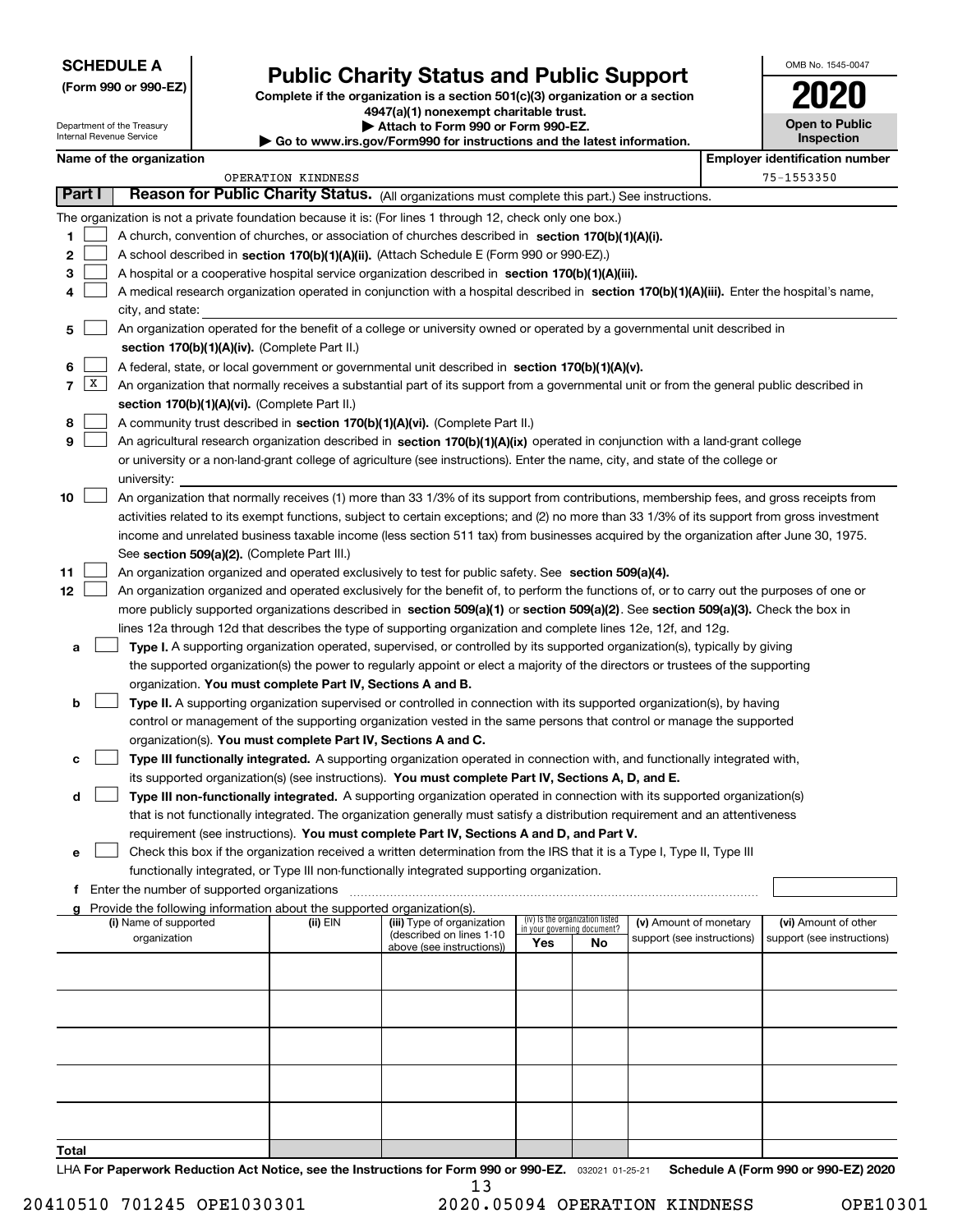#### Schedule A (Form 990 or 990-EZ) 2020 Page OPERATION KINDNESS 75-1553350

**2**

(Complete only if you checked the box on line 5, 7, or 8 of Part I or if the organization failed to qualify under Part III. If the organization **Part II** Support Schedule for Organizations Described in Sections 170(b)(1)(A)(iv) and 170(b)(1)(A)(vi)

fails to qualify under the tests listed below, please complete Part III.)

| Calendar year (or fiscal year beginning in)<br>(a) 2016<br>$(d)$ 2019<br>(b) 2017<br>$(c)$ 2018<br>(e) 2020<br>(f) Total<br>1 Gifts, grants, contributions, and<br>membership fees received. (Do not<br>6,334,446.<br>9,755,959.<br>7,039,975.<br>7,955,823.<br>34,868,431.<br>3,782,228.<br>include any "unusual grants.")<br>2 Tax revenues levied for the organ-<br>ization's benefit and either paid to<br>or expended on its behalf<br>3 The value of services or facilities<br>furnished by a governmental unit to<br>the organization without charge<br>6,334,446.<br>9,755,959.<br>3,782,228.<br>7,039,975.<br>7,955,823.<br>34,868,431.<br>4 Total. Add lines 1 through 3<br>The portion of total contributions<br>5<br>by each person (other than a<br>governmental unit or publicly<br>supported organization) included<br>on line 1 that exceeds 2% of the<br>amount shown on line 11,<br>column (f)<br>5,959,001.<br>28,909,430.<br>6 Public support. Subtract line 5 from line 4.<br><b>Section B. Total Support</b><br>Calendar year (or fiscal year beginning in)<br>(a) 2016<br>(b) 2017<br>$(c)$ 2018<br>$(d)$ 2019<br>(e) 2020<br>(f) Total<br>6,334,446.<br>9,755,959.<br>7,039,975.<br>7,955,823.<br>3,782,228.<br>34,868,431.<br><b>7</b> Amounts from line 4<br>Gross income from interest,<br>8<br>dividends, payments received on<br>securities loans, rents, royalties,<br>222,039.<br>303,022.<br>294,508.<br>197,974.<br>1, 181, 834.<br>164,291.<br>and income from similar sources<br>9 Net income from unrelated business<br>activities, whether or not the<br>business is regularly carried on<br>10 Other income. Do not include gain<br>or loss from the sale of capital<br>364,987.<br>416,573.<br>1,614,536.<br>337,403.<br>317, 271.<br>178, 302.<br>assets (Explain in Part VI.)<br>37,664,801.<br>11 Total support. Add lines 7 through 10<br>3,546,982.<br>12<br>12 Gross receipts from related activities, etc. (see instructions)<br>13 First 5 years. If the Form 990 is for the organization's first, second, third, fourth, or fifth tax year as a section 501(c)(3)<br>organization, check this box and stop here<br><b>Section C. Computation of Public Support Percentage</b><br>76.75<br>14<br>%<br>78.01<br>15<br>%<br>16a 33 1/3% support test - 2020. If the organization did not check the box on line 13, and line 14 is 33 1/3% or more, check this box and<br>$\blacktriangleright$ $\mid$ X<br>stop here. The organization qualifies as a publicly supported organization<br>b 33 1/3% support test - 2019. If the organization did not check a box on line 13 or 16a, and line 15 is 33 1/3% or more, check this box<br>and <b>stop here.</b> The organization qualifies as a publicly supported organization<br>17a 10% -facts-and-circumstances test - 2020. If the organization did not check a box on line 13, 16a, or 16b, and line 14 is 10% or more,<br>and if the organization meets the facts-and-circumstances test, check this box and stop here. Explain in Part VI how the organization<br>meets the facts-and-circumstances test. The organization qualifies as a publicly supported organization<br><b>b 10% -facts-and-circumstances test - 2019.</b> If the organization did not check a box on line 13, 16a, 16b, or 17a, and line 15 is 10% or<br>more, and if the organization meets the facts-and-circumstances test, check this box and stop here. Explain in Part VI how the<br>organization meets the facts-and-circumstances test. The organization qualifies as a publicly supported organization<br>18 Private foundation. If the organization did not check a box on line 13, 16a, 16b, 17a, or 17b, check this box and see instructions | <b>Section A. Public Support</b> |  |  |  |
|--------------------------------------------------------------------------------------------------------------------------------------------------------------------------------------------------------------------------------------------------------------------------------------------------------------------------------------------------------------------------------------------------------------------------------------------------------------------------------------------------------------------------------------------------------------------------------------------------------------------------------------------------------------------------------------------------------------------------------------------------------------------------------------------------------------------------------------------------------------------------------------------------------------------------------------------------------------------------------------------------------------------------------------------------------------------------------------------------------------------------------------------------------------------------------------------------------------------------------------------------------------------------------------------------------------------------------------------------------------------------------------------------------------------------------------------------------------------------------------------------------------------------------------------------------------------------------------------------------------------------------------------------------------------------------------------------------------------------------------------------------------------------------------------------------------------------------------------------------------------------------------------------------------------------------------------------------------------------------------------------------------------------------------------------------------------------------------------------------------------------------------------------------------------------------------------------------------------------------------------------------------------------------------------------------------------------------------------------------------------------------------------------------------------------------------------------------------------------------------------------------------------------------------------------------------------------------------------------------------------------------------------------------------------------------------------------------------------------------------------------------------------------------------------------------------------------------------------------------------------------------------------------------------------------------------------------------------------------------------------------------------------------------------------------------------------------------------------------------------------------------------------------------------------------------------------------------------------------------------------------------------------------------------------------------------------------------------------------------------------------------------------------------------------------------------------------------------------------------------------------------------------------------------------------------------------------------------------------------------------------------------------------------------------------------------------------------------------------------|----------------------------------|--|--|--|
|                                                                                                                                                                                                                                                                                                                                                                                                                                                                                                                                                                                                                                                                                                                                                                                                                                                                                                                                                                                                                                                                                                                                                                                                                                                                                                                                                                                                                                                                                                                                                                                                                                                                                                                                                                                                                                                                                                                                                                                                                                                                                                                                                                                                                                                                                                                                                                                                                                                                                                                                                                                                                                                                                                                                                                                                                                                                                                                                                                                                                                                                                                                                                                                                                                                                                                                                                                                                                                                                                                                                                                                                                                                                                                                                |                                  |  |  |  |
|                                                                                                                                                                                                                                                                                                                                                                                                                                                                                                                                                                                                                                                                                                                                                                                                                                                                                                                                                                                                                                                                                                                                                                                                                                                                                                                                                                                                                                                                                                                                                                                                                                                                                                                                                                                                                                                                                                                                                                                                                                                                                                                                                                                                                                                                                                                                                                                                                                                                                                                                                                                                                                                                                                                                                                                                                                                                                                                                                                                                                                                                                                                                                                                                                                                                                                                                                                                                                                                                                                                                                                                                                                                                                                                                |                                  |  |  |  |
|                                                                                                                                                                                                                                                                                                                                                                                                                                                                                                                                                                                                                                                                                                                                                                                                                                                                                                                                                                                                                                                                                                                                                                                                                                                                                                                                                                                                                                                                                                                                                                                                                                                                                                                                                                                                                                                                                                                                                                                                                                                                                                                                                                                                                                                                                                                                                                                                                                                                                                                                                                                                                                                                                                                                                                                                                                                                                                                                                                                                                                                                                                                                                                                                                                                                                                                                                                                                                                                                                                                                                                                                                                                                                                                                |                                  |  |  |  |
|                                                                                                                                                                                                                                                                                                                                                                                                                                                                                                                                                                                                                                                                                                                                                                                                                                                                                                                                                                                                                                                                                                                                                                                                                                                                                                                                                                                                                                                                                                                                                                                                                                                                                                                                                                                                                                                                                                                                                                                                                                                                                                                                                                                                                                                                                                                                                                                                                                                                                                                                                                                                                                                                                                                                                                                                                                                                                                                                                                                                                                                                                                                                                                                                                                                                                                                                                                                                                                                                                                                                                                                                                                                                                                                                |                                  |  |  |  |
|                                                                                                                                                                                                                                                                                                                                                                                                                                                                                                                                                                                                                                                                                                                                                                                                                                                                                                                                                                                                                                                                                                                                                                                                                                                                                                                                                                                                                                                                                                                                                                                                                                                                                                                                                                                                                                                                                                                                                                                                                                                                                                                                                                                                                                                                                                                                                                                                                                                                                                                                                                                                                                                                                                                                                                                                                                                                                                                                                                                                                                                                                                                                                                                                                                                                                                                                                                                                                                                                                                                                                                                                                                                                                                                                |                                  |  |  |  |
|                                                                                                                                                                                                                                                                                                                                                                                                                                                                                                                                                                                                                                                                                                                                                                                                                                                                                                                                                                                                                                                                                                                                                                                                                                                                                                                                                                                                                                                                                                                                                                                                                                                                                                                                                                                                                                                                                                                                                                                                                                                                                                                                                                                                                                                                                                                                                                                                                                                                                                                                                                                                                                                                                                                                                                                                                                                                                                                                                                                                                                                                                                                                                                                                                                                                                                                                                                                                                                                                                                                                                                                                                                                                                                                                |                                  |  |  |  |
|                                                                                                                                                                                                                                                                                                                                                                                                                                                                                                                                                                                                                                                                                                                                                                                                                                                                                                                                                                                                                                                                                                                                                                                                                                                                                                                                                                                                                                                                                                                                                                                                                                                                                                                                                                                                                                                                                                                                                                                                                                                                                                                                                                                                                                                                                                                                                                                                                                                                                                                                                                                                                                                                                                                                                                                                                                                                                                                                                                                                                                                                                                                                                                                                                                                                                                                                                                                                                                                                                                                                                                                                                                                                                                                                |                                  |  |  |  |
|                                                                                                                                                                                                                                                                                                                                                                                                                                                                                                                                                                                                                                                                                                                                                                                                                                                                                                                                                                                                                                                                                                                                                                                                                                                                                                                                                                                                                                                                                                                                                                                                                                                                                                                                                                                                                                                                                                                                                                                                                                                                                                                                                                                                                                                                                                                                                                                                                                                                                                                                                                                                                                                                                                                                                                                                                                                                                                                                                                                                                                                                                                                                                                                                                                                                                                                                                                                                                                                                                                                                                                                                                                                                                                                                |                                  |  |  |  |
|                                                                                                                                                                                                                                                                                                                                                                                                                                                                                                                                                                                                                                                                                                                                                                                                                                                                                                                                                                                                                                                                                                                                                                                                                                                                                                                                                                                                                                                                                                                                                                                                                                                                                                                                                                                                                                                                                                                                                                                                                                                                                                                                                                                                                                                                                                                                                                                                                                                                                                                                                                                                                                                                                                                                                                                                                                                                                                                                                                                                                                                                                                                                                                                                                                                                                                                                                                                                                                                                                                                                                                                                                                                                                                                                |                                  |  |  |  |
|                                                                                                                                                                                                                                                                                                                                                                                                                                                                                                                                                                                                                                                                                                                                                                                                                                                                                                                                                                                                                                                                                                                                                                                                                                                                                                                                                                                                                                                                                                                                                                                                                                                                                                                                                                                                                                                                                                                                                                                                                                                                                                                                                                                                                                                                                                                                                                                                                                                                                                                                                                                                                                                                                                                                                                                                                                                                                                                                                                                                                                                                                                                                                                                                                                                                                                                                                                                                                                                                                                                                                                                                                                                                                                                                |                                  |  |  |  |
|                                                                                                                                                                                                                                                                                                                                                                                                                                                                                                                                                                                                                                                                                                                                                                                                                                                                                                                                                                                                                                                                                                                                                                                                                                                                                                                                                                                                                                                                                                                                                                                                                                                                                                                                                                                                                                                                                                                                                                                                                                                                                                                                                                                                                                                                                                                                                                                                                                                                                                                                                                                                                                                                                                                                                                                                                                                                                                                                                                                                                                                                                                                                                                                                                                                                                                                                                                                                                                                                                                                                                                                                                                                                                                                                |                                  |  |  |  |
|                                                                                                                                                                                                                                                                                                                                                                                                                                                                                                                                                                                                                                                                                                                                                                                                                                                                                                                                                                                                                                                                                                                                                                                                                                                                                                                                                                                                                                                                                                                                                                                                                                                                                                                                                                                                                                                                                                                                                                                                                                                                                                                                                                                                                                                                                                                                                                                                                                                                                                                                                                                                                                                                                                                                                                                                                                                                                                                                                                                                                                                                                                                                                                                                                                                                                                                                                                                                                                                                                                                                                                                                                                                                                                                                |                                  |  |  |  |
|                                                                                                                                                                                                                                                                                                                                                                                                                                                                                                                                                                                                                                                                                                                                                                                                                                                                                                                                                                                                                                                                                                                                                                                                                                                                                                                                                                                                                                                                                                                                                                                                                                                                                                                                                                                                                                                                                                                                                                                                                                                                                                                                                                                                                                                                                                                                                                                                                                                                                                                                                                                                                                                                                                                                                                                                                                                                                                                                                                                                                                                                                                                                                                                                                                                                                                                                                                                                                                                                                                                                                                                                                                                                                                                                |                                  |  |  |  |
|                                                                                                                                                                                                                                                                                                                                                                                                                                                                                                                                                                                                                                                                                                                                                                                                                                                                                                                                                                                                                                                                                                                                                                                                                                                                                                                                                                                                                                                                                                                                                                                                                                                                                                                                                                                                                                                                                                                                                                                                                                                                                                                                                                                                                                                                                                                                                                                                                                                                                                                                                                                                                                                                                                                                                                                                                                                                                                                                                                                                                                                                                                                                                                                                                                                                                                                                                                                                                                                                                                                                                                                                                                                                                                                                |                                  |  |  |  |
|                                                                                                                                                                                                                                                                                                                                                                                                                                                                                                                                                                                                                                                                                                                                                                                                                                                                                                                                                                                                                                                                                                                                                                                                                                                                                                                                                                                                                                                                                                                                                                                                                                                                                                                                                                                                                                                                                                                                                                                                                                                                                                                                                                                                                                                                                                                                                                                                                                                                                                                                                                                                                                                                                                                                                                                                                                                                                                                                                                                                                                                                                                                                                                                                                                                                                                                                                                                                                                                                                                                                                                                                                                                                                                                                |                                  |  |  |  |
|                                                                                                                                                                                                                                                                                                                                                                                                                                                                                                                                                                                                                                                                                                                                                                                                                                                                                                                                                                                                                                                                                                                                                                                                                                                                                                                                                                                                                                                                                                                                                                                                                                                                                                                                                                                                                                                                                                                                                                                                                                                                                                                                                                                                                                                                                                                                                                                                                                                                                                                                                                                                                                                                                                                                                                                                                                                                                                                                                                                                                                                                                                                                                                                                                                                                                                                                                                                                                                                                                                                                                                                                                                                                                                                                |                                  |  |  |  |
|                                                                                                                                                                                                                                                                                                                                                                                                                                                                                                                                                                                                                                                                                                                                                                                                                                                                                                                                                                                                                                                                                                                                                                                                                                                                                                                                                                                                                                                                                                                                                                                                                                                                                                                                                                                                                                                                                                                                                                                                                                                                                                                                                                                                                                                                                                                                                                                                                                                                                                                                                                                                                                                                                                                                                                                                                                                                                                                                                                                                                                                                                                                                                                                                                                                                                                                                                                                                                                                                                                                                                                                                                                                                                                                                |                                  |  |  |  |
|                                                                                                                                                                                                                                                                                                                                                                                                                                                                                                                                                                                                                                                                                                                                                                                                                                                                                                                                                                                                                                                                                                                                                                                                                                                                                                                                                                                                                                                                                                                                                                                                                                                                                                                                                                                                                                                                                                                                                                                                                                                                                                                                                                                                                                                                                                                                                                                                                                                                                                                                                                                                                                                                                                                                                                                                                                                                                                                                                                                                                                                                                                                                                                                                                                                                                                                                                                                                                                                                                                                                                                                                                                                                                                                                |                                  |  |  |  |
|                                                                                                                                                                                                                                                                                                                                                                                                                                                                                                                                                                                                                                                                                                                                                                                                                                                                                                                                                                                                                                                                                                                                                                                                                                                                                                                                                                                                                                                                                                                                                                                                                                                                                                                                                                                                                                                                                                                                                                                                                                                                                                                                                                                                                                                                                                                                                                                                                                                                                                                                                                                                                                                                                                                                                                                                                                                                                                                                                                                                                                                                                                                                                                                                                                                                                                                                                                                                                                                                                                                                                                                                                                                                                                                                |                                  |  |  |  |
|                                                                                                                                                                                                                                                                                                                                                                                                                                                                                                                                                                                                                                                                                                                                                                                                                                                                                                                                                                                                                                                                                                                                                                                                                                                                                                                                                                                                                                                                                                                                                                                                                                                                                                                                                                                                                                                                                                                                                                                                                                                                                                                                                                                                                                                                                                                                                                                                                                                                                                                                                                                                                                                                                                                                                                                                                                                                                                                                                                                                                                                                                                                                                                                                                                                                                                                                                                                                                                                                                                                                                                                                                                                                                                                                |                                  |  |  |  |
|                                                                                                                                                                                                                                                                                                                                                                                                                                                                                                                                                                                                                                                                                                                                                                                                                                                                                                                                                                                                                                                                                                                                                                                                                                                                                                                                                                                                                                                                                                                                                                                                                                                                                                                                                                                                                                                                                                                                                                                                                                                                                                                                                                                                                                                                                                                                                                                                                                                                                                                                                                                                                                                                                                                                                                                                                                                                                                                                                                                                                                                                                                                                                                                                                                                                                                                                                                                                                                                                                                                                                                                                                                                                                                                                |                                  |  |  |  |
|                                                                                                                                                                                                                                                                                                                                                                                                                                                                                                                                                                                                                                                                                                                                                                                                                                                                                                                                                                                                                                                                                                                                                                                                                                                                                                                                                                                                                                                                                                                                                                                                                                                                                                                                                                                                                                                                                                                                                                                                                                                                                                                                                                                                                                                                                                                                                                                                                                                                                                                                                                                                                                                                                                                                                                                                                                                                                                                                                                                                                                                                                                                                                                                                                                                                                                                                                                                                                                                                                                                                                                                                                                                                                                                                |                                  |  |  |  |
|                                                                                                                                                                                                                                                                                                                                                                                                                                                                                                                                                                                                                                                                                                                                                                                                                                                                                                                                                                                                                                                                                                                                                                                                                                                                                                                                                                                                                                                                                                                                                                                                                                                                                                                                                                                                                                                                                                                                                                                                                                                                                                                                                                                                                                                                                                                                                                                                                                                                                                                                                                                                                                                                                                                                                                                                                                                                                                                                                                                                                                                                                                                                                                                                                                                                                                                                                                                                                                                                                                                                                                                                                                                                                                                                |                                  |  |  |  |
|                                                                                                                                                                                                                                                                                                                                                                                                                                                                                                                                                                                                                                                                                                                                                                                                                                                                                                                                                                                                                                                                                                                                                                                                                                                                                                                                                                                                                                                                                                                                                                                                                                                                                                                                                                                                                                                                                                                                                                                                                                                                                                                                                                                                                                                                                                                                                                                                                                                                                                                                                                                                                                                                                                                                                                                                                                                                                                                                                                                                                                                                                                                                                                                                                                                                                                                                                                                                                                                                                                                                                                                                                                                                                                                                |                                  |  |  |  |
|                                                                                                                                                                                                                                                                                                                                                                                                                                                                                                                                                                                                                                                                                                                                                                                                                                                                                                                                                                                                                                                                                                                                                                                                                                                                                                                                                                                                                                                                                                                                                                                                                                                                                                                                                                                                                                                                                                                                                                                                                                                                                                                                                                                                                                                                                                                                                                                                                                                                                                                                                                                                                                                                                                                                                                                                                                                                                                                                                                                                                                                                                                                                                                                                                                                                                                                                                                                                                                                                                                                                                                                                                                                                                                                                |                                  |  |  |  |
|                                                                                                                                                                                                                                                                                                                                                                                                                                                                                                                                                                                                                                                                                                                                                                                                                                                                                                                                                                                                                                                                                                                                                                                                                                                                                                                                                                                                                                                                                                                                                                                                                                                                                                                                                                                                                                                                                                                                                                                                                                                                                                                                                                                                                                                                                                                                                                                                                                                                                                                                                                                                                                                                                                                                                                                                                                                                                                                                                                                                                                                                                                                                                                                                                                                                                                                                                                                                                                                                                                                                                                                                                                                                                                                                |                                  |  |  |  |
|                                                                                                                                                                                                                                                                                                                                                                                                                                                                                                                                                                                                                                                                                                                                                                                                                                                                                                                                                                                                                                                                                                                                                                                                                                                                                                                                                                                                                                                                                                                                                                                                                                                                                                                                                                                                                                                                                                                                                                                                                                                                                                                                                                                                                                                                                                                                                                                                                                                                                                                                                                                                                                                                                                                                                                                                                                                                                                                                                                                                                                                                                                                                                                                                                                                                                                                                                                                                                                                                                                                                                                                                                                                                                                                                |                                  |  |  |  |
|                                                                                                                                                                                                                                                                                                                                                                                                                                                                                                                                                                                                                                                                                                                                                                                                                                                                                                                                                                                                                                                                                                                                                                                                                                                                                                                                                                                                                                                                                                                                                                                                                                                                                                                                                                                                                                                                                                                                                                                                                                                                                                                                                                                                                                                                                                                                                                                                                                                                                                                                                                                                                                                                                                                                                                                                                                                                                                                                                                                                                                                                                                                                                                                                                                                                                                                                                                                                                                                                                                                                                                                                                                                                                                                                |                                  |  |  |  |
|                                                                                                                                                                                                                                                                                                                                                                                                                                                                                                                                                                                                                                                                                                                                                                                                                                                                                                                                                                                                                                                                                                                                                                                                                                                                                                                                                                                                                                                                                                                                                                                                                                                                                                                                                                                                                                                                                                                                                                                                                                                                                                                                                                                                                                                                                                                                                                                                                                                                                                                                                                                                                                                                                                                                                                                                                                                                                                                                                                                                                                                                                                                                                                                                                                                                                                                                                                                                                                                                                                                                                                                                                                                                                                                                |                                  |  |  |  |
|                                                                                                                                                                                                                                                                                                                                                                                                                                                                                                                                                                                                                                                                                                                                                                                                                                                                                                                                                                                                                                                                                                                                                                                                                                                                                                                                                                                                                                                                                                                                                                                                                                                                                                                                                                                                                                                                                                                                                                                                                                                                                                                                                                                                                                                                                                                                                                                                                                                                                                                                                                                                                                                                                                                                                                                                                                                                                                                                                                                                                                                                                                                                                                                                                                                                                                                                                                                                                                                                                                                                                                                                                                                                                                                                |                                  |  |  |  |
|                                                                                                                                                                                                                                                                                                                                                                                                                                                                                                                                                                                                                                                                                                                                                                                                                                                                                                                                                                                                                                                                                                                                                                                                                                                                                                                                                                                                                                                                                                                                                                                                                                                                                                                                                                                                                                                                                                                                                                                                                                                                                                                                                                                                                                                                                                                                                                                                                                                                                                                                                                                                                                                                                                                                                                                                                                                                                                                                                                                                                                                                                                                                                                                                                                                                                                                                                                                                                                                                                                                                                                                                                                                                                                                                |                                  |  |  |  |
|                                                                                                                                                                                                                                                                                                                                                                                                                                                                                                                                                                                                                                                                                                                                                                                                                                                                                                                                                                                                                                                                                                                                                                                                                                                                                                                                                                                                                                                                                                                                                                                                                                                                                                                                                                                                                                                                                                                                                                                                                                                                                                                                                                                                                                                                                                                                                                                                                                                                                                                                                                                                                                                                                                                                                                                                                                                                                                                                                                                                                                                                                                                                                                                                                                                                                                                                                                                                                                                                                                                                                                                                                                                                                                                                |                                  |  |  |  |
|                                                                                                                                                                                                                                                                                                                                                                                                                                                                                                                                                                                                                                                                                                                                                                                                                                                                                                                                                                                                                                                                                                                                                                                                                                                                                                                                                                                                                                                                                                                                                                                                                                                                                                                                                                                                                                                                                                                                                                                                                                                                                                                                                                                                                                                                                                                                                                                                                                                                                                                                                                                                                                                                                                                                                                                                                                                                                                                                                                                                                                                                                                                                                                                                                                                                                                                                                                                                                                                                                                                                                                                                                                                                                                                                |                                  |  |  |  |
|                                                                                                                                                                                                                                                                                                                                                                                                                                                                                                                                                                                                                                                                                                                                                                                                                                                                                                                                                                                                                                                                                                                                                                                                                                                                                                                                                                                                                                                                                                                                                                                                                                                                                                                                                                                                                                                                                                                                                                                                                                                                                                                                                                                                                                                                                                                                                                                                                                                                                                                                                                                                                                                                                                                                                                                                                                                                                                                                                                                                                                                                                                                                                                                                                                                                                                                                                                                                                                                                                                                                                                                                                                                                                                                                |                                  |  |  |  |
|                                                                                                                                                                                                                                                                                                                                                                                                                                                                                                                                                                                                                                                                                                                                                                                                                                                                                                                                                                                                                                                                                                                                                                                                                                                                                                                                                                                                                                                                                                                                                                                                                                                                                                                                                                                                                                                                                                                                                                                                                                                                                                                                                                                                                                                                                                                                                                                                                                                                                                                                                                                                                                                                                                                                                                                                                                                                                                                                                                                                                                                                                                                                                                                                                                                                                                                                                                                                                                                                                                                                                                                                                                                                                                                                |                                  |  |  |  |
|                                                                                                                                                                                                                                                                                                                                                                                                                                                                                                                                                                                                                                                                                                                                                                                                                                                                                                                                                                                                                                                                                                                                                                                                                                                                                                                                                                                                                                                                                                                                                                                                                                                                                                                                                                                                                                                                                                                                                                                                                                                                                                                                                                                                                                                                                                                                                                                                                                                                                                                                                                                                                                                                                                                                                                                                                                                                                                                                                                                                                                                                                                                                                                                                                                                                                                                                                                                                                                                                                                                                                                                                                                                                                                                                |                                  |  |  |  |
|                                                                                                                                                                                                                                                                                                                                                                                                                                                                                                                                                                                                                                                                                                                                                                                                                                                                                                                                                                                                                                                                                                                                                                                                                                                                                                                                                                                                                                                                                                                                                                                                                                                                                                                                                                                                                                                                                                                                                                                                                                                                                                                                                                                                                                                                                                                                                                                                                                                                                                                                                                                                                                                                                                                                                                                                                                                                                                                                                                                                                                                                                                                                                                                                                                                                                                                                                                                                                                                                                                                                                                                                                                                                                                                                |                                  |  |  |  |
|                                                                                                                                                                                                                                                                                                                                                                                                                                                                                                                                                                                                                                                                                                                                                                                                                                                                                                                                                                                                                                                                                                                                                                                                                                                                                                                                                                                                                                                                                                                                                                                                                                                                                                                                                                                                                                                                                                                                                                                                                                                                                                                                                                                                                                                                                                                                                                                                                                                                                                                                                                                                                                                                                                                                                                                                                                                                                                                                                                                                                                                                                                                                                                                                                                                                                                                                                                                                                                                                                                                                                                                                                                                                                                                                |                                  |  |  |  |
|                                                                                                                                                                                                                                                                                                                                                                                                                                                                                                                                                                                                                                                                                                                                                                                                                                                                                                                                                                                                                                                                                                                                                                                                                                                                                                                                                                                                                                                                                                                                                                                                                                                                                                                                                                                                                                                                                                                                                                                                                                                                                                                                                                                                                                                                                                                                                                                                                                                                                                                                                                                                                                                                                                                                                                                                                                                                                                                                                                                                                                                                                                                                                                                                                                                                                                                                                                                                                                                                                                                                                                                                                                                                                                                                |                                  |  |  |  |
|                                                                                                                                                                                                                                                                                                                                                                                                                                                                                                                                                                                                                                                                                                                                                                                                                                                                                                                                                                                                                                                                                                                                                                                                                                                                                                                                                                                                                                                                                                                                                                                                                                                                                                                                                                                                                                                                                                                                                                                                                                                                                                                                                                                                                                                                                                                                                                                                                                                                                                                                                                                                                                                                                                                                                                                                                                                                                                                                                                                                                                                                                                                                                                                                                                                                                                                                                                                                                                                                                                                                                                                                                                                                                                                                |                                  |  |  |  |
|                                                                                                                                                                                                                                                                                                                                                                                                                                                                                                                                                                                                                                                                                                                                                                                                                                                                                                                                                                                                                                                                                                                                                                                                                                                                                                                                                                                                                                                                                                                                                                                                                                                                                                                                                                                                                                                                                                                                                                                                                                                                                                                                                                                                                                                                                                                                                                                                                                                                                                                                                                                                                                                                                                                                                                                                                                                                                                                                                                                                                                                                                                                                                                                                                                                                                                                                                                                                                                                                                                                                                                                                                                                                                                                                |                                  |  |  |  |
|                                                                                                                                                                                                                                                                                                                                                                                                                                                                                                                                                                                                                                                                                                                                                                                                                                                                                                                                                                                                                                                                                                                                                                                                                                                                                                                                                                                                                                                                                                                                                                                                                                                                                                                                                                                                                                                                                                                                                                                                                                                                                                                                                                                                                                                                                                                                                                                                                                                                                                                                                                                                                                                                                                                                                                                                                                                                                                                                                                                                                                                                                                                                                                                                                                                                                                                                                                                                                                                                                                                                                                                                                                                                                                                                |                                  |  |  |  |
|                                                                                                                                                                                                                                                                                                                                                                                                                                                                                                                                                                                                                                                                                                                                                                                                                                                                                                                                                                                                                                                                                                                                                                                                                                                                                                                                                                                                                                                                                                                                                                                                                                                                                                                                                                                                                                                                                                                                                                                                                                                                                                                                                                                                                                                                                                                                                                                                                                                                                                                                                                                                                                                                                                                                                                                                                                                                                                                                                                                                                                                                                                                                                                                                                                                                                                                                                                                                                                                                                                                                                                                                                                                                                                                                |                                  |  |  |  |
|                                                                                                                                                                                                                                                                                                                                                                                                                                                                                                                                                                                                                                                                                                                                                                                                                                                                                                                                                                                                                                                                                                                                                                                                                                                                                                                                                                                                                                                                                                                                                                                                                                                                                                                                                                                                                                                                                                                                                                                                                                                                                                                                                                                                                                                                                                                                                                                                                                                                                                                                                                                                                                                                                                                                                                                                                                                                                                                                                                                                                                                                                                                                                                                                                                                                                                                                                                                                                                                                                                                                                                                                                                                                                                                                |                                  |  |  |  |
|                                                                                                                                                                                                                                                                                                                                                                                                                                                                                                                                                                                                                                                                                                                                                                                                                                                                                                                                                                                                                                                                                                                                                                                                                                                                                                                                                                                                                                                                                                                                                                                                                                                                                                                                                                                                                                                                                                                                                                                                                                                                                                                                                                                                                                                                                                                                                                                                                                                                                                                                                                                                                                                                                                                                                                                                                                                                                                                                                                                                                                                                                                                                                                                                                                                                                                                                                                                                                                                                                                                                                                                                                                                                                                                                |                                  |  |  |  |
|                                                                                                                                                                                                                                                                                                                                                                                                                                                                                                                                                                                                                                                                                                                                                                                                                                                                                                                                                                                                                                                                                                                                                                                                                                                                                                                                                                                                                                                                                                                                                                                                                                                                                                                                                                                                                                                                                                                                                                                                                                                                                                                                                                                                                                                                                                                                                                                                                                                                                                                                                                                                                                                                                                                                                                                                                                                                                                                                                                                                                                                                                                                                                                                                                                                                                                                                                                                                                                                                                                                                                                                                                                                                                                                                |                                  |  |  |  |
|                                                                                                                                                                                                                                                                                                                                                                                                                                                                                                                                                                                                                                                                                                                                                                                                                                                                                                                                                                                                                                                                                                                                                                                                                                                                                                                                                                                                                                                                                                                                                                                                                                                                                                                                                                                                                                                                                                                                                                                                                                                                                                                                                                                                                                                                                                                                                                                                                                                                                                                                                                                                                                                                                                                                                                                                                                                                                                                                                                                                                                                                                                                                                                                                                                                                                                                                                                                                                                                                                                                                                                                                                                                                                                                                |                                  |  |  |  |
|                                                                                                                                                                                                                                                                                                                                                                                                                                                                                                                                                                                                                                                                                                                                                                                                                                                                                                                                                                                                                                                                                                                                                                                                                                                                                                                                                                                                                                                                                                                                                                                                                                                                                                                                                                                                                                                                                                                                                                                                                                                                                                                                                                                                                                                                                                                                                                                                                                                                                                                                                                                                                                                                                                                                                                                                                                                                                                                                                                                                                                                                                                                                                                                                                                                                                                                                                                                                                                                                                                                                                                                                                                                                                                                                |                                  |  |  |  |
|                                                                                                                                                                                                                                                                                                                                                                                                                                                                                                                                                                                                                                                                                                                                                                                                                                                                                                                                                                                                                                                                                                                                                                                                                                                                                                                                                                                                                                                                                                                                                                                                                                                                                                                                                                                                                                                                                                                                                                                                                                                                                                                                                                                                                                                                                                                                                                                                                                                                                                                                                                                                                                                                                                                                                                                                                                                                                                                                                                                                                                                                                                                                                                                                                                                                                                                                                                                                                                                                                                                                                                                                                                                                                                                                |                                  |  |  |  |
|                                                                                                                                                                                                                                                                                                                                                                                                                                                                                                                                                                                                                                                                                                                                                                                                                                                                                                                                                                                                                                                                                                                                                                                                                                                                                                                                                                                                                                                                                                                                                                                                                                                                                                                                                                                                                                                                                                                                                                                                                                                                                                                                                                                                                                                                                                                                                                                                                                                                                                                                                                                                                                                                                                                                                                                                                                                                                                                                                                                                                                                                                                                                                                                                                                                                                                                                                                                                                                                                                                                                                                                                                                                                                                                                |                                  |  |  |  |
| Schedule A (Form 990 or 990-F7) 2020                                                                                                                                                                                                                                                                                                                                                                                                                                                                                                                                                                                                                                                                                                                                                                                                                                                                                                                                                                                                                                                                                                                                                                                                                                                                                                                                                                                                                                                                                                                                                                                                                                                                                                                                                                                                                                                                                                                                                                                                                                                                                                                                                                                                                                                                                                                                                                                                                                                                                                                                                                                                                                                                                                                                                                                                                                                                                                                                                                                                                                                                                                                                                                                                                                                                                                                                                                                                                                                                                                                                                                                                                                                                                           |                                  |  |  |  |

**Schedule A (Form 990 or 990-EZ) 2020**

032022 01-25-21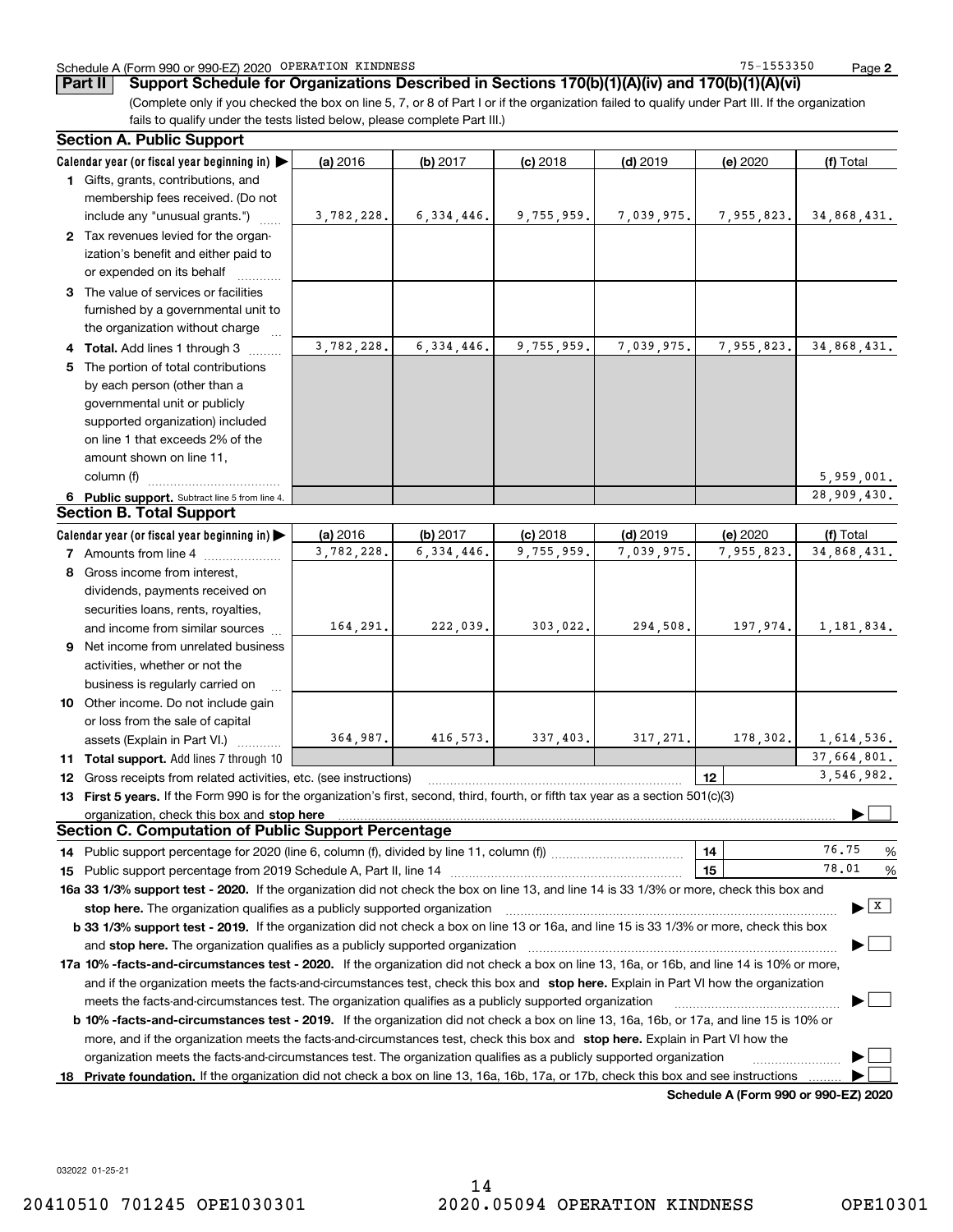## **Part III Support Schedule for Organizations Described in Section 509(a)(2)**

**3**

(Complete only if you checked the box on line 10 of Part I or if the organization failed to qualify under Part II. If the organization fails to qualify under the tests listed below, please complete Part II.)

|    | <b>Section A. Public Support</b>                                                                                                                                                                                               |          |          |            |            |          |                                      |
|----|--------------------------------------------------------------------------------------------------------------------------------------------------------------------------------------------------------------------------------|----------|----------|------------|------------|----------|--------------------------------------|
|    | Calendar year (or fiscal year beginning in) $\blacktriangleright$                                                                                                                                                              | (a) 2016 | (b) 2017 | $(c)$ 2018 | $(d)$ 2019 | (e) 2020 | (f) Total                            |
|    | 1 Gifts, grants, contributions, and                                                                                                                                                                                            |          |          |            |            |          |                                      |
|    | membership fees received. (Do not                                                                                                                                                                                              |          |          |            |            |          |                                      |
|    | include any "unusual grants.")                                                                                                                                                                                                 |          |          |            |            |          |                                      |
|    | <b>2</b> Gross receipts from admissions,<br>merchandise sold or services per-<br>formed, or facilities furnished in<br>any activity that is related to the<br>organization's tax-exempt purpose                                |          |          |            |            |          |                                      |
|    | 3 Gross receipts from activities that<br>are not an unrelated trade or bus-                                                                                                                                                    |          |          |            |            |          |                                      |
|    | iness under section 513                                                                                                                                                                                                        |          |          |            |            |          |                                      |
|    | 4 Tax revenues levied for the organ-                                                                                                                                                                                           |          |          |            |            |          |                                      |
|    | ization's benefit and either paid to<br>or expended on its behalf<br>.                                                                                                                                                         |          |          |            |            |          |                                      |
|    | 5 The value of services or facilities<br>furnished by a governmental unit to                                                                                                                                                   |          |          |            |            |          |                                      |
|    | the organization without charge                                                                                                                                                                                                |          |          |            |            |          |                                      |
|    | <b>6 Total.</b> Add lines 1 through 5                                                                                                                                                                                          |          |          |            |            |          |                                      |
|    | 7a Amounts included on lines 1, 2, and<br>3 received from disqualified persons                                                                                                                                                 |          |          |            |            |          |                                      |
|    | <b>b</b> Amounts included on lines 2 and 3 received<br>from other than disqualified persons that<br>exceed the greater of \$5,000 or 1% of the<br>amount on line 13 for the year                                               |          |          |            |            |          |                                      |
|    | c Add lines 7a and 7b                                                                                                                                                                                                          |          |          |            |            |          |                                      |
|    | 8 Public support. (Subtract line 7c from line 6.)<br><b>Section B. Total Support</b>                                                                                                                                           |          |          |            |            |          |                                      |
|    |                                                                                                                                                                                                                                |          |          |            |            |          |                                      |
|    | Calendar year (or fiscal year beginning in)                                                                                                                                                                                    | (a) 2016 | (b) 2017 | $(c)$ 2018 | $(d)$ 2019 | (e) 2020 | (f) Total                            |
|    | 9 Amounts from line 6<br>10a Gross income from interest,                                                                                                                                                                       |          |          |            |            |          |                                      |
|    | dividends, payments received on<br>securities loans, rents, royalties,<br>and income from similar sources                                                                                                                      |          |          |            |            |          |                                      |
|    | <b>b</b> Unrelated business taxable income                                                                                                                                                                                     |          |          |            |            |          |                                      |
|    | (less section 511 taxes) from businesses<br>acquired after June 30, 1975                                                                                                                                                       |          |          |            |            |          |                                      |
|    | c Add lines 10a and 10b                                                                                                                                                                                                        |          |          |            |            |          |                                      |
|    | 11 Net income from unrelated business<br>activities not included in line 10b,<br>whether or not the business is<br>regularly carried on                                                                                        |          |          |            |            |          |                                      |
|    | <b>12</b> Other income. Do not include gain<br>or loss from the sale of capital<br>assets (Explain in Part VI.)                                                                                                                |          |          |            |            |          |                                      |
|    | <b>13</b> Total support. (Add lines 9, 10c, 11, and 12.)                                                                                                                                                                       |          |          |            |            |          |                                      |
|    | 14 First 5 years. If the Form 990 is for the organization's first, second, third, fourth, or fifth tax year as a section 501(c)(3) organization,                                                                               |          |          |            |            |          |                                      |
|    | check this box and stop here manufactured and control the state of the state of the state of the state of the state of the state of the state of the state of the state of the state of the state of the state of the state of |          |          |            |            |          |                                      |
|    | Section C. Computation of Public Support Percentage                                                                                                                                                                            |          |          |            |            |          |                                      |
|    |                                                                                                                                                                                                                                |          |          |            |            | 15       | %                                    |
|    | 16 Public support percentage from 2019 Schedule A, Part III, line 15                                                                                                                                                           |          |          |            |            | 16       | %                                    |
|    | <b>Section D. Computation of Investment Income Percentage</b>                                                                                                                                                                  |          |          |            |            |          |                                      |
|    | 17 Investment income percentage for 2020 (line 10c, column (f), divided by line 13, column (f))<br><b>18</b> Investment income percentage from <b>2019</b> Schedule A, Part III, line 17                                       |          |          |            |            | 17<br>18 | %<br>%                               |
|    | 19a 33 1/3% support tests - 2020. If the organization did not check the box on line 14, and line 15 is more than 33 1/3%, and line 17 is not                                                                                   |          |          |            |            |          |                                      |
|    | more than 33 1/3%, check this box and stop here. The organization qualifies as a publicly supported organization                                                                                                               |          |          |            |            |          | $\sim$ 1                             |
|    | <b>b 33 1/3% support tests - 2019.</b> If the organization did not check a box on line 14 or line 19a, and line 16 is more than 33 1/3%, and                                                                                   |          |          |            |            |          |                                      |
|    | line 18 is not more than 33 1/3%, check this box and stop here. The organization qualifies as a publicly supported organization                                                                                                |          |          |            |            |          |                                      |
| 20 | <b>Private foundation.</b> If the organization did not check a box on line 14, 19a, or 19b, check this box and see instructions                                                                                                |          |          |            |            |          |                                      |
|    | 032023 01-25-21                                                                                                                                                                                                                |          |          |            |            |          | Schedule A (Form 990 or 990-EZ) 2020 |
|    |                                                                                                                                                                                                                                |          | 15       |            |            |          |                                      |

 <sup>20410510 701245</sup> OPE1030301 2020.05094 OPERATION KINDNESS OPE10301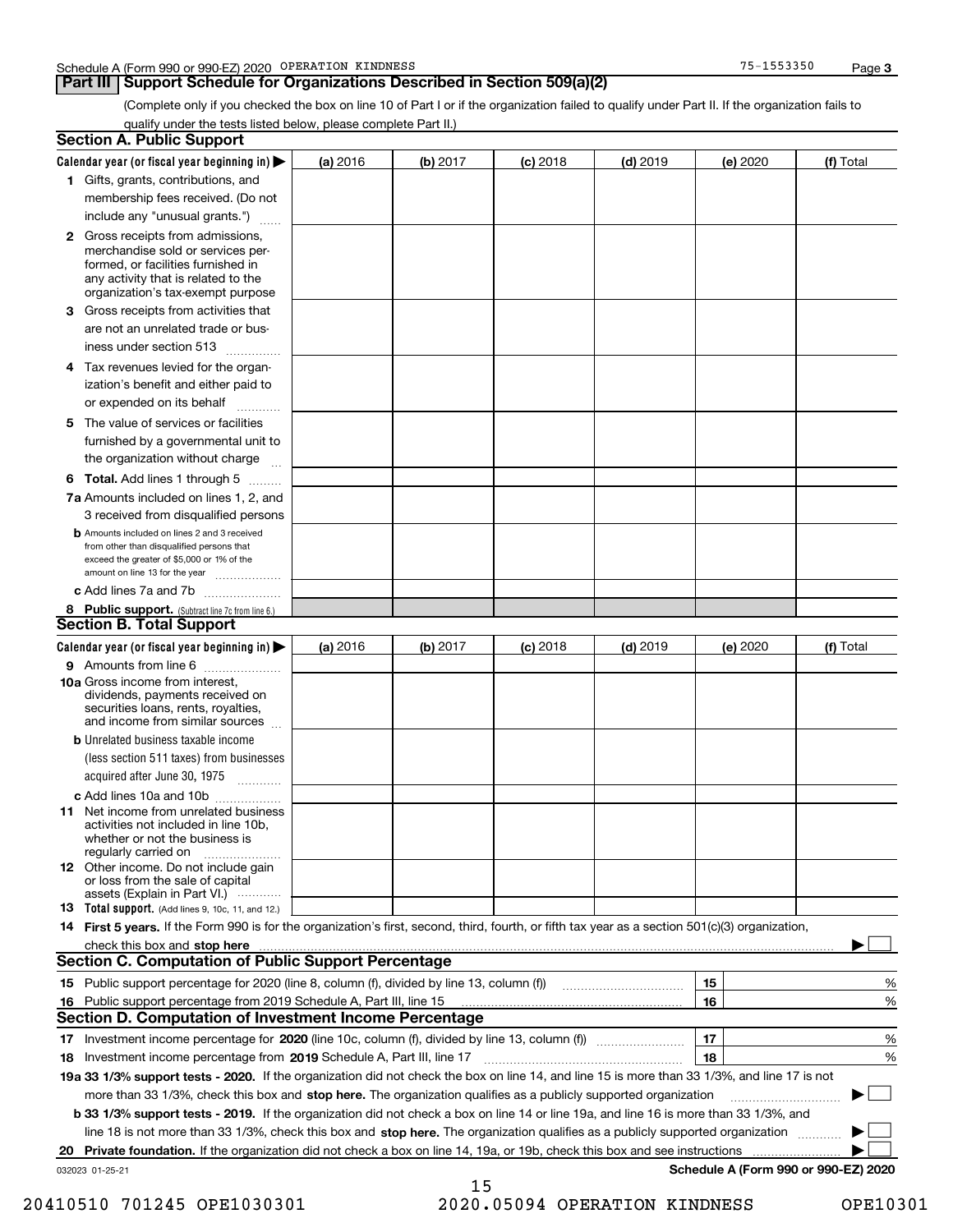#### **4**

**YesNo**

**1**

**2**

**3a**

**3b**

**3c**

**4a**

**4b**

**4c**

**5a**

**5b5c**

**6**

**7**

**8**

**9a**

**9b**

**9c**

**10a**

**10b**

## **Part IV Supporting Organizations**

(Complete only if you checked a box in line 12 on Part I. If you checked box 12a, Part I, complete Sections A and B. If you checked box 12b, Part I, complete Sections A and C. If you checked box 12c, Part I, complete Sections A, D, and E. If you checked box 12d, Part I, complete Sections A and D, and complete Part V.)

## **Section A. All Supporting Organizations**

- **1** Are all of the organization's supported organizations listed by name in the organization's governing documents? If "No," describe in **Part VI** how the supported organizations are designated. If designated by *class or purpose, describe the designation. If historic and continuing relationship, explain.*
- **2** Did the organization have any supported organization that does not have an IRS determination of status under section 509(a)(1) or (2)? If "Yes," explain in Part VI how the organization determined that the supported *organization was described in section 509(a)(1) or (2).*
- **3a** Did the organization have a supported organization described in section 501(c)(4), (5), or (6)? If "Yes," answer *lines 3b and 3c below.*
- **b** Did the organization confirm that each supported organization qualified under section 501(c)(4), (5), or (6) and satisfied the public support tests under section 509(a)(2)? If "Yes," describe in **Part VI** when and how the *organization made the determination.*
- **c**Did the organization ensure that all support to such organizations was used exclusively for section 170(c)(2)(B) purposes? If "Yes," explain in **Part VI** what controls the organization put in place to ensure such use.
- **4a***If* Was any supported organization not organized in the United States ("foreign supported organization")? *"Yes," and if you checked box 12a or 12b in Part I, answer lines 4b and 4c below.*
- **b** Did the organization have ultimate control and discretion in deciding whether to make grants to the foreign supported organization? If "Yes," describe in **Part VI** how the organization had such control and discretion *despite being controlled or supervised by or in connection with its supported organizations.*
- **c** Did the organization support any foreign supported organization that does not have an IRS determination under sections 501(c)(3) and 509(a)(1) or (2)? If "Yes," explain in **Part VI** what controls the organization used *to ensure that all support to the foreign supported organization was used exclusively for section 170(c)(2)(B) purposes.*
- **5a** Did the organization add, substitute, or remove any supported organizations during the tax year? If "Yes," answer lines 5b and 5c below (if applicable). Also, provide detail in **Part VI,** including (i) the names and EIN *numbers of the supported organizations added, substituted, or removed; (ii) the reasons for each such action; (iii) the authority under the organization's organizing document authorizing such action; and (iv) how the action was accomplished (such as by amendment to the organizing document).*
- **b** Type I or Type II only. Was any added or substituted supported organization part of a class already designated in the organization's organizing document?
- **cSubstitutions only.**  Was the substitution the result of an event beyond the organization's control?
- **6** Did the organization provide support (whether in the form of grants or the provision of services or facilities) to **Part VI.** *If "Yes," provide detail in* support or benefit one or more of the filing organization's supported organizations? anyone other than (i) its supported organizations, (ii) individuals that are part of the charitable class benefited by one or more of its supported organizations, or (iii) other supporting organizations that also
- **7**Did the organization provide a grant, loan, compensation, or other similar payment to a substantial contributor *If "Yes," complete Part I of Schedule L (Form 990 or 990-EZ).* regard to a substantial contributor? (as defined in section 4958(c)(3)(C)), a family member of a substantial contributor, or a 35% controlled entity with
- **8** Did the organization make a loan to a disqualified person (as defined in section 4958) not described in line 7? *If "Yes," complete Part I of Schedule L (Form 990 or 990-EZ).*
- **9a** Was the organization controlled directly or indirectly at any time during the tax year by one or more in section 509(a)(1) or (2))? If "Yes," *provide detail in* <code>Part VI.</code> disqualified persons, as defined in section 4946 (other than foundation managers and organizations described
- **b** Did one or more disqualified persons (as defined in line 9a) hold a controlling interest in any entity in which the supporting organization had an interest? If "Yes," provide detail in P**art VI**.
- **c**Did a disqualified person (as defined in line 9a) have an ownership interest in, or derive any personal benefit from, assets in which the supporting organization also had an interest? If "Yes," provide detail in P**art VI.**
- **10a** Was the organization subject to the excess business holdings rules of section 4943 because of section supporting organizations)? If "Yes," answer line 10b below. 4943(f) (regarding certain Type II supporting organizations, and all Type III non-functionally integrated
- **b** Did the organization have any excess business holdings in the tax year? (Use Schedule C, Form 4720, to *determine whether the organization had excess business holdings.)*

032024 01-25-21

**Schedule A (Form 990 or 990-EZ) 2020**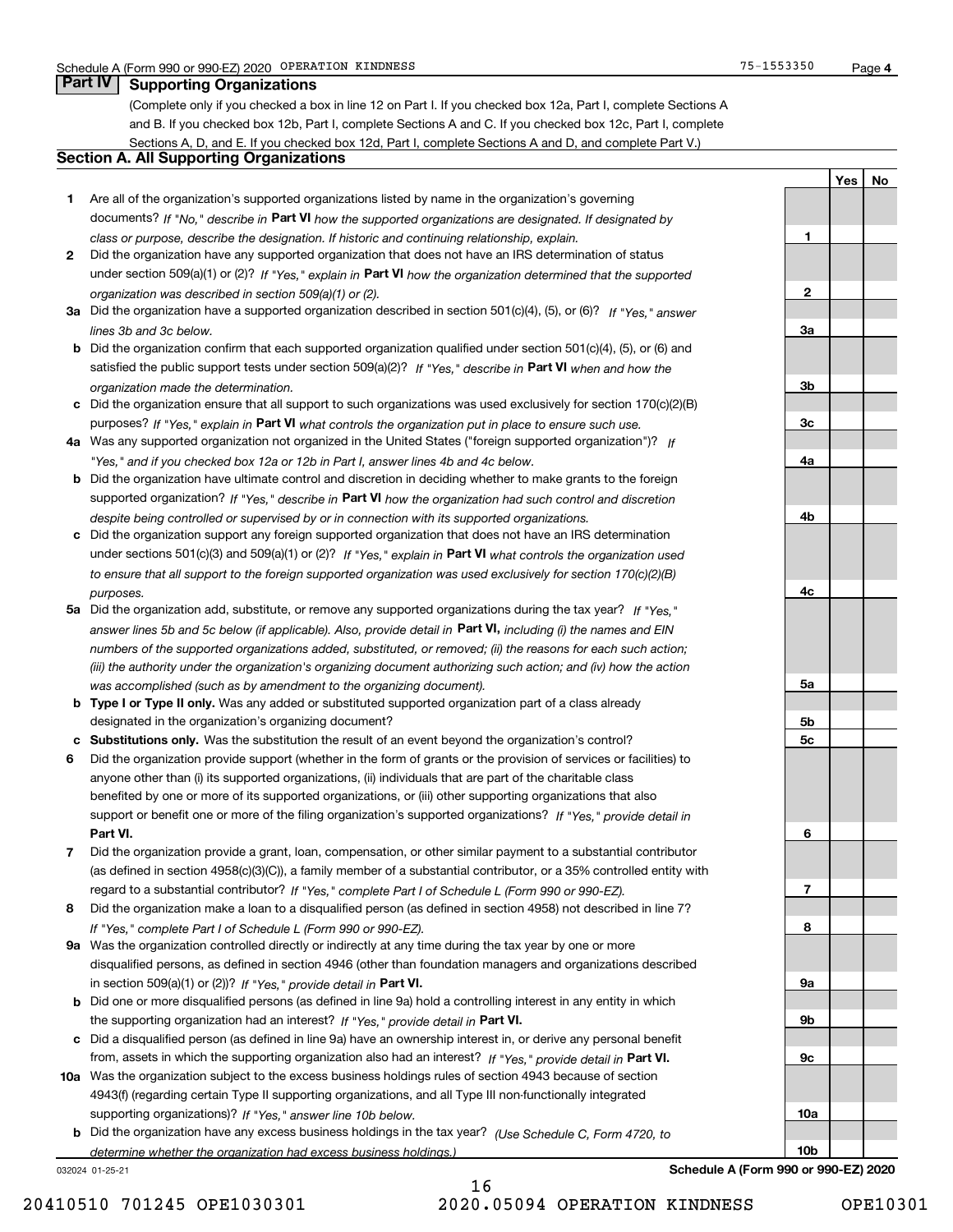**Part IV Supporting Organizations** *(continued)*

**2**

**1**

**YesNo**

|    |                                                                                                                            |                 | Yes | No |
|----|----------------------------------------------------------------------------------------------------------------------------|-----------------|-----|----|
| 11 | Has the organization accepted a gift or contribution from any of the following persons?                                    |                 |     |    |
|    | a A person who directly or indirectly controls, either alone or together with persons described in lines 11b and           |                 |     |    |
|    | 11c below, the governing body of a supported organization?                                                                 | 11a             |     |    |
|    | <b>b</b> A family member of a person described in line 11a above?                                                          | 11 <sub>b</sub> |     |    |
|    | c A 35% controlled entity of a person described in line 11a or 11b above? If "Yes" to line 11a, 11b, or 11c, provide       |                 |     |    |
|    | detail in Part VI.                                                                                                         | 11c             |     |    |
|    | <b>Section B. Type I Supporting Organizations</b>                                                                          |                 |     |    |
|    |                                                                                                                            |                 | Yes | No |
|    | Did the governing body, members of the governing body, officers acting in their official capacity, or membership of one or |                 |     |    |

|              | Did the governing body, members of the governing body, officers acting in their official capacity, or membership of one or<br>more supported organizations have the power to regularly appoint or elect at least a majority of the organization's officers,<br>directors, or trustees at all times during the tax year? If "No," describe in Part VI how the supported organization(s)<br>effectively operated, supervised, or controlled the organization's activities. If the organization had more than one supported |  |
|--------------|--------------------------------------------------------------------------------------------------------------------------------------------------------------------------------------------------------------------------------------------------------------------------------------------------------------------------------------------------------------------------------------------------------------------------------------------------------------------------------------------------------------------------|--|
|              | organization, describe how the powers to appoint and/or remove officers, directors, or trustees were allocated among the<br>supported organizations and what conditions or restrictions, if any, applied to such powers during the tax year.                                                                                                                                                                                                                                                                             |  |
| $\mathbf{2}$ | Did the organization operate for the benefit of any supported organization other than the supported                                                                                                                                                                                                                                                                                                                                                                                                                      |  |
|              | organization(s) that operated, supervised, or controlled the supporting organization? If "Yes," explain in                                                                                                                                                                                                                                                                                                                                                                                                               |  |

**Part VI**  *how providing such benefit carried out the purposes of the supported organization(s) that operated,*

| supervised, or controlled the supporting organization. |  |
|--------------------------------------------------------|--|
| <b>Section C. Type II Supporting Organizations</b>     |  |
|                                                        |  |

**1**or trustees of each of the organization's supported organization(s)? If "No," describe in **Part VI** how control *or management of the supporting organization was vested in the same persons that controlled or managed the supported organization(s).* Were a majority of the organization's directors or trustees during the tax year also a majority of the directors

| <b>Section D. All Type III Supporting Organizations</b> |  |
|---------------------------------------------------------|--|
|---------------------------------------------------------|--|

|              |                                                                                                                        |   | Yes l | No |
|--------------|------------------------------------------------------------------------------------------------------------------------|---|-------|----|
|              | Did the organization provide to each of its supported organizations, by the last day of the fifth month of the         |   |       |    |
|              | organization's tax year, (i) a written notice describing the type and amount of support provided during the prior tax  |   |       |    |
|              | year, (ii) a copy of the Form 990 that was most recently filed as of the date of notification, and (iii) copies of the |   |       |    |
|              | organization's governing documents in effect on the date of notification, to the extent not previously provided?       |   |       |    |
| $\mathbf{2}$ | Were any of the organization's officers, directors, or trustees either (i) appointed or elected by the supported       |   |       |    |
|              | organization(s) or (ii) serving on the governing body of a supported organization? If "No," explain in Part VI how     |   |       |    |
|              | the organization maintained a close and continuous working relationship with the supported organization(s).            | 2 |       |    |
| 3            | By reason of the relationship described in line 2, above, did the organization's supported organizations have a        |   |       |    |
|              | significant voice in the organization's investment policies and in directing the use of the organization's             |   |       |    |
|              | income or assets at all times during the tax year? If "Yes," describe in Part VI the role the organization's           |   |       |    |
|              | supported organizations played in this regard.                                                                         | з |       |    |

## *supported organizations played in this regard.* **Section E. Type III Functionally Integrated Supporting Organizations**

- **1**Check the box next to the method that the organization used to satisfy the Integral Part Test during the year (see instructions).
- **alinupy** The organization satisfied the Activities Test. Complete line 2 below.
- **b**The organization is the parent of each of its supported organizations. *Complete* line 3 *below.*  $\mathcal{L}^{\text{max}}$

|  |  |  | c $\Box$ The organization supported a governmental entity. Describe in Part VI how you supported a governmental entity (see instructions) |  |
|--|--|--|-------------------------------------------------------------------------------------------------------------------------------------------|--|
|--|--|--|-------------------------------------------------------------------------------------------------------------------------------------------|--|

17

- **2Answer lines 2a and 2b below. Yes No** Activities Test.
- **a** Did substantially all of the organization's activities during the tax year directly further the exempt purposes of the supported organization(s) to which the organization was responsive? If "Yes," then in **Part VI identify those supported organizations and explain**  *how these activities directly furthered their exempt purposes, how the organization was responsive to those supported organizations, and how the organization determined that these activities constituted substantially all of its activities.*
- **b** Did the activities described in line 2a, above, constitute activities that, but for the organization's involvement, **Part VI**  *the reasons for the organization's position that its supported organization(s) would have engaged in* one or more of the organization's supported organization(s) would have been engaged in? If "Yes," e*xplain in these activities but for the organization's involvement.*
- **3** Parent of Supported Organizations. Answer lines 3a and 3b below.
- **a** Did the organization have the power to regularly appoint or elect a majority of the officers, directors, or trustees of each of the supported organizations? If "Yes" or "No" provide details in **Part VI.**
- **b** Did the organization exercise a substantial degree of direction over the policies, programs, and activities of each of its supported organizations? If "Yes," describe in Part VI the role played by the organization in this regard.

032025 01-25-21

**Schedule A (Form 990 or 990-EZ) 2020**

**2a**

**2b**

**3a**

**3b**

20410510 701245 OPE1030301 2020.05094 OPERATION KINDNESS OPE10301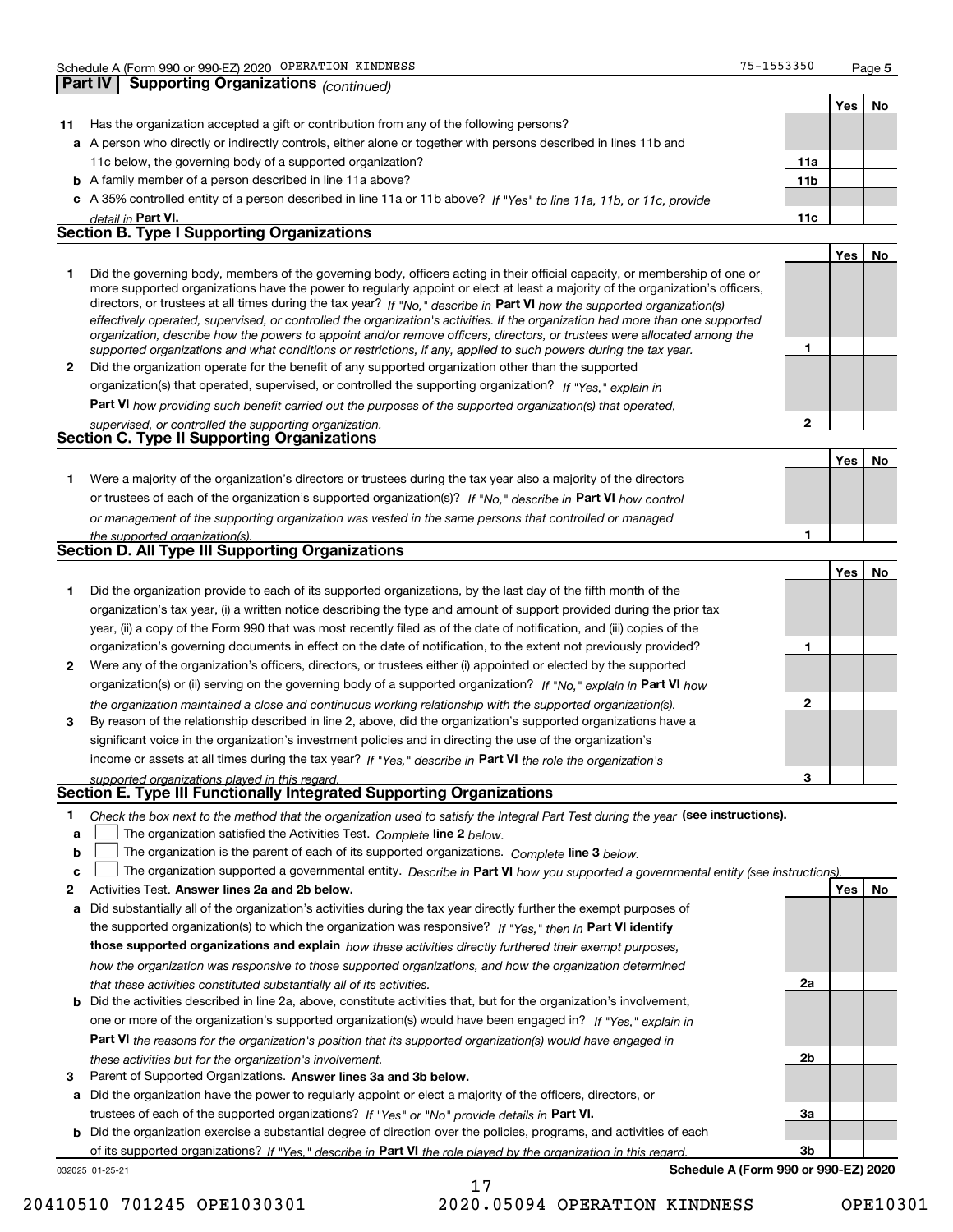|  | Schedule A (Form 990 or 990-EZ) 2020 | OPERATION KINDNESS |  | 1553350 | Page |  |
|--|--------------------------------------|--------------------|--|---------|------|--|
|--|--------------------------------------|--------------------|--|---------|------|--|

|              | Part V<br>Type III Non-Functionally Integrated 509(a)(3) Supporting Organizations                                                              |                |                |                                |
|--------------|------------------------------------------------------------------------------------------------------------------------------------------------|----------------|----------------|--------------------------------|
| 1.           | Check here if the organization satisfied the Integral Part Test as a qualifying trust on Nov. 20, 1970 (explain in Part VI). See instructions. |                |                |                                |
|              | All other Type III non-functionally integrated supporting organizations must complete Sections A through E.                                    |                |                |                                |
|              | Section A - Adjusted Net Income                                                                                                                |                | (A) Prior Year | (B) Current Year<br>(optional) |
| 1            | Net short-term capital gain                                                                                                                    | 1              |                |                                |
| $\mathbf{2}$ | Recoveries of prior-year distributions                                                                                                         | $\mathbf{2}$   |                |                                |
| 3            | Other gross income (see instructions)                                                                                                          | 3              |                |                                |
| 4            | Add lines 1 through 3.                                                                                                                         | 4              |                |                                |
| 5            | Depreciation and depletion                                                                                                                     | 5              |                |                                |
| 6            | Portion of operating expenses paid or incurred for production or                                                                               |                |                |                                |
|              | collection of gross income or for management, conservation, or                                                                                 |                |                |                                |
|              | maintenance of property held for production of income (see instructions)                                                                       | 6              |                |                                |
| 7            | Other expenses (see instructions)                                                                                                              | $\overline{7}$ |                |                                |
| 8            | <b>Adjusted Net Income</b> (subtract lines 5, 6, and 7 from line 4)                                                                            | 8              |                |                                |
|              | <b>Section B - Minimum Asset Amount</b>                                                                                                        |                | (A) Prior Year | (B) Current Year<br>(optional) |
| 1            | Aggregate fair market value of all non-exempt-use assets (see                                                                                  |                |                |                                |
|              | instructions for short tax year or assets held for part of year):                                                                              |                |                |                                |
|              | a Average monthly value of securities                                                                                                          | 1a             |                |                                |
|              | <b>b</b> Average monthly cash balances                                                                                                         | 1 <sub>b</sub> |                |                                |
|              | c Fair market value of other non-exempt-use assets                                                                                             | 1 <sub>c</sub> |                |                                |
|              | d Total (add lines 1a, 1b, and 1c)                                                                                                             | 1d             |                |                                |
|              | <b>e</b> Discount claimed for blockage or other factors                                                                                        |                |                |                                |
|              | (explain in detail in Part VI):                                                                                                                |                |                |                                |
| $\mathbf{2}$ | Acquisition indebtedness applicable to non-exempt-use assets                                                                                   | $\overline{2}$ |                |                                |
| 3            | Subtract line 2 from line 1d.                                                                                                                  | 3              |                |                                |
| 4            | Cash deemed held for exempt use. Enter 0.015 of line 3 (for greater amount,                                                                    |                |                |                                |
|              | see instructions).                                                                                                                             | 4              |                |                                |
| 5            | Net value of non-exempt-use assets (subtract line 4 from line 3)                                                                               | 5              |                |                                |
| 6            | Multiply line 5 by 0.035.                                                                                                                      | 6              |                |                                |
| 7            | Recoveries of prior-year distributions                                                                                                         | $\overline{7}$ |                |                                |
| 8            | Minimum Asset Amount (add line 7 to line 6)                                                                                                    | 8              |                |                                |
|              | <b>Section C - Distributable Amount</b>                                                                                                        |                |                | <b>Current Year</b>            |
| 1            | Adjusted net income for prior year (from Section A, line 8, column A)                                                                          | 1              |                |                                |
| $\mathbf{2}$ | Enter 0.85 of line 1.                                                                                                                          | $\overline{2}$ |                |                                |
| 3            | Minimum asset amount for prior year (from Section B, line 8, column A)                                                                         | 3              |                |                                |
| 4            | Enter greater of line 2 or line 3.                                                                                                             | 4              |                |                                |
| 5            | Income tax imposed in prior year                                                                                                               | 5              |                |                                |
| 6            | <b>Distributable Amount.</b> Subtract line 5 from line 4, unless subject to                                                                    |                |                |                                |
|              | emergency temporary reduction (see instructions).                                                                                              | 6              |                |                                |

**7**Check here if the current year is the organization's first as a non-functionally integrated Type III supporting organization (see instructions).

**Schedule A (Form 990 or 990-EZ) 2020**

032026 01-25-21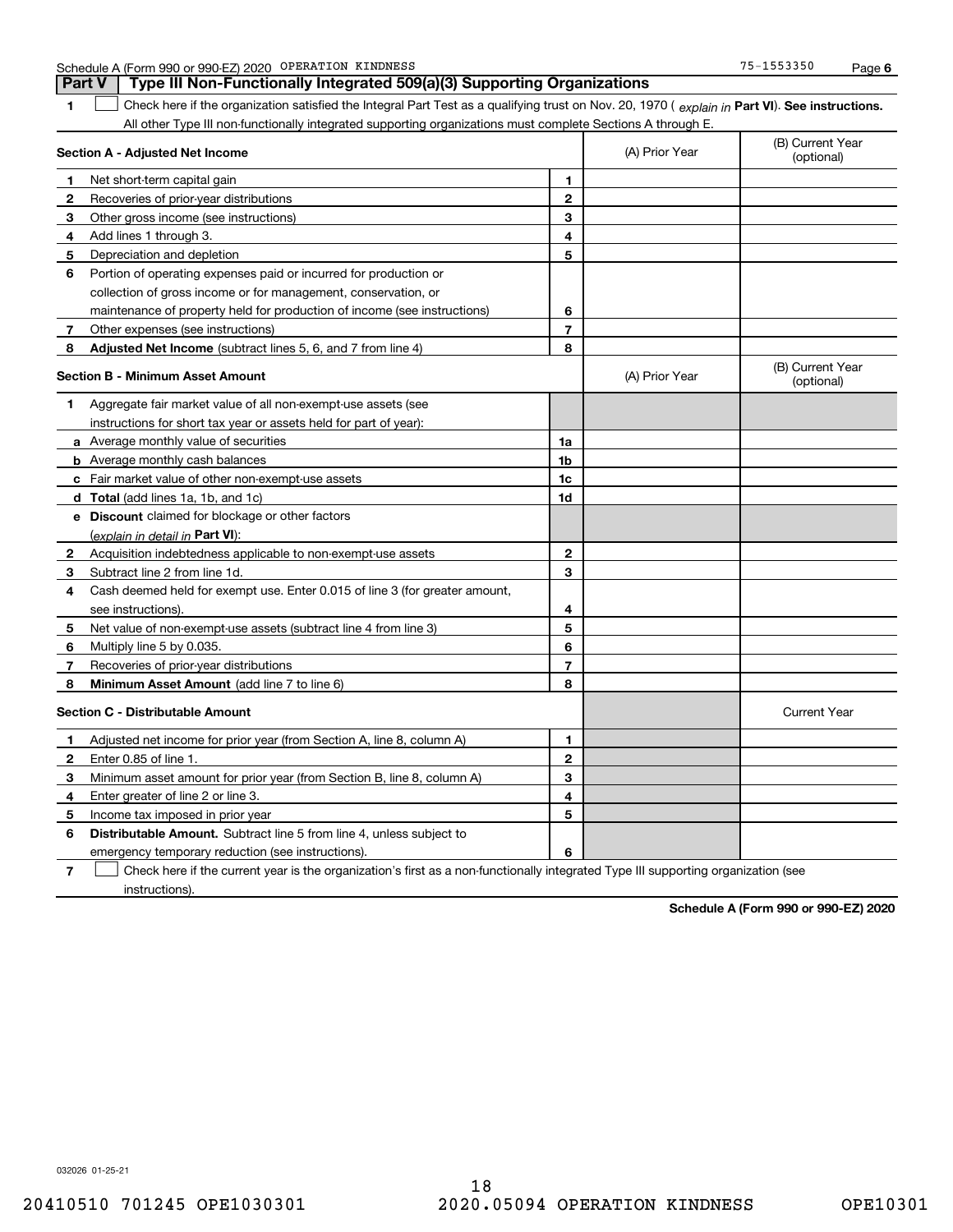|    | Type III Non-Functionally Integrated 509(a)(3) Supporting Organizations<br><b>Part V</b><br>(continued) |                             |                                       |                                         |  |  |
|----|---------------------------------------------------------------------------------------------------------|-----------------------------|---------------------------------------|-----------------------------------------|--|--|
|    | <b>Section D - Distributions</b>                                                                        |                             |                                       | <b>Current Year</b>                     |  |  |
| 1  | Amounts paid to supported organizations to accomplish exempt purposes                                   |                             |                                       | 1                                       |  |  |
| 2  | Amounts paid to perform activity that directly furthers exempt purposes of supported                    |                             |                                       |                                         |  |  |
|    | organizations, in excess of income from activity                                                        |                             |                                       | $\mathbf{2}$                            |  |  |
| 3  | Administrative expenses paid to accomplish exempt purposes of supported organizations                   |                             |                                       | 3                                       |  |  |
| 4  | Amounts paid to acquire exempt-use assets                                                               |                             |                                       | 4                                       |  |  |
| 5  | Qualified set-aside amounts (prior IRS approval required - provide details in Part VI)                  |                             |                                       | 5                                       |  |  |
| 6  | Other distributions ( <i>describe in</i> Part VI). See instructions.                                    |                             |                                       | 6                                       |  |  |
| 7  | Total annual distributions. Add lines 1 through 6.                                                      |                             |                                       | $\overline{7}$                          |  |  |
| 8  | Distributions to attentive supported organizations to which the organization is responsive              |                             |                                       |                                         |  |  |
|    | (provide details in Part VI). See instructions.                                                         |                             |                                       | 8                                       |  |  |
| 9  | Distributable amount for 2020 from Section C, line 6                                                    |                             |                                       | 9                                       |  |  |
| 10 | Line 8 amount divided by line 9 amount                                                                  |                             | 10                                    |                                         |  |  |
|    |                                                                                                         | (i)                         | (ii)                                  | (iii)                                   |  |  |
|    | <b>Section E - Distribution Allocations</b> (see instructions)                                          | <b>Excess Distributions</b> | <b>Underdistributions</b><br>Pre-2020 | <b>Distributable</b><br>Amount for 2020 |  |  |
| 1  | Distributable amount for 2020 from Section C, line 6                                                    |                             |                                       |                                         |  |  |
| 2  | Underdistributions, if any, for years prior to 2020 (reason-                                            |                             |                                       |                                         |  |  |
|    | able cause required - explain in Part VI). See instructions.                                            |                             |                                       |                                         |  |  |
| 3  | Excess distributions carryover, if any, to 2020                                                         |                             |                                       |                                         |  |  |
|    | a From 2015                                                                                             |                             |                                       |                                         |  |  |
|    | <b>b</b> From 2016                                                                                      |                             |                                       |                                         |  |  |
|    | $c$ From 2017                                                                                           |                             |                                       |                                         |  |  |
|    | d From 2018                                                                                             |                             |                                       |                                         |  |  |
|    | e From 2019                                                                                             |                             |                                       |                                         |  |  |
|    | f Total of lines 3a through 3e                                                                          |                             |                                       |                                         |  |  |
|    | g Applied to underdistributions of prior years                                                          |                             |                                       |                                         |  |  |
|    | <b>h</b> Applied to 2020 distributable amount                                                           |                             |                                       |                                         |  |  |
|    | Carryover from 2015 not applied (see instructions)                                                      |                             |                                       |                                         |  |  |
|    | Remainder. Subtract lines 3g, 3h, and 3i from line 3f.                                                  |                             |                                       |                                         |  |  |
| 4  | Distributions for 2020 from Section D,                                                                  |                             |                                       |                                         |  |  |
|    | line $7:$                                                                                               |                             |                                       |                                         |  |  |
|    | a Applied to underdistributions of prior years                                                          |                             |                                       |                                         |  |  |
|    | <b>b</b> Applied to 2020 distributable amount                                                           |                             |                                       |                                         |  |  |
|    | c Remainder. Subtract lines 4a and 4b from line 4.                                                      |                             |                                       |                                         |  |  |
| 5. | Remaining underdistributions for years prior to 2020, if                                                |                             |                                       |                                         |  |  |
|    | any. Subtract lines 3g and 4a from line 2. For result greater                                           |                             |                                       |                                         |  |  |
|    | than zero, explain in Part VI. See instructions.                                                        |                             |                                       |                                         |  |  |
| 6  | Remaining underdistributions for 2020. Subtract lines 3h                                                |                             |                                       |                                         |  |  |
|    | and 4b from line 1. For result greater than zero, explain in                                            |                             |                                       |                                         |  |  |
|    | Part VI. See instructions.                                                                              |                             |                                       |                                         |  |  |
| 7  | Excess distributions carryover to 2021. Add lines 3j                                                    |                             |                                       |                                         |  |  |
|    | and 4c.                                                                                                 |                             |                                       |                                         |  |  |
| 8  | Breakdown of line 7:                                                                                    |                             |                                       |                                         |  |  |
|    | a Excess from 2016                                                                                      |                             |                                       |                                         |  |  |
|    | <b>b</b> Excess from 2017                                                                               |                             |                                       |                                         |  |  |
|    | c Excess from 2018                                                                                      |                             |                                       |                                         |  |  |
|    | d Excess from 2019                                                                                      |                             |                                       |                                         |  |  |
|    | e Excess from 2020                                                                                      |                             |                                       |                                         |  |  |

**Schedule A (Form 990 or 990-EZ) 2020**

032027 01-25-21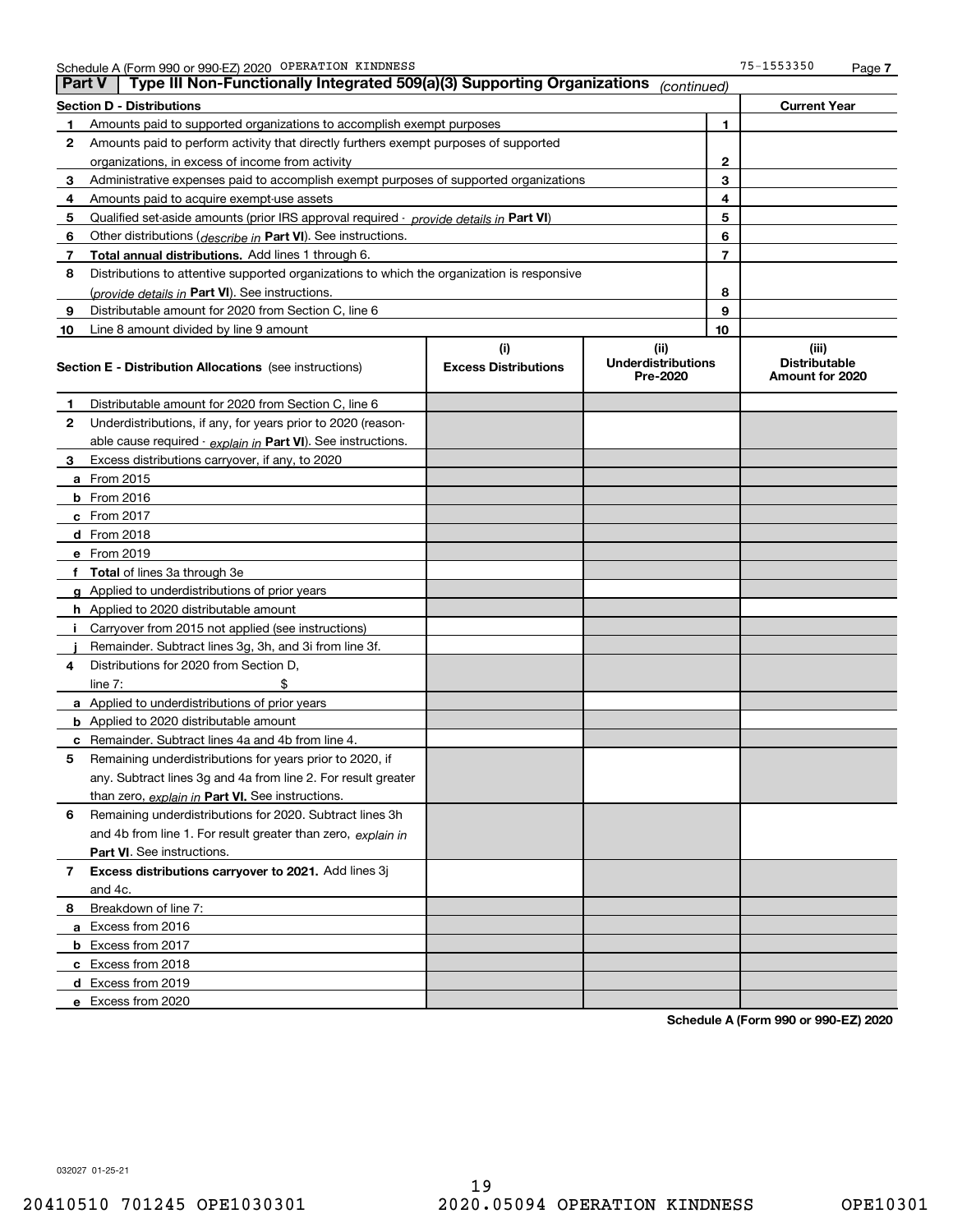Part VI | Supplemental Information. Provide the explanations required by Part II, line 10; Part II, line 17a or 17b; Part III, line 12; Part IV, Section A, lines 1, 2, 3b, 3c, 4b, 4c, 5a, 6, 9a, 9b, 9c, 11a, 11b, and 11c; Part IV, Section B, lines 1 and 2; Part IV, Section C, line 1; Part IV, Section D, lines 2 and 3; Part IV, Section E, lines 1c, 2a, 2b, 3a, and 3b; Part V, line 1; Part V, Section B, line 1e; Part V, Section D, lines 5, 6, and 8; and Part V, Section E, lines 2, 5, and 6. Also complete this part for any additional information. (See instructions.)

SCHEDULE A, PART II, LINE 10, EXPLANATION FOR OTHER INCOME:

| FUNDRAISING PROCEEDS                                                                                                                           |                                      |
|------------------------------------------------------------------------------------------------------------------------------------------------|--------------------------------------|
| $2016$ AMOUNT: \$ 330,637.                                                                                                                     |                                      |
| 2017 AMOUNT: \$ 367,684.                                                                                                                       |                                      |
| 2018 AMOUNT: \$296,361.                                                                                                                        |                                      |
| 2019 AMOUNT: \$289,129.                                                                                                                        |                                      |
| 2020 AMOUNT: \$ 165,586.                                                                                                                       |                                      |
|                                                                                                                                                |                                      |
| GAMING PROCEEDS                                                                                                                                |                                      |
| 2016 AMOUNT: \$ 34,350.                                                                                                                        |                                      |
| 2017 AMOUNT: \$ 39,650.                                                                                                                        |                                      |
| 2018 AMOUNT: \$ 35,400.                                                                                                                        |                                      |
| $2019$ AMOUNT: $\zeta$ 24,380.                                                                                                                 |                                      |
| $2020$ AMOUNT: \$ 10,600.                                                                                                                      |                                      |
|                                                                                                                                                |                                      |
| INVENTORY PROCEEDS                                                                                                                             |                                      |
| $2017$ AMOUNT: \$ 9,239.                                                                                                                       |                                      |
| $2018$ AMOUNT: $\zeta$ 5,642.                                                                                                                  |                                      |
| 2019 AMOUNT: \$ 3,762.<br><u> 1989 - Johann Stein, marwolaethau a bhann an t-Amhain Aonaich an t-Amhain Aonaich an t-Amhain Aonaich an t-A</u> |                                      |
| 2020 AMOUNT: \$2,116.                                                                                                                          |                                      |
|                                                                                                                                                |                                      |
|                                                                                                                                                |                                      |
|                                                                                                                                                |                                      |
|                                                                                                                                                |                                      |
|                                                                                                                                                |                                      |
|                                                                                                                                                |                                      |
|                                                                                                                                                |                                      |
| 032028 01-25-21                                                                                                                                | Schedule A (Form 990 or 990-EZ) 2020 |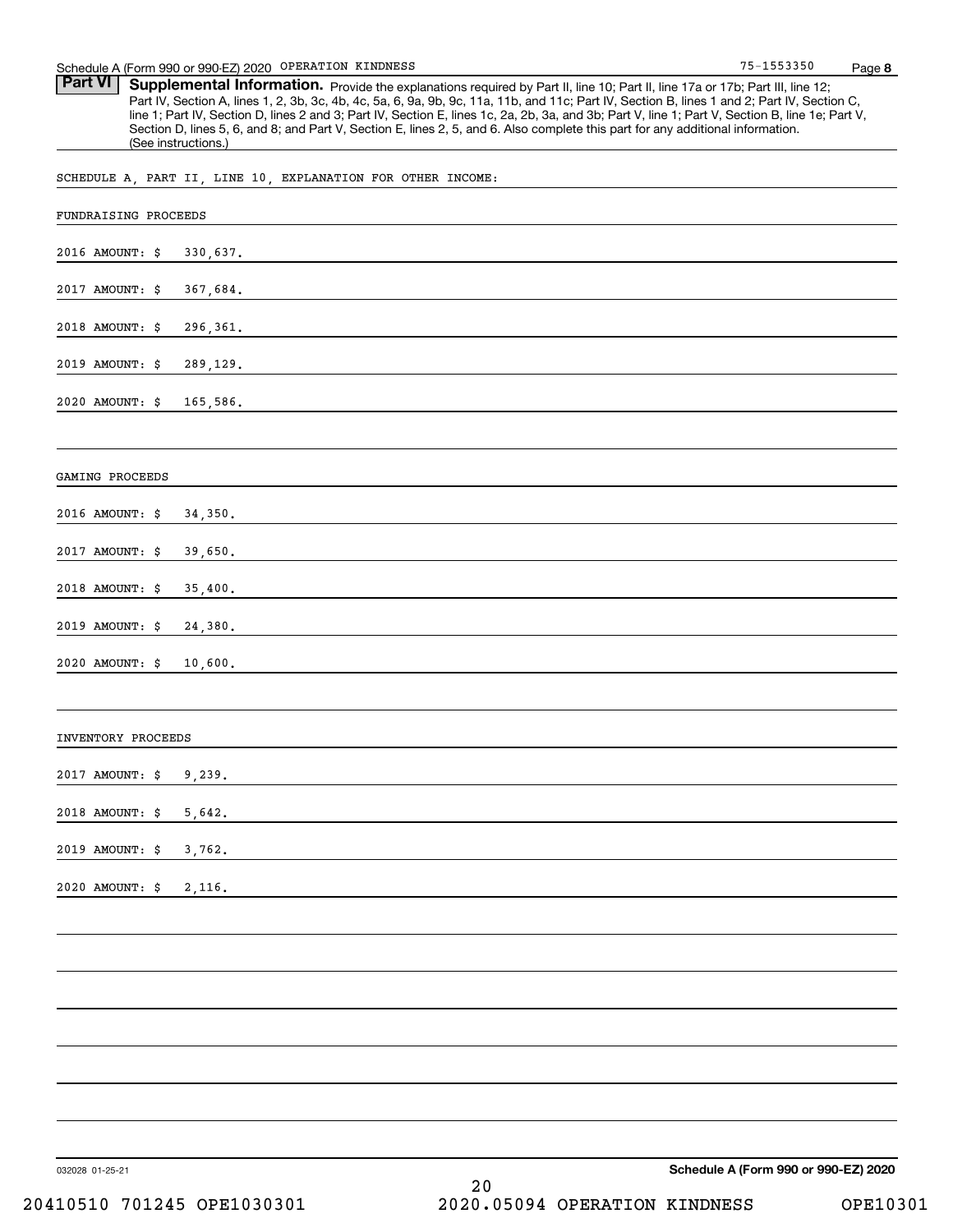Department of the Treasury Internal Revenue Service **(Form 990, 990-EZ, or 990-PF)**

Name of the organization

\*\* PUBLIC DISCLOSURE COPY \*\*

## **Schedule B Schedule of Contributors**

**| Attach to Form 990, Form 990-EZ, or Form 990-PF. | Go to www.irs.gov/Form990 for the latest information.** OMB No. 1545-0047

**2020**

**Employer identification number**

| OPERATION KINDNESS | 75-1553350 |
|--------------------|------------|

| <b>Organization type</b> (check one): |  |
|---------------------------------------|--|
|---------------------------------------|--|

| Filers of:         | Section:                                                                    |
|--------------------|-----------------------------------------------------------------------------|
| Form 990 or 990-EZ | X<br>$501(c)$ $3$ ) (enter number) organization                             |
|                    | $4947(a)(1)$ nonexempt charitable trust not treated as a private foundation |
|                    | 527 political organization                                                  |
| Form 990-PF        | 501(c)(3) exempt private foundation                                         |
|                    | 4947(a)(1) nonexempt charitable trust treated as a private foundation       |
|                    | 501(c)(3) taxable private foundation                                        |

Check if your organization is covered by the **General Rule** or a **Special Rule. Note:**  Only a section 501(c)(7), (8), or (10) organization can check boxes for both the General Rule and a Special Rule. See instructions.

### **General Rule**

 $\mathcal{L}^{\text{max}}$ 

For an organization filing Form 990, 990-EZ, or 990-PF that received, during the year, contributions totaling \$5,000 or more (in money or property) from any one contributor. Complete Parts I and II. See instructions for determining a contributor's total contributions.

#### **Special Rules**

any one contributor, during the year, total contributions of the greater of  $\,$  (1) \$5,000; or **(2)** 2% of the amount on (i) Form 990, Part VIII, line 1h;  $\overline{X}$  For an organization described in section 501(c)(3) filing Form 990 or 990-EZ that met the 33 1/3% support test of the regulations under sections 509(a)(1) and 170(b)(1)(A)(vi), that checked Schedule A (Form 990 or 990-EZ), Part II, line 13, 16a, or 16b, and that received from or (ii) Form 990-EZ, line 1. Complete Parts I and II.

For an organization described in section 501(c)(7), (8), or (10) filing Form 990 or 990-EZ that received from any one contributor, during the year, total contributions of more than \$1,000 exclusively for religious, charitable, scientific, literary, or educational purposes, or for the prevention of cruelty to children or animals. Complete Parts I (entering "N/A" in column (b) instead of the contributor name and address), II, and III.  $\mathcal{L}^{\text{max}}$ 

purpose. Don't complete any of the parts unless the **General Rule** applies to this organization because it received *nonexclusively* year, contributions <sub>exclusively</sub> for religious, charitable, etc., purposes, but no such contributions totaled more than \$1,000. If this box is checked, enter here the total contributions that were received during the year for an  $\;$ exclusively religious, charitable, etc., For an organization described in section 501(c)(7), (8), or (10) filing Form 990 or 990-EZ that received from any one contributor, during the religious, charitable, etc., contributions totaling \$5,000 or more during the year  $\Box$ — $\Box$   $\Box$  $\mathcal{L}^{\text{max}}$ 

**Caution:**  An organization that isn't covered by the General Rule and/or the Special Rules doesn't file Schedule B (Form 990, 990-EZ, or 990-PF),  **must** but it answer "No" on Part IV, line 2, of its Form 990; or check the box on line H of its Form 990-EZ or on its Form 990-PF, Part I, line 2, to certify that it doesn't meet the filing requirements of Schedule B (Form 990, 990-EZ, or 990-PF).

**For Paperwork Reduction Act Notice, see the instructions for Form 990, 990-EZ, or 990-PF. Schedule B (Form 990, 990-EZ, or 990-PF) (2020)** LHA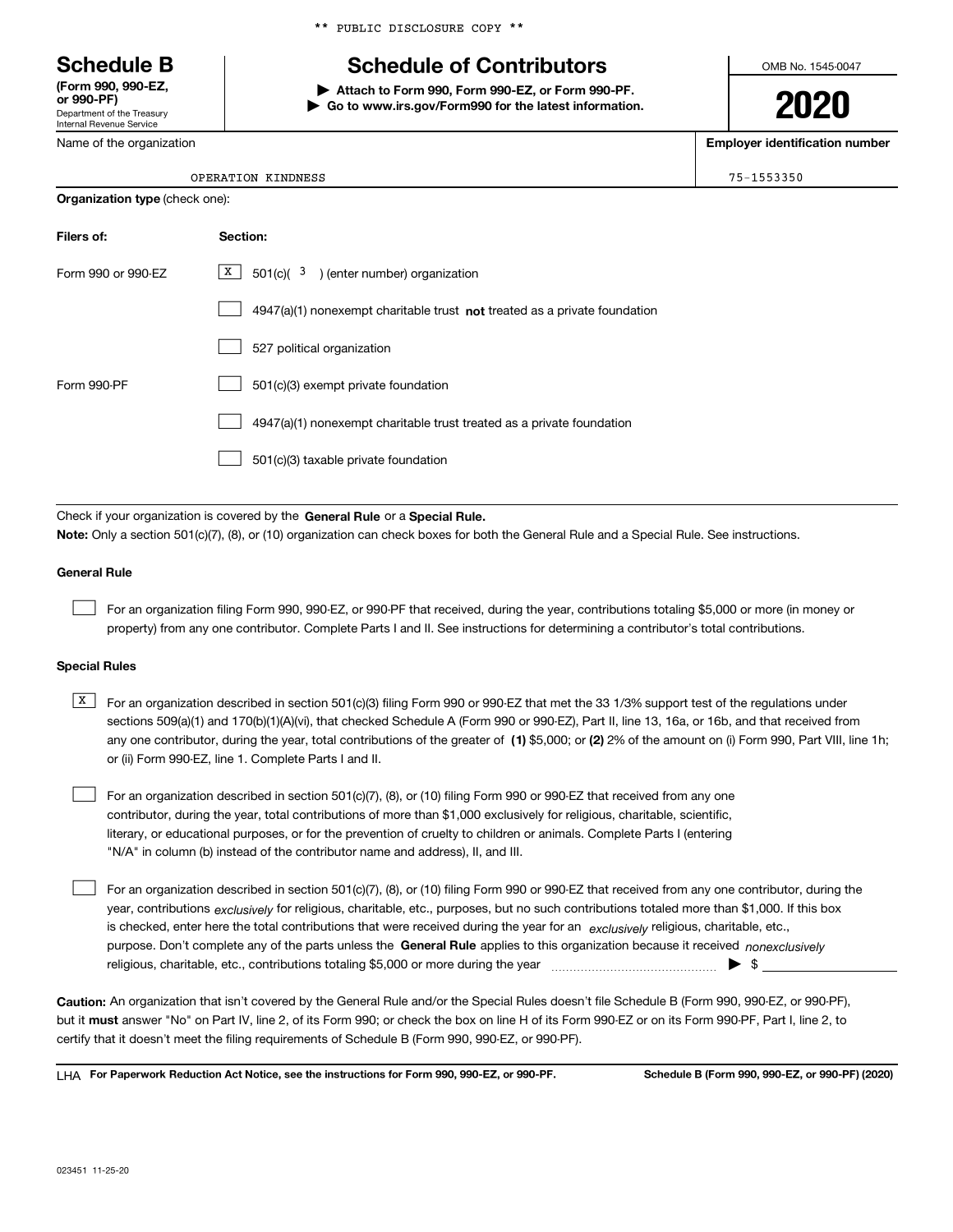| (2020)<br>. or 990-PF)<br>Schedule<br>990-EZ<br>3 (Form 990. | Page |
|--------------------------------------------------------------|------|
|--------------------------------------------------------------|------|

|                      | Schedule B (Form 990, 990-EZ, or 990-PF) (2020)                                                       |                                   | Page 2                                                                                                                                   |
|----------------------|-------------------------------------------------------------------------------------------------------|-----------------------------------|------------------------------------------------------------------------------------------------------------------------------------------|
| Name of organization |                                                                                                       |                                   | <b>Employer identification number</b>                                                                                                    |
|                      | OPERATION KINDNESS                                                                                    |                                   | 75-1553350                                                                                                                               |
| Part I               | <b>Contributors</b> (see instructions). Use duplicate copies of Part I if additional space is needed. |                                   |                                                                                                                                          |
| (a)<br>No.           | (b)<br>Name, address, and ZIP + 4                                                                     | (c)<br><b>Total contributions</b> | (d)<br>Type of contribution                                                                                                              |
| 1                    |                                                                                                       | 254,401.<br>\$                    | х<br>Person<br>Payroll<br>Noncash<br>(Complete Part II for<br>noncash contributions.)                                                    |
| (a)<br>No.           | (b)<br>Name, address, and ZIP + 4                                                                     | (c)<br><b>Total contributions</b> | (d)<br>Type of contribution                                                                                                              |
| 2                    |                                                                                                       | 171,667.<br>\$                    | х<br>Person<br>Payroll<br>Noncash<br>(Complete Part II for<br>noncash contributions.)                                                    |
| (a)<br>No.           | (b)<br>Name, address, and ZIP + 4                                                                     | (c)<br><b>Total contributions</b> | (d)<br>Type of contribution                                                                                                              |
| 3                    |                                                                                                       | 181,814.<br>\$                    | х<br>Person<br>Payroll<br>Noncash<br>(Complete Part II for<br>noncash contributions.)                                                    |
| (a)<br>No.           | (b)<br>Name, address, and ZIP + 4                                                                     | (c)<br><b>Total contributions</b> | (d)<br>Type of contribution                                                                                                              |
| 4                    |                                                                                                       | 556,581.<br>\$                    | х<br>Person<br>Payroll<br>Noncash<br>(Complete Part II for<br>noncash contributions.)                                                    |
| (a)<br>No.           | (b)<br>Name, address, and ZIP + 4                                                                     | (c)<br><b>Total contributions</b> | (d)<br>Type of contribution                                                                                                              |
| 5                    |                                                                                                       | 2, 362, 212.<br>\$                | X<br>Person<br>Payroll<br>Noncash<br>(Complete Part II for<br>noncash contributions.)                                                    |
| (a)<br>No.           | (b)<br>Name, address, and ZIP + 4                                                                     | (c)<br><b>Total contributions</b> | (d)<br>Type of contribution                                                                                                              |
| 6                    | 023452 11-25-20                                                                                       | 438,103.<br>\$                    | x<br>Person<br>Payroll<br>Noncash<br>(Complete Part II for<br>noncash contributions.)<br>Schedule B (Form 990, 990-EZ, or 990-PF) (2020) |

22 20410510 701245 OPE1030301 2020.05094 OPERATION KINDNESS OPE10301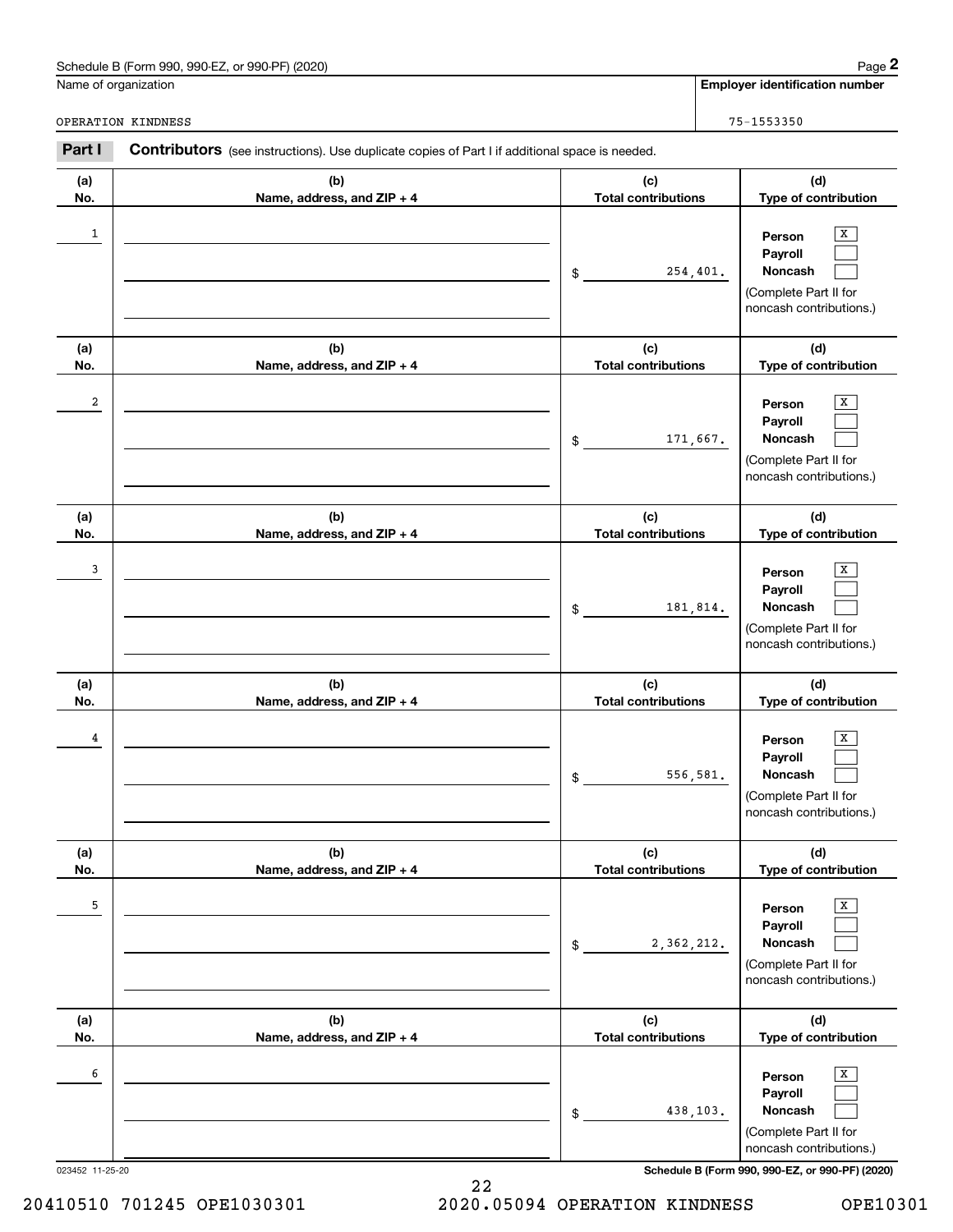| Schedule B (Form 990,<br>. or 990-PF) (2020)<br>990-EZ. | Page |
|---------------------------------------------------------|------|
|                                                         |      |

|                              | Schedule B (Form 990, 990-EZ, or 990-PF) (2020)                                                     |                                                                  | Page 3                                          |
|------------------------------|-----------------------------------------------------------------------------------------------------|------------------------------------------------------------------|-------------------------------------------------|
| Name of organization         |                                                                                                     |                                                                  | <b>Employer identification number</b>           |
|                              | OPERATION KINDNESS                                                                                  |                                                                  | 75-1553350                                      |
| Part II                      | Noncash Property (see instructions). Use duplicate copies of Part II if additional space is needed. |                                                                  |                                                 |
| (a)<br>No.<br>from<br>Part I | (b)<br>Description of noncash property given                                                        | (d)<br>FMV (or estimate)<br>Date received<br>(See instructions.) |                                                 |
|                              |                                                                                                     | \$                                                               |                                                 |
| (a)<br>No.<br>from<br>Part I | (b)<br>Description of noncash property given                                                        | (c)<br>FMV (or estimate)<br>(See instructions.)                  | (d)<br>Date received                            |
|                              |                                                                                                     | \$                                                               |                                                 |
| (a)<br>No.<br>from<br>Part I | (b)<br>Description of noncash property given                                                        | (c)<br>FMV (or estimate)<br>(See instructions.)                  | (d)<br>Date received                            |
|                              |                                                                                                     | \$                                                               |                                                 |
| (a)<br>No.<br>from<br>Part I | (b)<br>Description of noncash property given                                                        | (c)<br>FMV (or estimate)<br>(See instructions.)                  | (d)<br>Date received                            |
|                              |                                                                                                     | \$                                                               |                                                 |
| (a)<br>No.<br>from<br>Part I | (b)<br>Description of noncash property given                                                        | (c)<br>FMV (or estimate)<br>(See instructions.)                  | (d)<br>Date received                            |
|                              |                                                                                                     | \$                                                               |                                                 |
| (a)<br>No.<br>from<br>Part I | (b)<br>Description of noncash property given                                                        | (c)<br>FMV (or estimate)<br>(See instructions.)                  | (d)<br>Date received                            |
|                              |                                                                                                     | \$                                                               |                                                 |
| 023453 11-25-20              |                                                                                                     |                                                                  | Schedule B (Form 990, 990-EZ, or 990-PF) (2020) |

23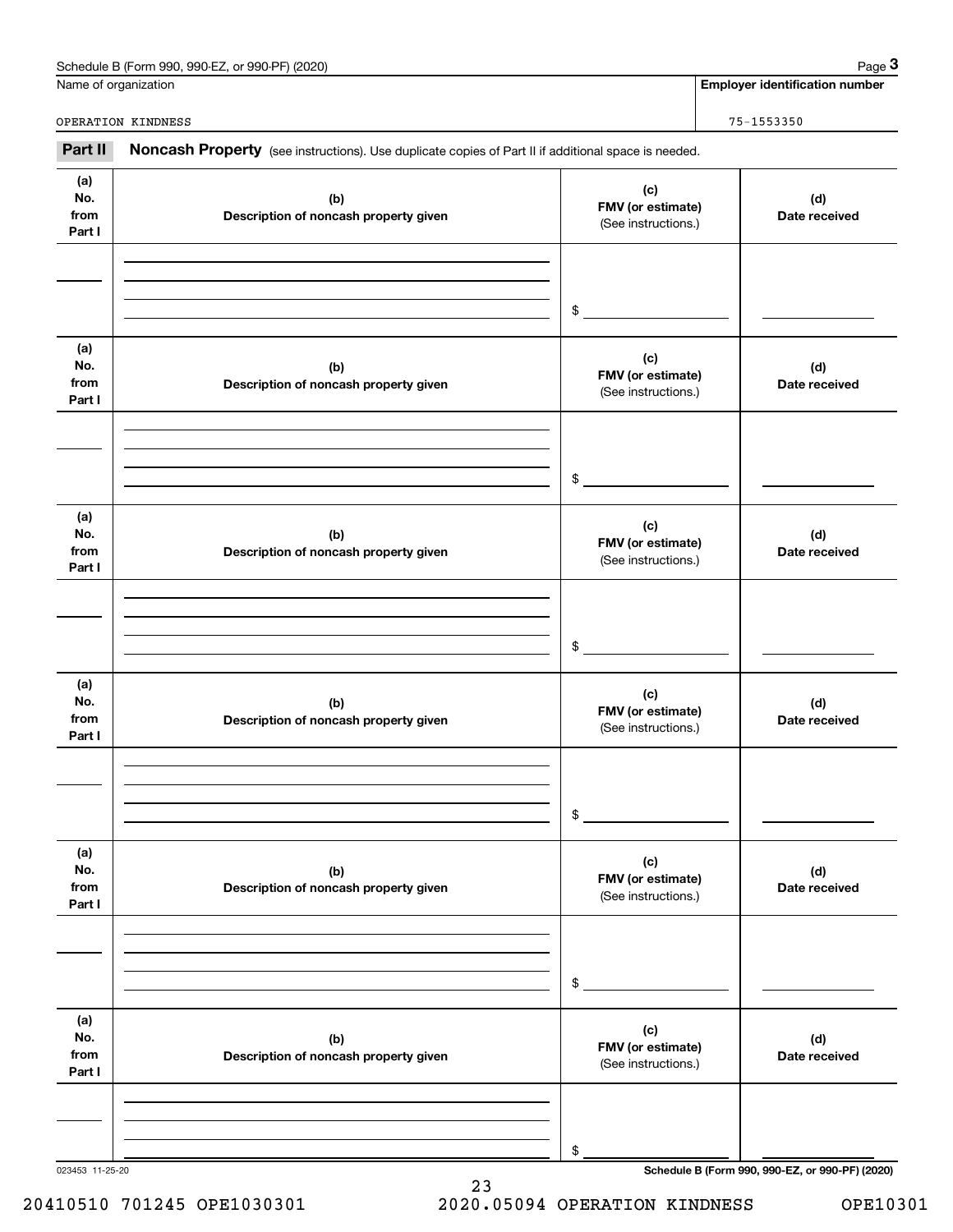| Employer identification number<br>Name of organization<br>OPERATION KINDNESS<br>75-1553350<br><b>Part III</b><br>Exclusively religious, charitable, etc., contributions to organizations described in section 501(c)(7), (8), or (10) that total more than \$1,000 for the year<br>from any one contributor. Complete columns (a) through (e) and the following line entry. For organizations<br>completing Part III, enter the total of exclusively religious, charitable, etc., contributions of \$1,000 or less for the year. (Enter this info. once.) \\$<br>Use duplicate copies of Part III if additional space is needed.<br>(a) No.<br>from<br>(b) Purpose of gift<br>(c) Use of gift<br>(d) Description of how gift is held<br>Part I<br>(e) Transfer of gift<br>Transferee's name, address, and ZIP + 4<br>Relationship of transferor to transferee<br>(a) No.<br>from<br>(b) Purpose of gift<br>(c) Use of gift<br>(d) Description of how gift is held<br>Part I | Page 4               |  |  |  |  |  |  |  |
|-----------------------------------------------------------------------------------------------------------------------------------------------------------------------------------------------------------------------------------------------------------------------------------------------------------------------------------------------------------------------------------------------------------------------------------------------------------------------------------------------------------------------------------------------------------------------------------------------------------------------------------------------------------------------------------------------------------------------------------------------------------------------------------------------------------------------------------------------------------------------------------------------------------------------------------------------------------------------------|----------------------|--|--|--|--|--|--|--|
|                                                                                                                                                                                                                                                                                                                                                                                                                                                                                                                                                                                                                                                                                                                                                                                                                                                                                                                                                                             |                      |  |  |  |  |  |  |  |
|                                                                                                                                                                                                                                                                                                                                                                                                                                                                                                                                                                                                                                                                                                                                                                                                                                                                                                                                                                             |                      |  |  |  |  |  |  |  |
|                                                                                                                                                                                                                                                                                                                                                                                                                                                                                                                                                                                                                                                                                                                                                                                                                                                                                                                                                                             |                      |  |  |  |  |  |  |  |
|                                                                                                                                                                                                                                                                                                                                                                                                                                                                                                                                                                                                                                                                                                                                                                                                                                                                                                                                                                             |                      |  |  |  |  |  |  |  |
|                                                                                                                                                                                                                                                                                                                                                                                                                                                                                                                                                                                                                                                                                                                                                                                                                                                                                                                                                                             |                      |  |  |  |  |  |  |  |
|                                                                                                                                                                                                                                                                                                                                                                                                                                                                                                                                                                                                                                                                                                                                                                                                                                                                                                                                                                             |                      |  |  |  |  |  |  |  |
|                                                                                                                                                                                                                                                                                                                                                                                                                                                                                                                                                                                                                                                                                                                                                                                                                                                                                                                                                                             |                      |  |  |  |  |  |  |  |
|                                                                                                                                                                                                                                                                                                                                                                                                                                                                                                                                                                                                                                                                                                                                                                                                                                                                                                                                                                             |                      |  |  |  |  |  |  |  |
|                                                                                                                                                                                                                                                                                                                                                                                                                                                                                                                                                                                                                                                                                                                                                                                                                                                                                                                                                                             |                      |  |  |  |  |  |  |  |
|                                                                                                                                                                                                                                                                                                                                                                                                                                                                                                                                                                                                                                                                                                                                                                                                                                                                                                                                                                             |                      |  |  |  |  |  |  |  |
|                                                                                                                                                                                                                                                                                                                                                                                                                                                                                                                                                                                                                                                                                                                                                                                                                                                                                                                                                                             |                      |  |  |  |  |  |  |  |
|                                                                                                                                                                                                                                                                                                                                                                                                                                                                                                                                                                                                                                                                                                                                                                                                                                                                                                                                                                             |                      |  |  |  |  |  |  |  |
|                                                                                                                                                                                                                                                                                                                                                                                                                                                                                                                                                                                                                                                                                                                                                                                                                                                                                                                                                                             |                      |  |  |  |  |  |  |  |
| Transferee's name, address, and ZIP + 4<br>Relationship of transferor to transferee                                                                                                                                                                                                                                                                                                                                                                                                                                                                                                                                                                                                                                                                                                                                                                                                                                                                                         | (e) Transfer of gift |  |  |  |  |  |  |  |
|                                                                                                                                                                                                                                                                                                                                                                                                                                                                                                                                                                                                                                                                                                                                                                                                                                                                                                                                                                             |                      |  |  |  |  |  |  |  |
| (a) No.                                                                                                                                                                                                                                                                                                                                                                                                                                                                                                                                                                                                                                                                                                                                                                                                                                                                                                                                                                     |                      |  |  |  |  |  |  |  |
| from<br>(b) Purpose of gift<br>(c) Use of gift<br>(d) Description of how gift is held<br>Part I                                                                                                                                                                                                                                                                                                                                                                                                                                                                                                                                                                                                                                                                                                                                                                                                                                                                             |                      |  |  |  |  |  |  |  |
|                                                                                                                                                                                                                                                                                                                                                                                                                                                                                                                                                                                                                                                                                                                                                                                                                                                                                                                                                                             |                      |  |  |  |  |  |  |  |
| (e) Transfer of gift                                                                                                                                                                                                                                                                                                                                                                                                                                                                                                                                                                                                                                                                                                                                                                                                                                                                                                                                                        |                      |  |  |  |  |  |  |  |
| Transferee's name, address, and $ZIP + 4$<br>Relationship of transferor to transferee                                                                                                                                                                                                                                                                                                                                                                                                                                                                                                                                                                                                                                                                                                                                                                                                                                                                                       |                      |  |  |  |  |  |  |  |
|                                                                                                                                                                                                                                                                                                                                                                                                                                                                                                                                                                                                                                                                                                                                                                                                                                                                                                                                                                             |                      |  |  |  |  |  |  |  |
| (a) No.<br>from<br>(b) Purpose of gift<br>(c) Use of gift<br>(d) Description of how gift is held<br>Part I                                                                                                                                                                                                                                                                                                                                                                                                                                                                                                                                                                                                                                                                                                                                                                                                                                                                  |                      |  |  |  |  |  |  |  |
|                                                                                                                                                                                                                                                                                                                                                                                                                                                                                                                                                                                                                                                                                                                                                                                                                                                                                                                                                                             |                      |  |  |  |  |  |  |  |
| (e) Transfer of gift                                                                                                                                                                                                                                                                                                                                                                                                                                                                                                                                                                                                                                                                                                                                                                                                                                                                                                                                                        |                      |  |  |  |  |  |  |  |
| Transferee's name, address, and ZIP + 4<br>Relationship of transferor to transferee                                                                                                                                                                                                                                                                                                                                                                                                                                                                                                                                                                                                                                                                                                                                                                                                                                                                                         |                      |  |  |  |  |  |  |  |
|                                                                                                                                                                                                                                                                                                                                                                                                                                                                                                                                                                                                                                                                                                                                                                                                                                                                                                                                                                             |                      |  |  |  |  |  |  |  |
| Schedule B (Form 990, 990-EZ, or 990-PF) (2020)<br>023454 11-25-20                                                                                                                                                                                                                                                                                                                                                                                                                                                                                                                                                                                                                                                                                                                                                                                                                                                                                                          |                      |  |  |  |  |  |  |  |

20410510 701245 OPE1030301 2020.05094 OPERATION KINDNESS OPE10301

24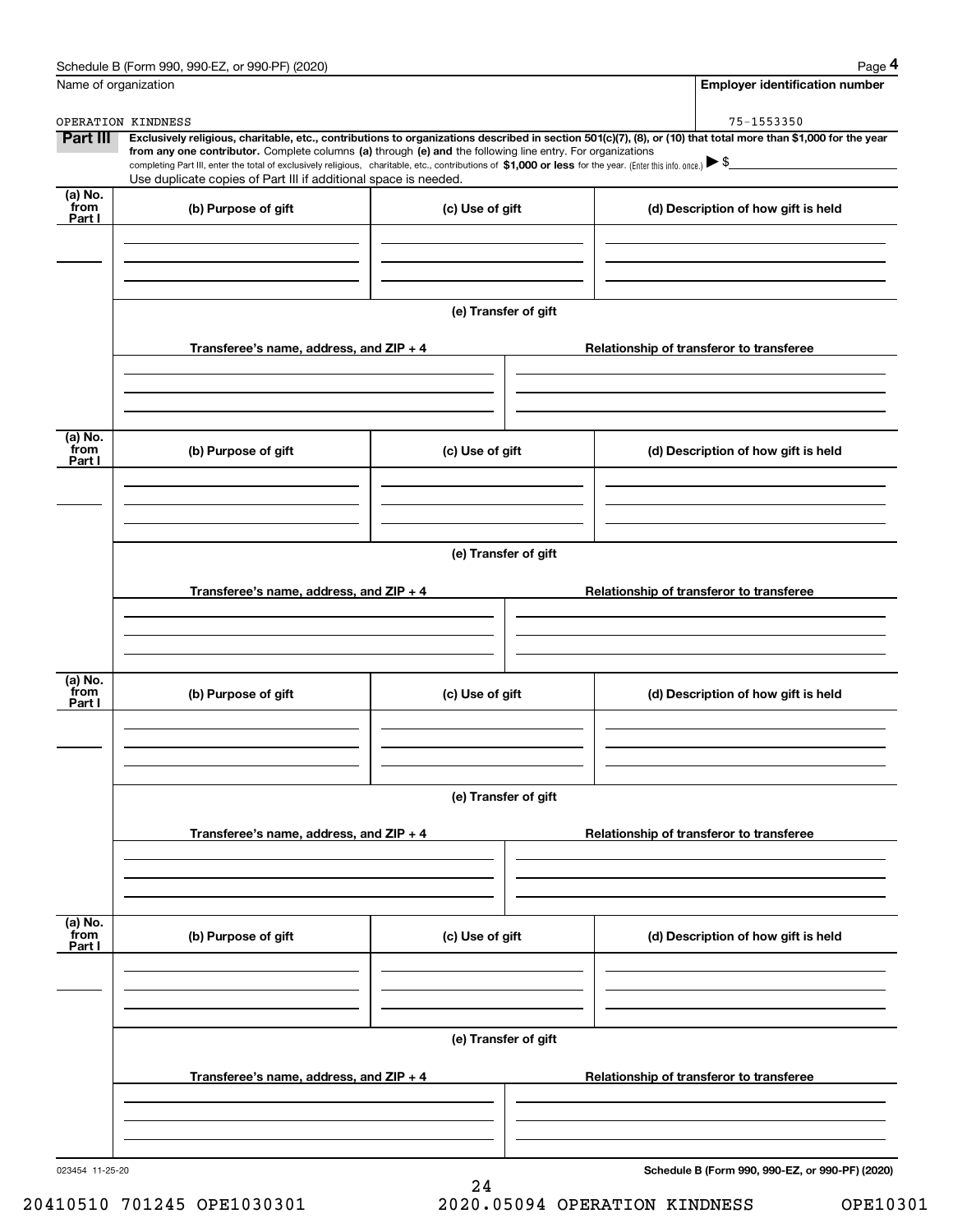| <b>SCHEDULE D</b> |  |
|-------------------|--|
|-------------------|--|

Department of the Treasury Internal Revenue Service

| (Form 990) |
|------------|
|            |

## **SCHEDULE D Supplemental Financial Statements**

(Form 990)<br>
Pepartment of the Treasury<br>
Department of the Treasury<br>
Department of the Treasury<br>
Department of the Treasury<br> **Co to www.irs.gov/Form990 for instructions and the latest information.**<br> **Co to www.irs.gov/Form9** 



| Name of the organization |  |  |
|--------------------------|--|--|

**Name of the organization Employer identification number**

|         | ivallie of the organization.<br>OPERATION KINDNESS                                                                                                                                                                                             | Employer luentilication number<br>75-1553350       |
|---------|------------------------------------------------------------------------------------------------------------------------------------------------------------------------------------------------------------------------------------------------|----------------------------------------------------|
| Part I  | Organizations Maintaining Donor Advised Funds or Other Similar Funds or Accounts. Complete if the                                                                                                                                              |                                                    |
|         | organization answered "Yes" on Form 990, Part IV, line 6.                                                                                                                                                                                      |                                                    |
|         | (a) Donor advised funds                                                                                                                                                                                                                        | (b) Funds and other accounts                       |
| 1.      |                                                                                                                                                                                                                                                |                                                    |
| 2       | Aggregate value of contributions to (during year)                                                                                                                                                                                              |                                                    |
| з       | Aggregate value of grants from (during year)                                                                                                                                                                                                   |                                                    |
| 4       |                                                                                                                                                                                                                                                |                                                    |
| 5       | Did the organization inform all donors and donor advisors in writing that the assets held in donor advised funds                                                                                                                               |                                                    |
|         | are the organization's property, subject to the organization's exclusive legal control?                                                                                                                                                        | Yes<br>No                                          |
| 6       | Did the organization inform all grantees, donors, and donor advisors in writing that grant funds can be used only                                                                                                                              |                                                    |
|         | for charitable purposes and not for the benefit of the donor or donor advisor, or for any other purpose conferring                                                                                                                             |                                                    |
|         | impermissible private benefit?                                                                                                                                                                                                                 | Yes<br>No                                          |
| Part II | Conservation Easements. Complete if the organization answered "Yes" on Form 990, Part IV, line 7.                                                                                                                                              |                                                    |
| 1       | Purpose(s) of conservation easements held by the organization (check all that apply).                                                                                                                                                          |                                                    |
|         | Preservation of land for public use (for example, recreation or education)                                                                                                                                                                     | Preservation of a historically important land area |
|         | Protection of natural habitat                                                                                                                                                                                                                  | Preservation of a certified historic structure     |
|         | Preservation of open space                                                                                                                                                                                                                     |                                                    |
| 2       | Complete lines 2a through 2d if the organization held a qualified conservation contribution in the form of a conservation easement on the last                                                                                                 |                                                    |
|         | day of the tax year.                                                                                                                                                                                                                           | Held at the End of the Tax Year                    |
| a       | Total number of conservation easements                                                                                                                                                                                                         | 2a                                                 |
| b       | Total acreage restricted by conservation easements                                                                                                                                                                                             | 2b                                                 |
| c       | Number of conservation easements on a certified historic structure included in (a) manufacture included in (a)                                                                                                                                 | 2c                                                 |
| d       | Number of conservation easements included in (c) acquired after 7/25/06, and not on a historic structure                                                                                                                                       |                                                    |
|         | listed in the National Register [111] Marshall Register [11] Marshall Register [11] Marshall Register [11] Marshall Register [11] Marshall Register [11] Marshall Register [11] Marshall Register [11] Marshall Register [11]                  | 2d                                                 |
| 3.      | Number of conservation easements modified, transferred, released, extinguished, or terminated by the organization during the tax                                                                                                               |                                                    |
| 4       | $year \triangleright$<br>Number of states where property subject to conservation easement is located                                                                                                                                           |                                                    |
| 5       | Does the organization have a written policy regarding the periodic monitoring, inspection, handling of                                                                                                                                         |                                                    |
|         | violations, and enforcement of the conservation easements it holds?                                                                                                                                                                            | Yes<br><b>No</b>                                   |
| 6       | Staff and volunteer hours devoted to monitoring, inspecting, handling of violations, and enforcing conservation easements during the year                                                                                                      |                                                    |
|         |                                                                                                                                                                                                                                                |                                                    |
| 7       | Amount of expenses incurred in monitoring, inspecting, handling of violations, and enforcing conservation easements during the year                                                                                                            |                                                    |
|         | $\blacktriangleright$ \$                                                                                                                                                                                                                       |                                                    |
| 8       | Does each conservation easement reported on line 2(d) above satisfy the requirements of section 170(h)(4)(B)(i)                                                                                                                                |                                                    |
|         |                                                                                                                                                                                                                                                | Yes<br>No                                          |
| 9       | In Part XIII, describe how the organization reports conservation easements in its revenue and expense statement and                                                                                                                            |                                                    |
|         | balance sheet, and include, if applicable, the text of the footnote to the organization's financial statements that describes the                                                                                                              |                                                    |
|         | organization's accounting for conservation easements.                                                                                                                                                                                          |                                                    |
|         | Organizations Maintaining Collections of Art, Historical Treasures, or Other Similar Assets.<br>Part III                                                                                                                                       |                                                    |
|         | Complete if the organization answered "Yes" on Form 990, Part IV, line 8.                                                                                                                                                                      |                                                    |
|         | 1a If the organization elected, as permitted under FASB ASC 958, not to report in its revenue statement and balance sheet works                                                                                                                |                                                    |
|         | of art, historical treasures, or other similar assets held for public exhibition, education, or research in furtherance of public                                                                                                              |                                                    |
|         | service, provide in Part XIII the text of the footnote to its financial statements that describes these items.                                                                                                                                 |                                                    |
| b       | If the organization elected, as permitted under FASB ASC 958, to report in its revenue statement and balance sheet works of                                                                                                                    |                                                    |
|         | art, historical treasures, or other similar assets held for public exhibition, education, or research in furtherance of public service,                                                                                                        |                                                    |
|         | provide the following amounts relating to these items:                                                                                                                                                                                         |                                                    |
|         |                                                                                                                                                                                                                                                | $\blacktriangleright$ \$                           |
|         | (ii) Assets included in Form 990, Part X [11] [2000] [2010] Assets included in Form 990, Part X [11] [11] [200<br>If the organization received or held works of art, historical treasures, or other similar assets for financial gain, provide | $\triangleright$ \$                                |
| 2       | the following amounts required to be reported under FASB ASC 958 relating to these items:                                                                                                                                                      |                                                    |
| а       |                                                                                                                                                                                                                                                |                                                    |
|         |                                                                                                                                                                                                                                                | $\frac{1}{2}$<br>$\blacktriangleright$ s           |
|         | LHA For Paperwork Reduction Act Notice, see the Instructions for Form 990.                                                                                                                                                                     | Schedule D (Form 990) 2020                         |

032051 12-01-20

| 25 |                       |  |
|----|-----------------------|--|
|    | 120.05094 OPERATION K |  |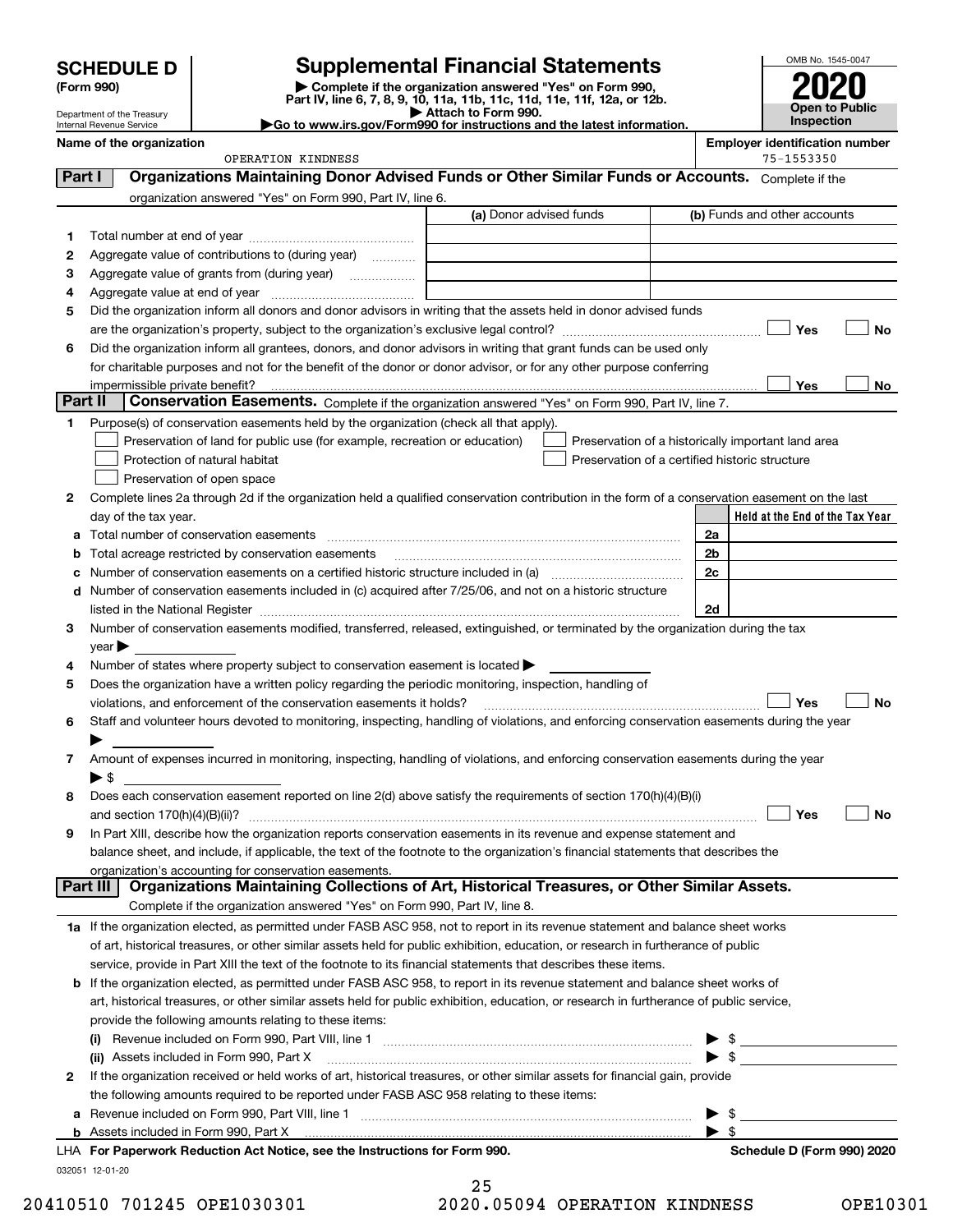|    | OPERATION KINDNESS<br>Schedule D (Form 990) 2020                                                                                                                                                                               |                    |                |                                                                                                                                                                                                                               |                    |                      | 75-1553350 |                     |             | Page 2 |
|----|--------------------------------------------------------------------------------------------------------------------------------------------------------------------------------------------------------------------------------|--------------------|----------------|-------------------------------------------------------------------------------------------------------------------------------------------------------------------------------------------------------------------------------|--------------------|----------------------|------------|---------------------|-------------|--------|
|    | Part III<br>Organizations Maintaining Collections of Art, Historical Treasures, or Other Similar Assets (continued)                                                                                                            |                    |                |                                                                                                                                                                                                                               |                    |                      |            |                     |             |        |
| 3  | Using the organization's acquisition, accession, and other records, check any of the following that make significant use of its                                                                                                |                    |                |                                                                                                                                                                                                                               |                    |                      |            |                     |             |        |
|    | collection items (check all that apply):                                                                                                                                                                                       |                    |                |                                                                                                                                                                                                                               |                    |                      |            |                     |             |        |
| a  | Public exhibition                                                                                                                                                                                                              |                    |                | Loan or exchange program                                                                                                                                                                                                      |                    |                      |            |                     |             |        |
| b  | Scholarly research                                                                                                                                                                                                             |                    |                | Other and the contract of the contract of the contract of the contract of the contract of the contract of the contract of the contract of the contract of the contract of the contract of the contract of the contract of the |                    |                      |            |                     |             |        |
| с  | Preservation for future generations                                                                                                                                                                                            |                    |                |                                                                                                                                                                                                                               |                    |                      |            |                     |             |        |
| 4  | Provide a description of the organization's collections and explain how they further the organization's exempt purpose in Part XIII.                                                                                           |                    |                |                                                                                                                                                                                                                               |                    |                      |            |                     |             |        |
| 5  | During the year, did the organization solicit or receive donations of art, historical treasures, or other similar assets                                                                                                       |                    |                |                                                                                                                                                                                                                               |                    |                      |            |                     |             |        |
|    | to be sold to raise funds rather than to be maintained as part of the organization's collection?                                                                                                                               |                    |                |                                                                                                                                                                                                                               |                    |                      |            | Yes                 |             | No     |
|    | Escrow and Custodial Arrangements. Complete if the organization answered "Yes" on Form 990, Part IV, line 9, or<br><b>Part IV</b>                                                                                              |                    |                |                                                                                                                                                                                                                               |                    |                      |            |                     |             |        |
|    | reported an amount on Form 990, Part X, line 21.                                                                                                                                                                               |                    |                |                                                                                                                                                                                                                               |                    |                      |            |                     |             |        |
|    | 1a Is the organization an agent, trustee, custodian or other intermediary for contributions or other assets not included                                                                                                       |                    |                |                                                                                                                                                                                                                               |                    |                      |            |                     |             |        |
|    | on Form 990, Part X? <b>Entitled Strategie Control</b> and Terms and Terms and Terms and Terms and Terms and Terms and                                                                                                         |                    |                |                                                                                                                                                                                                                               |                    |                      |            | Yes                 |             | No     |
| b  | If "Yes," explain the arrangement in Part XIII and complete the following table:                                                                                                                                               |                    |                |                                                                                                                                                                                                                               |                    |                      |            |                     |             |        |
|    |                                                                                                                                                                                                                                |                    |                |                                                                                                                                                                                                                               |                    |                      |            | Amount              |             |        |
| с  |                                                                                                                                                                                                                                |                    |                |                                                                                                                                                                                                                               |                    | 1c                   |            |                     |             |        |
|    | Additions during the year manufactured and an account of the year manufactured and account of the year manufactured and account of the state of the state of the state of the state of the state of the state of the state of  |                    |                |                                                                                                                                                                                                                               |                    | 1d                   |            |                     |             |        |
| е  | Distributions during the year manufactured and content to the year manufactured and the year manufactured and the year manufactured and the year manufactured and the year manufactured and the year manufactured and the year |                    |                |                                                                                                                                                                                                                               |                    | 1e                   |            |                     |             |        |
| Ť. |                                                                                                                                                                                                                                |                    |                |                                                                                                                                                                                                                               |                    | 1f                   |            |                     |             |        |
|    | 2a Did the organization include an amount on Form 990, Part X, line 21, for escrow or custodial account liability?                                                                                                             |                    |                |                                                                                                                                                                                                                               |                    | .                    |            | Yes                 |             | No     |
|    | <b>b</b> If "Yes," explain the arrangement in Part XIII. Check here if the explanation has been provided on Part XIII<br>Part V                                                                                                |                    |                |                                                                                                                                                                                                                               |                    |                      |            |                     |             |        |
|    | Endowment Funds. Complete if the organization answered "Yes" on Form 990, Part IV, line 10.                                                                                                                                    |                    |                |                                                                                                                                                                                                                               |                    |                      |            |                     |             |        |
|    |                                                                                                                                                                                                                                | (a) Current year   | (b) Prior year |                                                                                                                                                                                                                               | (c) Two years back | (d) Three years back |            | (e) Four years back |             |        |
| 1a | Beginning of year balance                                                                                                                                                                                                      |                    |                |                                                                                                                                                                                                                               |                    |                      |            |                     |             |        |
| b  |                                                                                                                                                                                                                                |                    |                |                                                                                                                                                                                                                               |                    |                      |            |                     |             |        |
|    | Net investment earnings, gains, and losses                                                                                                                                                                                     |                    |                |                                                                                                                                                                                                                               |                    |                      |            |                     |             |        |
| a  |                                                                                                                                                                                                                                |                    |                |                                                                                                                                                                                                                               |                    |                      |            |                     |             |        |
| е  | Other expenditures for facilities                                                                                                                                                                                              |                    |                |                                                                                                                                                                                                                               |                    |                      |            |                     |             |        |
|    | and programs                                                                                                                                                                                                                   |                    |                |                                                                                                                                                                                                                               |                    |                      |            |                     |             |        |
|    |                                                                                                                                                                                                                                |                    |                |                                                                                                                                                                                                                               |                    |                      |            |                     |             |        |
| g  | End of year balance<br>Provide the estimated percentage of the current year end balance (line 1g, column (a)) held as:                                                                                                         |                    |                |                                                                                                                                                                                                                               |                    |                      |            |                     |             |        |
| 2  | Board designated or quasi-endowment                                                                                                                                                                                            |                    | %              |                                                                                                                                                                                                                               |                    |                      |            |                     |             |        |
| а  | Permanent endowment > <u>example</u>                                                                                                                                                                                           | %                  |                |                                                                                                                                                                                                                               |                    |                      |            |                     |             |        |
|    | Term endowment $\blacktriangleright$                                                                                                                                                                                           | %                  |                |                                                                                                                                                                                                                               |                    |                      |            |                     |             |        |
| с  | The percentages on lines 2a, 2b, and 2c should equal 100%.                                                                                                                                                                     |                    |                |                                                                                                                                                                                                                               |                    |                      |            |                     |             |        |
|    | 3a Are there endowment funds not in the possession of the organization that are held and administered for the organization                                                                                                     |                    |                |                                                                                                                                                                                                                               |                    |                      |            |                     |             |        |
|    | by:                                                                                                                                                                                                                            |                    |                |                                                                                                                                                                                                                               |                    |                      |            |                     | Yes         | No.    |
|    | (i)                                                                                                                                                                                                                            |                    |                |                                                                                                                                                                                                                               |                    |                      |            | 3a(i)               |             |        |
|    |                                                                                                                                                                                                                                |                    |                |                                                                                                                                                                                                                               |                    |                      |            | 3a(ii)              |             |        |
|    |                                                                                                                                                                                                                                |                    |                |                                                                                                                                                                                                                               |                    |                      |            | 3b                  |             |        |
|    | Describe in Part XIII the intended uses of the organization's endowment funds.                                                                                                                                                 |                    |                |                                                                                                                                                                                                                               |                    |                      |            |                     |             |        |
|    | Land, Buildings, and Equipment.<br><b>Part VI</b>                                                                                                                                                                              |                    |                |                                                                                                                                                                                                                               |                    |                      |            |                     |             |        |
|    | Complete if the organization answered "Yes" on Form 990, Part IV, line 11a. See Form 990, Part X, line 10.                                                                                                                     |                    |                |                                                                                                                                                                                                                               |                    |                      |            |                     |             |        |
|    | Description of property                                                                                                                                                                                                        | (a) Cost or other  |                | (b) Cost or other                                                                                                                                                                                                             |                    | (c) Accumulated      |            | (d) Book value      |             |        |
|    |                                                                                                                                                                                                                                | basis (investment) |                | basis (other)                                                                                                                                                                                                                 |                    | depreciation         |            |                     |             |        |
|    |                                                                                                                                                                                                                                |                    |                | 213,596.                                                                                                                                                                                                                      |                    |                      |            |                     | 213,596.    |        |
| b  |                                                                                                                                                                                                                                |                    |                | 12,697,146.                                                                                                                                                                                                                   |                    | 1,729,480.           |            |                     | 10,967,666. |        |
|    | Leasehold improvements                                                                                                                                                                                                         |                    |                |                                                                                                                                                                                                                               |                    |                      |            |                     |             |        |
|    |                                                                                                                                                                                                                                |                    |                | 1,040,394.                                                                                                                                                                                                                    |                    | 322,006.             |            |                     | 718,388.    |        |
|    |                                                                                                                                                                                                                                |                    |                | 236,691.                                                                                                                                                                                                                      |                    | 117,694.             |            |                     | 118,997.    |        |
|    |                                                                                                                                                                                                                                |                    |                |                                                                                                                                                                                                                               |                    |                      | ▶          |                     | 12,018,647. |        |

**Schedule D (Form 990) 2020**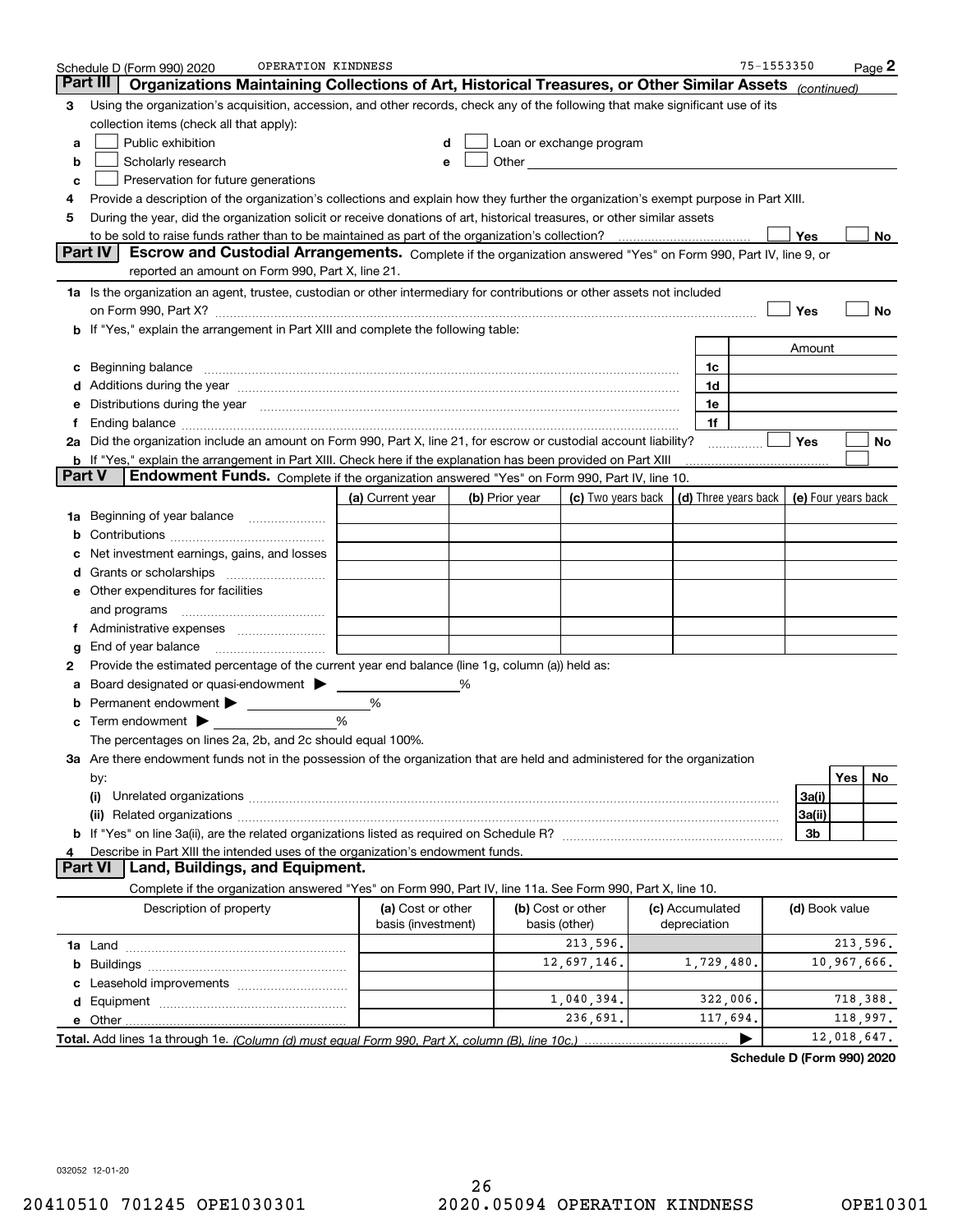### (a) Description of security or category (including name of security)  $\vert$  (b) Book value  $\vert$  (c) Total. (Col. (b) must equal Form 990, Part X, col. (B) line 12.) Total. (Col. (b) must equal Form 990, Part X, col. (B) line 13.) **(1)**Financial derivatives **(2)** Closely held equity interests **(3)** Other (a) Description of investment **b (b)** Book value **(1)(2) (3)(4) (5)(6)(7) (8)(9)(a) (b)**  Description**(1)(2) (3)(4)(5) (6)(7) (8)(9)Total.**  *(Column (b) must equal Form 990, Part X, col. (B) line 15.)* **1.(a)** Description of liability **Book value** Book value Book value Book value Book value **Total.**  *(Column (b) must equal Form 990, Part X, col. (B) line 25.)* Complete if the organization answered "Yes" on Form 990, Part IV, line 11b. See Form 990, Part X, line 12.  $(b)$  Book value  $\vert$  (c) Method of valuation: Cost or end-of-year market value ~~~~~~~~~~~~~~~(A)(B)(C)(D)(E)(F)(G)(H)Complete if the organization answered "Yes" on Form 990, Part IV, line 11c. See Form 990, Part X, line 13. (c) Method of valuation: Cost or end-of-year market value Complete if the organization answered "Yes" on Form 990, Part IV, line 11d. See Form 990, Part X, line 15. (b) Book value  $\blacktriangleright$ Complete if the organization answered "Yes" on Form 990, Part IV, line 11e or 11f. See Form 990, Part X, line 25. (1)Federal income taxes (2)(3)(4)(5)(6)(7)(8)(9) $\blacktriangleright$ **Part VII Investments - Other Securities. Part VIII Investments - Program Related. Part IX Other Assets. Part X Other Liabilities.**

**2.**Liability for uncertain tax positions. In Part XIII, provide the text of the footnote to the organization's financial statements that reports the organization's liability for uncertain tax positions under FASB ASC 740. Check here if the text of the footnote has been provided in Part XIII

**Schedule D (Form 990) 2020**

032053 12-01-20

 $\boxed{\mathbf{X}}$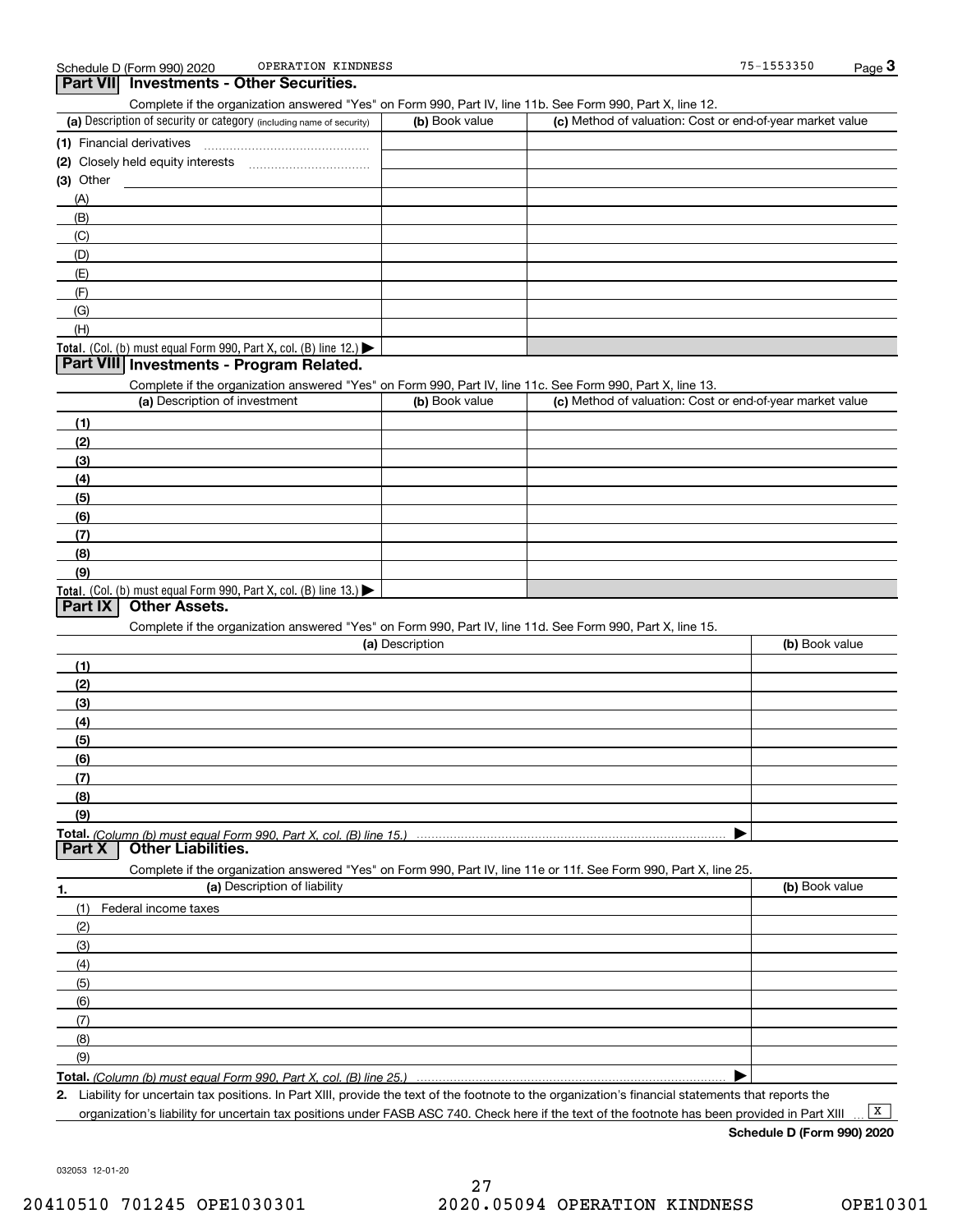|    | OPERATION KINDNESS<br>Schedule D (Form 990) 2020                                                                                                                                                                                                      | 75-1553350     | Page 4     |
|----|-------------------------------------------------------------------------------------------------------------------------------------------------------------------------------------------------------------------------------------------------------|----------------|------------|
|    | Reconciliation of Revenue per Audited Financial Statements With Revenue per Return.<br><b>Part XI</b>                                                                                                                                                 |                |            |
|    | Complete if the organization answered "Yes" on Form 990, Part IV, line 12a.                                                                                                                                                                           |                |            |
| 1  | Total revenue, gains, and other support per audited financial statements                                                                                                                                                                              | $\mathbf{1}$   | 8,634,283. |
| 2  | Amounts included on line 1 but not on Form 990, Part VIII, line 12:                                                                                                                                                                                   |                |            |
| a  | $-2,673.$<br>Net unrealized gains (losses) on investments [11] matter contracts and the unrealized gains (losses) on investments<br>2a                                                                                                                |                |            |
| b  | 2 <sub>b</sub>                                                                                                                                                                                                                                        |                |            |
| c  | 2c<br>Recoveries of prior year grants [11] matter contracts and prior year grants [11] matter contracts and prior year grants and all the contracts and all the contracts of prior year.                                                              |                |            |
| d  | 2d<br>Other (Describe in Part XIII.)                                                                                                                                                                                                                  |                |            |
| e  |                                                                                                                                                                                                                                                       | <b>2e</b>      | $-2,673.$  |
| 3  |                                                                                                                                                                                                                                                       | 3              | 8,636,956. |
| 4  | Amounts included on Form 990, Part VIII, line 12, but not on line 1:                                                                                                                                                                                  |                |            |
| a  | 3,562.<br>Investment expenses not included on Form 990, Part VIII, line 7b [100] [100] [100] [100] [100] [100] [100] [10<br>4a                                                                                                                        |                |            |
| b  | 4 <sub>b</sub><br>Other (Describe in Part XIII.) <b>Construction Contract Construction</b> Chemistry Chemistry Chemistry Chemistry Chemistry Chemistry Chemistry Chemistry Chemistry Chemistry Chemistry Chemistry Chemistry Chemistry Chemistry Chem |                |            |
| C. | Add lines 4a and 4b                                                                                                                                                                                                                                   | 4с             | 3,562.     |
| 5  |                                                                                                                                                                                                                                                       | 5              | 8,640,518. |
|    | Part XII   Reconciliation of Expenses per Audited Financial Statements With Expenses per Return.                                                                                                                                                      |                |            |
|    | Complete if the organization answered "Yes" on Form 990, Part IV, line 12a.                                                                                                                                                                           |                |            |
| 1  | Total expenses and losses per audited financial statements [11, 11] material expenses and losses per audited financial statements [11, 11] materials and the statements and the statements and the statements and the statemen                        | $\blacksquare$ | 6,280,962. |
| 2  | Amounts included on line 1 but not on Form 990, Part IX, line 25:                                                                                                                                                                                     |                |            |
| a  | 2a                                                                                                                                                                                                                                                    |                |            |
| b  | 2b                                                                                                                                                                                                                                                    |                |            |
| C. | 2c                                                                                                                                                                                                                                                    |                |            |
|    | 2d                                                                                                                                                                                                                                                    |                |            |
|    |                                                                                                                                                                                                                                                       | 2e             | 0.         |
| 3  |                                                                                                                                                                                                                                                       | 3              | 6,280,962. |
| 4  | Amounts included on Form 990, Part IX, line 25, but not on line 1:                                                                                                                                                                                    |                |            |
| a  | 3,562.<br>Investment expenses not included on Form 990, Part VIII, line 7b [1000000000000000000000000000000000<br>4a                                                                                                                                  |                |            |
| b  | Other (Describe in Part XIII.) <b>Construction Contract Construction</b> Chemistry Chemistry Chemistry Chemistry Chemistry<br>4b.                                                                                                                     |                |            |
|    | Add lines 4a and 4b                                                                                                                                                                                                                                   | 4с             | 3,562.     |
| 5  |                                                                                                                                                                                                                                                       | 5              | 6,284,524. |
|    | Part XIII Supplemental Information.                                                                                                                                                                                                                   |                |            |

Provide the descriptions required for Part II, lines 3, 5, and 9; Part III, lines 1a and 4; Part IV, lines 1b and 2b; Part V, line 4; Part X, line 2; Part XI, lines 2d and 4b; and Part XII, lines 2d and 4b. Also complete this part to provide any additional information.

PART X, LINE 2:

THE ORGANIZATION IS EXEMPT FROM FEDERAL INCOME TAXES UNDER SECTION

501(C)(3) OF THE INTERNAL REVENUE CODE, AND THEREFORE, NO PROVISION HAS

BEEN MADE FOR FEDERAL INCOME TAXES IN THE FINANCIAL STATEMENTS. THE

ORGANIZATION IS ALSO EXEMPT FROM STATE INCOME TAXES. MANAGEMENT HAS

EVALUATED THE ORGANIZATION'S FEDERAL AND STATE TAX POSITIONS AND BELIEVES

THERE ARE NO SIGNIFICANT UNCERTAIN TAX POSITIONS.

032054 12-01-20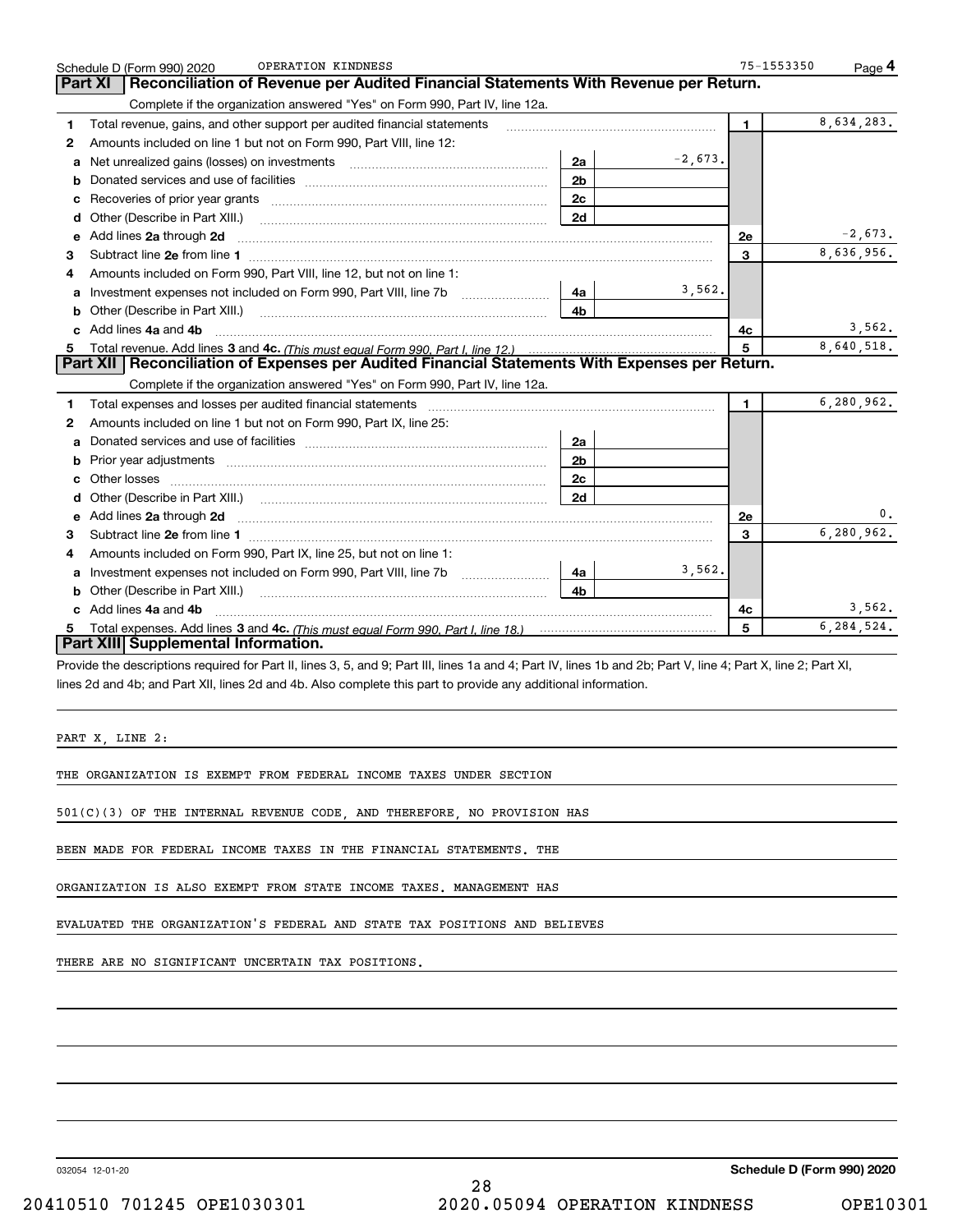| <b>SCHEDULE G</b>                                            |                                                                                                                                                                     | <b>Supplemental Information Regarding Fundraising or Gaming Activities</b>                                                                                                                                                                |                                             |    |                                              |  |                                   | OMB No. 1545-0047                     |
|--------------------------------------------------------------|---------------------------------------------------------------------------------------------------------------------------------------------------------------------|-------------------------------------------------------------------------------------------------------------------------------------------------------------------------------------------------------------------------------------------|---------------------------------------------|----|----------------------------------------------|--|-----------------------------------|---------------------------------------|
| (Form 990 or 990-EZ)                                         | Complete if the organization answered "Yes" on Form 990, Part IV, line 17, 18, or 19, or if the<br>organization entered more than \$15,000 on Form 990-EZ, line 6a. |                                                                                                                                                                                                                                           |                                             |    |                                              |  | <b>ZUZU</b>                       |                                       |
| Department of the Treasury<br>Internal Revenue Service       |                                                                                                                                                                     | Attach to Form 990 or Form 990-EZ.                                                                                                                                                                                                        |                                             |    |                                              |  |                                   | <b>Open to Public</b><br>Inspection   |
| Name of the organization                                     |                                                                                                                                                                     | Go to www.irs.gov/Form990 for instructions and the latest information.                                                                                                                                                                    |                                             |    |                                              |  |                                   | <b>Employer identification number</b> |
|                                                              | OPERATION KINDNESS                                                                                                                                                  |                                                                                                                                                                                                                                           |                                             |    |                                              |  | 75-1553350                        |                                       |
| Part I                                                       |                                                                                                                                                                     | Fundraising Activities. Complete if the organization answered "Yes" on Form 990, Part IV, line 17. Form 990-EZ filers are not                                                                                                             |                                             |    |                                              |  |                                   |                                       |
|                                                              | required to complete this part.                                                                                                                                     | 1 Indicate whether the organization raised funds through any of the following activities. Check all that apply.                                                                                                                           |                                             |    |                                              |  |                                   |                                       |
| х<br>Mail solicitations<br>a                                 |                                                                                                                                                                     |                                                                                                                                                                                                                                           |                                             |    | $e[X]$ Solicitation of non-government grants |  |                                   |                                       |
| $\mathbf{X}$<br>b                                            | Internet and email solicitations                                                                                                                                    | f                                                                                                                                                                                                                                         |                                             |    | Solicitation of government grants            |  |                                   |                                       |
| x<br>Phone solicitations<br>c                                |                                                                                                                                                                     | $g\left[\begin{array}{c} x \\ y \end{array}\right]$ Special fundraising events                                                                                                                                                            |                                             |    |                                              |  |                                   |                                       |
| x<br>In-person solicitations<br>d                            |                                                                                                                                                                     |                                                                                                                                                                                                                                           |                                             |    |                                              |  |                                   |                                       |
|                                                              |                                                                                                                                                                     | 2 a Did the organization have a written or oral agreement with any individual (including officers, directors, trustees, or<br>key employees listed in Form 990, Part VII) or entity in connection with professional fundraising services? |                                             |    |                                              |  | $\overline{X}$ Yes                | No                                    |
|                                                              |                                                                                                                                                                     | b If "Yes," list the 10 highest paid individuals or entities (fundraisers) pursuant to agreements under which the fundraiser is to be                                                                                                     |                                             |    |                                              |  |                                   |                                       |
| compensated at least \$5,000 by the organization.            |                                                                                                                                                                     |                                                                                                                                                                                                                                           |                                             |    |                                              |  |                                   |                                       |
|                                                              |                                                                                                                                                                     |                                                                                                                                                                                                                                           | (iii) Did                                   |    |                                              |  | (v) Amount paid                   | (vi) Amount paid                      |
| (i) Name and address of individual<br>or entity (fundraiser) |                                                                                                                                                                     | (ii) Activity                                                                                                                                                                                                                             | fundraiser<br>have custody<br>or control of |    | (iv) Gross receipts<br>from activity         |  | to (or retained by)<br>fundraiser | to (or retained by)                   |
|                                                              |                                                                                                                                                                     |                                                                                                                                                                                                                                           | contributions?                              |    |                                              |  | listed in col. (i)                | organization                          |
| BRAD CECIL AND ASSOCIATES -                                  |                                                                                                                                                                     |                                                                                                                                                                                                                                           | Yes                                         | No |                                              |  |                                   |                                       |
| 2115 ARLINGTON DOWNS ROAD,                                   |                                                                                                                                                                     | DIRECT MAIL/RETAINER                                                                                                                                                                                                                      |                                             | X  | 534,669.                                     |  | 257,610.                          | 277,059.                              |
|                                                              |                                                                                                                                                                     |                                                                                                                                                                                                                                           |                                             |    |                                              |  |                                   |                                       |
|                                                              |                                                                                                                                                                     |                                                                                                                                                                                                                                           |                                             |    |                                              |  |                                   |                                       |
|                                                              |                                                                                                                                                                     |                                                                                                                                                                                                                                           |                                             |    |                                              |  |                                   |                                       |
|                                                              |                                                                                                                                                                     |                                                                                                                                                                                                                                           |                                             |    |                                              |  |                                   |                                       |
|                                                              |                                                                                                                                                                     |                                                                                                                                                                                                                                           |                                             |    |                                              |  |                                   |                                       |
|                                                              |                                                                                                                                                                     |                                                                                                                                                                                                                                           |                                             |    |                                              |  |                                   |                                       |
|                                                              |                                                                                                                                                                     |                                                                                                                                                                                                                                           |                                             |    |                                              |  |                                   |                                       |
|                                                              |                                                                                                                                                                     |                                                                                                                                                                                                                                           |                                             |    |                                              |  |                                   |                                       |
|                                                              |                                                                                                                                                                     |                                                                                                                                                                                                                                           |                                             |    |                                              |  |                                   |                                       |
|                                                              |                                                                                                                                                                     |                                                                                                                                                                                                                                           |                                             |    |                                              |  |                                   |                                       |
|                                                              |                                                                                                                                                                     |                                                                                                                                                                                                                                           |                                             |    |                                              |  |                                   |                                       |
|                                                              |                                                                                                                                                                     |                                                                                                                                                                                                                                           |                                             |    |                                              |  |                                   |                                       |
|                                                              |                                                                                                                                                                     |                                                                                                                                                                                                                                           |                                             |    |                                              |  |                                   |                                       |
|                                                              |                                                                                                                                                                     |                                                                                                                                                                                                                                           |                                             |    |                                              |  |                                   |                                       |
|                                                              |                                                                                                                                                                     |                                                                                                                                                                                                                                           |                                             |    |                                              |  |                                   |                                       |
|                                                              |                                                                                                                                                                     |                                                                                                                                                                                                                                           |                                             |    |                                              |  |                                   |                                       |
| Total                                                        |                                                                                                                                                                     |                                                                                                                                                                                                                                           |                                             |    | 534,669.                                     |  | 257,610.                          | 277,059.                              |
| or licensing                                                 |                                                                                                                                                                     | 3 List all states in which the organization is registered or licensed to solicit contributions or has been notified it is exempt from registration                                                                                        |                                             |    |                                              |  |                                   |                                       |
| TХ                                                           |                                                                                                                                                                     |                                                                                                                                                                                                                                           |                                             |    |                                              |  |                                   |                                       |
|                                                              |                                                                                                                                                                     |                                                                                                                                                                                                                                           |                                             |    |                                              |  |                                   |                                       |
|                                                              |                                                                                                                                                                     |                                                                                                                                                                                                                                           |                                             |    |                                              |  |                                   |                                       |
|                                                              |                                                                                                                                                                     |                                                                                                                                                                                                                                           |                                             |    |                                              |  |                                   |                                       |
|                                                              |                                                                                                                                                                     |                                                                                                                                                                                                                                           |                                             |    |                                              |  |                                   |                                       |
|                                                              |                                                                                                                                                                     |                                                                                                                                                                                                                                           |                                             |    |                                              |  |                                   |                                       |
|                                                              |                                                                                                                                                                     |                                                                                                                                                                                                                                           |                                             |    |                                              |  |                                   |                                       |
|                                                              |                                                                                                                                                                     |                                                                                                                                                                                                                                           |                                             |    |                                              |  |                                   |                                       |
|                                                              |                                                                                                                                                                     |                                                                                                                                                                                                                                           |                                             |    |                                              |  |                                   |                                       |
|                                                              |                                                                                                                                                                     |                                                                                                                                                                                                                                           |                                             |    |                                              |  |                                   |                                       |
|                                                              | SEE PART IV FOR CONTINUATIONS                                                                                                                                       | LHA For Paperwork Reduction Act Notice, see the Instructions for Form 990 or 990-EZ.                                                                                                                                                      |                                             |    |                                              |  |                                   | Schedule G (Form 990 or 990-EZ) 2020  |
| 032081 11-25-20                                              |                                                                                                                                                                     |                                                                                                                                                                                                                                           |                                             |    |                                              |  |                                   |                                       |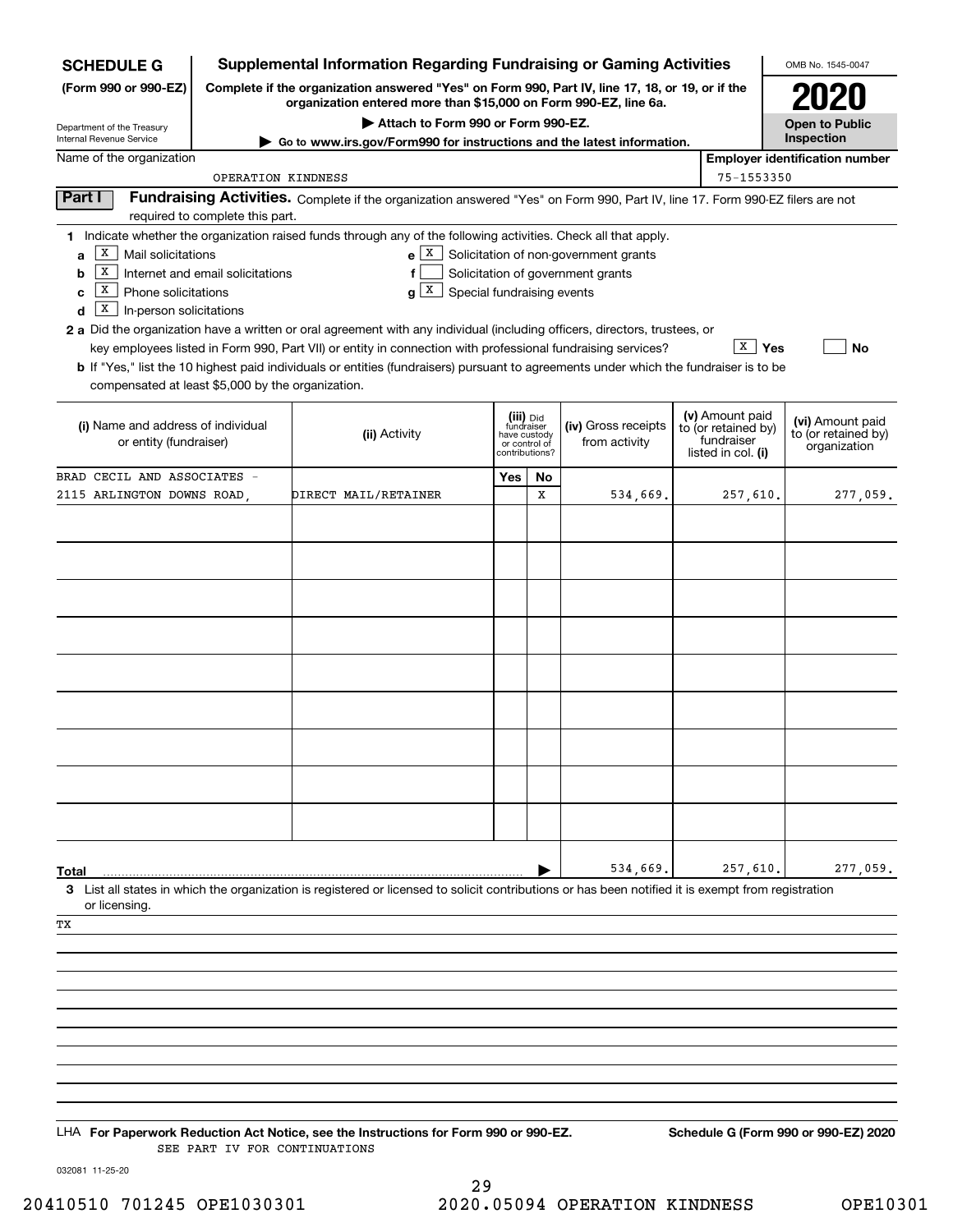### Schedule G (Form 990 or 990-EZ) 2020 Page OPERATION KINDNESS 75-1553350

**Part II** | Fundraising Events. Complete if the organization answered "Yes" on Form 990, Part IV, line 18, or reported more than \$15,000 of fundraising event contributions and gross income on Form 990-EZ, lines 1 and 6b. List events with gross receipts greater than \$5,000.

|                 |              |                                                                                                          | (a) Event $#1$<br>lccc | $(b)$ Event #2<br>HOPE GALA                      | (c) Other events<br>$\mathbf{1}$ | (d) Total events<br>(add col. (a) through<br>col. (c)   |
|-----------------|--------------|----------------------------------------------------------------------------------------------------------|------------------------|--------------------------------------------------|----------------------------------|---------------------------------------------------------|
|                 |              |                                                                                                          | (event type)           | (event type)                                     | (total number)                   |                                                         |
| Revenue         | 1.           |                                                                                                          | 424.049.               | 86,173.                                          | 19,053.                          | 529, 275.                                               |
|                 | $\mathbf{2}$ | Less: Contributions                                                                                      | 313,042.               | 50,647.                                          | 19,053.                          | 382,742.                                                |
|                 | 3            | Gross income (line 1 minus line 2)                                                                       | 111,007.               | 35,526.                                          |                                  | 146,533.                                                |
|                 | 4            |                                                                                                          |                        |                                                  |                                  |                                                         |
|                 | 5            |                                                                                                          | 80.182.                | 2,050.                                           |                                  | 82,232.                                                 |
| Direct Expenses | 6            |                                                                                                          | 12,472.                |                                                  |                                  | 12,472.                                                 |
|                 | 7            | Food and beverages                                                                                       |                        |                                                  |                                  |                                                         |
|                 | 8            |                                                                                                          |                        |                                                  |                                  |                                                         |
|                 | 9            |                                                                                                          | 43,395.                | 3.663.                                           |                                  | 47,058.                                                 |
|                 | 10           | Direct expense summary. Add lines 4 through 9 in column (d)                                              |                        | 141,762.                                         |                                  |                                                         |
|                 |              | 11 Net income summary. Subtract line 10 from line 3, column (d)                                          |                        |                                                  |                                  | 4,771.                                                  |
| Part III        |              | Gaming. Complete if the organization answered "Yes" on Form 990, Part IV, line 19, or reported more than |                        |                                                  |                                  |                                                         |
|                 |              | \$15,000 on Form 990-EZ, line 6a.                                                                        |                        |                                                  |                                  |                                                         |
| enue            |              |                                                                                                          | (a) Bingo              | (b) Pull tabs/instant<br>bingo/progressive bingo | (c) Other gaming                 | (d) Total gaming (add<br>$ col. (a)$ through col. $(c)$ |
|                 |              |                                                                                                          |                        |                                                  |                                  |                                                         |

|                 |   |                                                                          | (a) Bingo<br>bingo/progressive bingo |                                               | (c) Other gaming      | col. (a) through col. (c)) |
|-----------------|---|--------------------------------------------------------------------------|--------------------------------------|-----------------------------------------------|-----------------------|----------------------------|
| Revenue         |   |                                                                          |                                      |                                               |                       |                            |
|                 | 2 |                                                                          |                                      |                                               |                       |                            |
|                 | 3 |                                                                          |                                      |                                               |                       |                            |
| Direct Expenses | 4 |                                                                          |                                      |                                               |                       |                            |
|                 | 5 |                                                                          |                                      |                                               |                       |                            |
|                 | 6 |                                                                          | Yes $\qquad \qquad$<br>%<br>No       | %<br><b>No</b>                                | Yes $\_\_$<br>%<br>No |                            |
|                 | 7 | Direct expense summary. Add lines 2 through 5 in column (d)              |                                      |                                               |                       |                            |
|                 | 8 |                                                                          |                                      |                                               |                       |                            |
| 9               |   | Enter the state(s) in which the organization conducts gaming activities: |                                      | <u> 1989 - Andrea Andrew Maria (h. 1989).</u> |                       | Yes<br><b>No</b>           |
|                 |   |                                                                          |                                      |                                               |                       |                            |
|                 |   |                                                                          |                                      |                                               |                       | <b>No</b><br><b>Yes</b>    |
|                 |   |                                                                          |                                      |                                               |                       |                            |

032082 11-25-20

**Schedule G (Form 990 or 990-EZ) 2020**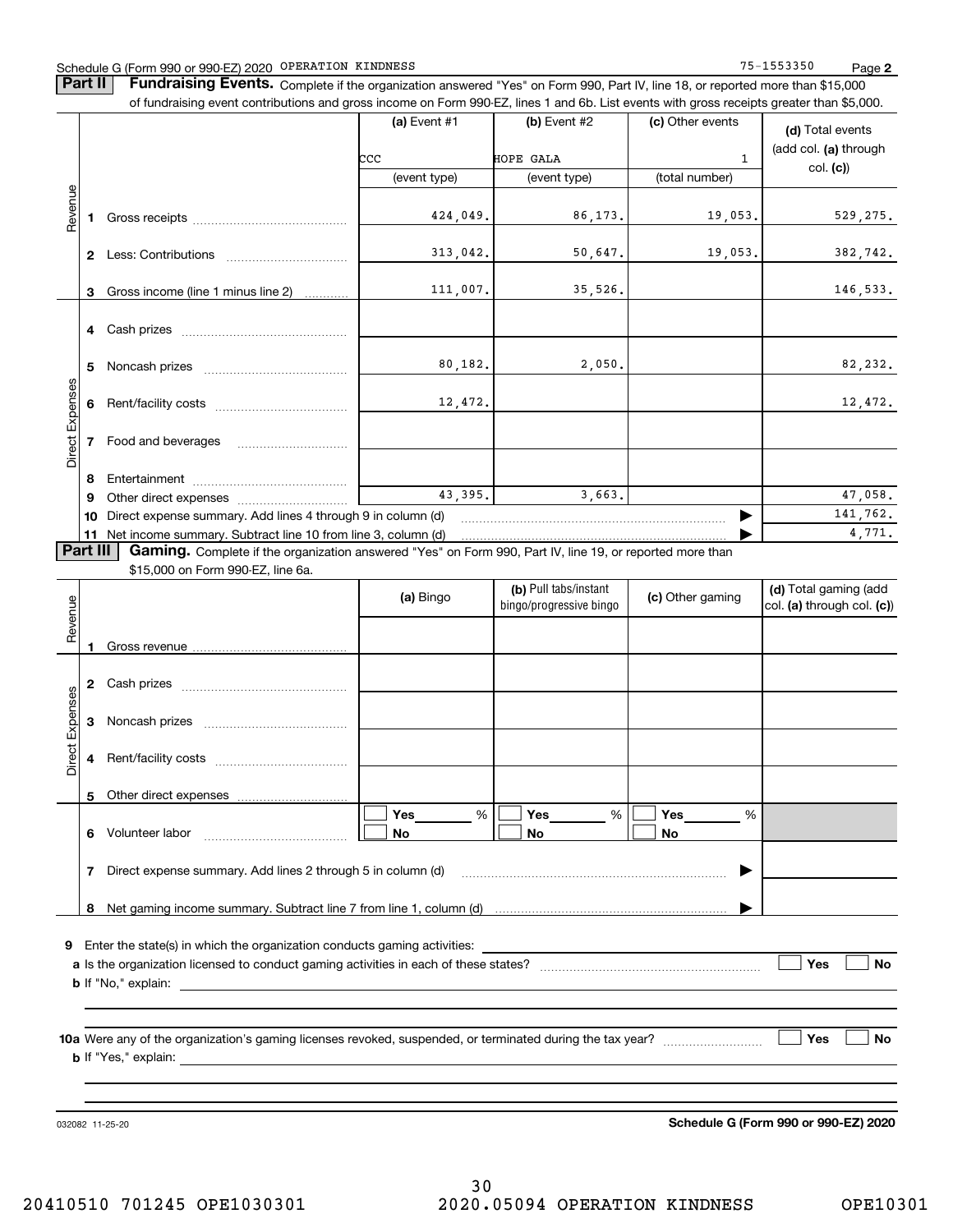| Schedule G (Form 990 or 990-EZ) 2020 OPERATION KINDNESS                                                                                                                                                                                               | 75-1553350      |     | Page 3                                             |
|-------------------------------------------------------------------------------------------------------------------------------------------------------------------------------------------------------------------------------------------------------|-----------------|-----|----------------------------------------------------|
|                                                                                                                                                                                                                                                       |                 | Yes | No                                                 |
| 12 Is the organization a grantor, beneficiary or trustee of a trust, or a member of a partnership or other entity formed                                                                                                                              |                 |     |                                                    |
| <b>13</b> Indicate the percentage of gaming activity conducted in:                                                                                                                                                                                    |                 | Yes | No                                                 |
|                                                                                                                                                                                                                                                       | 13а             |     | %                                                  |
| <b>b</b> An outside facility <b>contained an according to the contract of the contract of the contract of the contract of the contract of the contract of the contract of the contract of the contract of the contract of the contrac</b>             | 13 <sub>b</sub> |     | %                                                  |
| 14 Enter the name and address of the person who prepares the organization's gaming/special events books and records:                                                                                                                                  |                 |     |                                                    |
|                                                                                                                                                                                                                                                       |                 |     |                                                    |
|                                                                                                                                                                                                                                                       |                 |     |                                                    |
|                                                                                                                                                                                                                                                       |                 |     |                                                    |
|                                                                                                                                                                                                                                                       |                 | Yes | No                                                 |
|                                                                                                                                                                                                                                                       |                 |     |                                                    |
|                                                                                                                                                                                                                                                       |                 |     |                                                    |
| c If "Yes," enter name and address of the third party:                                                                                                                                                                                                |                 |     |                                                    |
| Name $\blacktriangleright$ $\bot$                                                                                                                                                                                                                     |                 |     |                                                    |
|                                                                                                                                                                                                                                                       |                 |     |                                                    |
| 16 Gaming manager information:                                                                                                                                                                                                                        |                 |     |                                                    |
|                                                                                                                                                                                                                                                       |                 |     |                                                    |
| $Name \rightarrow$                                                                                                                                                                                                                                    |                 |     |                                                    |
| Gaming manager compensation > \$                                                                                                                                                                                                                      |                 |     |                                                    |
|                                                                                                                                                                                                                                                       |                 |     |                                                    |
| $Description of services provided$ $\triangleright$                                                                                                                                                                                                   |                 |     |                                                    |
|                                                                                                                                                                                                                                                       |                 |     |                                                    |
| Director/officer<br>Employee<br>Independent contractor                                                                                                                                                                                                |                 |     |                                                    |
| <b>17</b> Mandatory distributions:                                                                                                                                                                                                                    |                 |     |                                                    |
| a Is the organization required under state law to make charitable distributions from the gaming proceeds to                                                                                                                                           |                 |     |                                                    |
| retain the state gaming license?                                                                                                                                                                                                                      |                 |     | $\boxed{\phantom{1}}$ Yes $\boxed{\phantom{1}}$ No |
| <b>b</b> Enter the amount of distributions required under state law to be distributed to other exempt organizations or spent in the                                                                                                                   |                 |     |                                                    |
| organization's own exempt activities during the tax year $\triangleright$ \$                                                                                                                                                                          |                 |     |                                                    |
| Part IV<br>Supplemental Information. Provide the explanations required by Part I, line 2b, columns (iii) and (v); and Part III, lines 9, 9b, 10b,<br>15b, 15c, 16, and 17b, as applicable. Also provide any additional information. See instructions. |                 |     |                                                    |
|                                                                                                                                                                                                                                                       |                 |     |                                                    |
| SCHEDULE G, PART I, LINE 2B, LIST OF TEN HIGHEST PAID FUNDRAISERS:                                                                                                                                                                                    |                 |     |                                                    |
|                                                                                                                                                                                                                                                       |                 |     |                                                    |
| (I) NAME OF FUNDRAISER: BRAD CECIL AND ASSOCIATES                                                                                                                                                                                                     |                 |     |                                                    |
| (I) ADDRESS OF FUNDRAISER: 2115 ARLINGTON DOWNS ROAD, ARLINGTON, TX 76011                                                                                                                                                                             |                 |     |                                                    |
|                                                                                                                                                                                                                                                       |                 |     |                                                    |
|                                                                                                                                                                                                                                                       |                 |     |                                                    |
|                                                                                                                                                                                                                                                       |                 |     |                                                    |
|                                                                                                                                                                                                                                                       |                 |     |                                                    |
|                                                                                                                                                                                                                                                       |                 |     |                                                    |
| Schedule G (Form 990 or 990-EZ) 2020<br>032083 11-25-20                                                                                                                                                                                               |                 |     |                                                    |
|                                                                                                                                                                                                                                                       |                 |     |                                                    |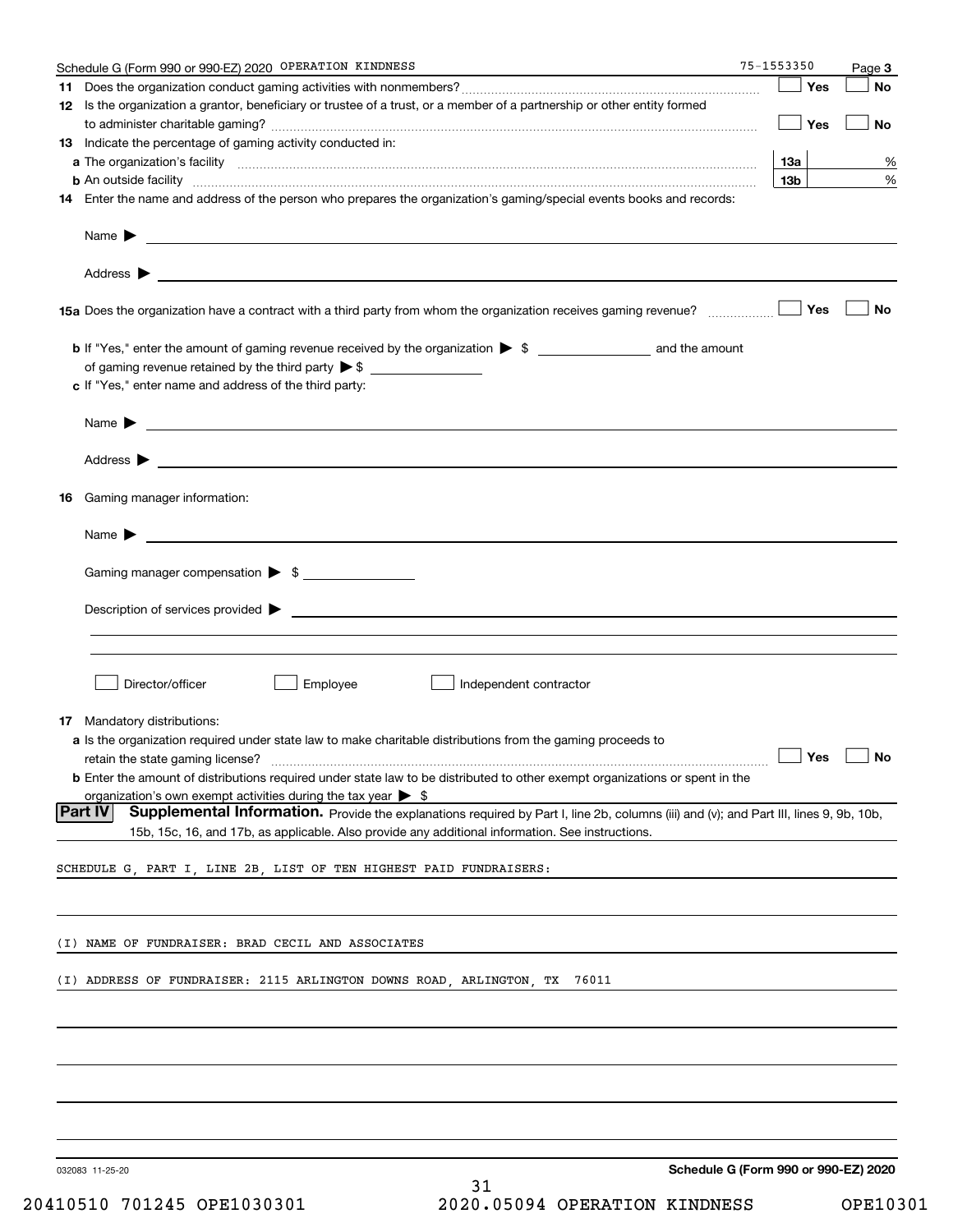*(continued)*

| Schedule G (Form 990 or 990-EZ) |
|---------------------------------|

032084 04-01-20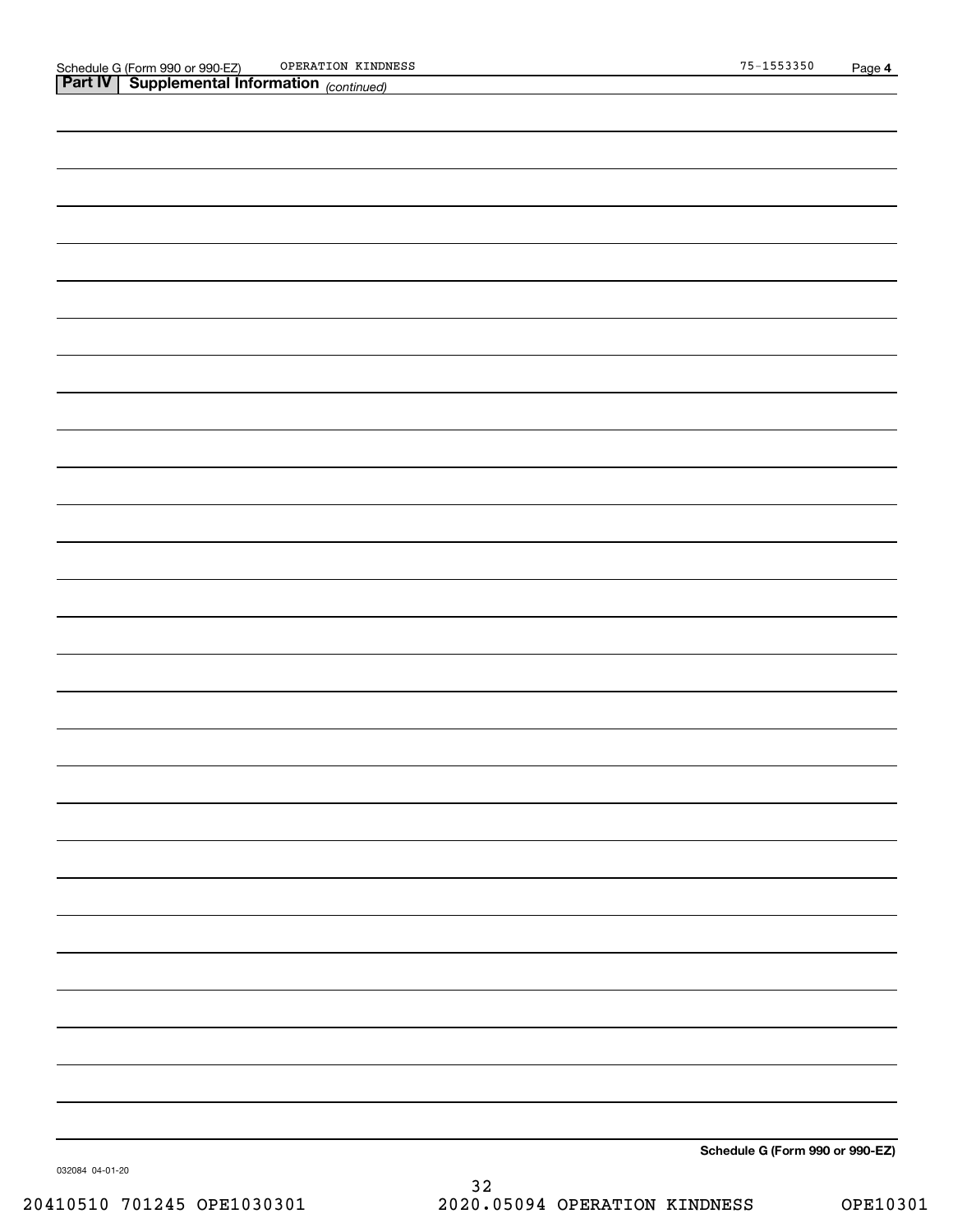| <b>SCHEDULE J</b> |                                         | <b>Compensation Information</b>                                                                                                                                                                                                          |                                       | OMB No. 1545-0047          |     |    |  |  |
|-------------------|-----------------------------------------|------------------------------------------------------------------------------------------------------------------------------------------------------------------------------------------------------------------------------------------|---------------------------------------|----------------------------|-----|----|--|--|
|                   | (Form 990)                              | For certain Officers, Directors, Trustees, Key Employees, and Highest                                                                                                                                                                    |                                       |                            |     |    |  |  |
|                   |                                         | <b>Compensated Employees</b>                                                                                                                                                                                                             |                                       | 2020                       |     |    |  |  |
|                   | Department of the Treasury              | Complete if the organization answered "Yes" on Form 990, Part IV, line 23.<br>Attach to Form 990.                                                                                                                                        |                                       | <b>Open to Public</b>      |     |    |  |  |
|                   | Internal Revenue Service                | ► Go to www.irs.gov/Form990 for instructions and the latest information.                                                                                                                                                                 |                                       | Inspection                 |     |    |  |  |
|                   | Name of the organization                |                                                                                                                                                                                                                                          | <b>Employer identification number</b> |                            |     |    |  |  |
|                   |                                         | OPERATION KINDNESS                                                                                                                                                                                                                       |                                       | 75-1553350                 |     |    |  |  |
|                   | Part I                                  | <b>Questions Regarding Compensation</b>                                                                                                                                                                                                  |                                       |                            |     |    |  |  |
|                   |                                         |                                                                                                                                                                                                                                          |                                       |                            | Yes | No |  |  |
|                   |                                         | <b>1a</b> Check the appropriate box(es) if the organization provided any of the following to or for a person listed on Form 990,                                                                                                         |                                       |                            |     |    |  |  |
|                   |                                         | Part VII, Section A, line 1a. Complete Part III to provide any relevant information regarding these items.                                                                                                                               |                                       |                            |     |    |  |  |
|                   | First-class or charter travel           | Housing allowance or residence for personal use                                                                                                                                                                                          |                                       |                            |     |    |  |  |
|                   | Travel for companions                   | Payments for business use of personal residence                                                                                                                                                                                          |                                       |                            |     |    |  |  |
|                   |                                         | Tax indemnification and gross-up payments<br>Health or social club dues or initiation fees                                                                                                                                               |                                       |                            |     |    |  |  |
|                   |                                         | Discretionary spending account<br>Personal services (such as maid, chauffeur, chef)                                                                                                                                                      |                                       |                            |     |    |  |  |
|                   |                                         |                                                                                                                                                                                                                                          |                                       |                            |     |    |  |  |
|                   |                                         | <b>b</b> If any of the boxes on line 1a are checked, did the organization follow a written policy regarding payment or                                                                                                                   |                                       |                            |     |    |  |  |
|                   |                                         |                                                                                                                                                                                                                                          |                                       | 1b                         |     |    |  |  |
| 2                 |                                         | Did the organization require substantiation prior to reimbursing or allowing expenses incurred by all directors,                                                                                                                         |                                       |                            |     |    |  |  |
|                   |                                         |                                                                                                                                                                                                                                          |                                       | $\mathbf{2}$               |     |    |  |  |
| З                 |                                         |                                                                                                                                                                                                                                          |                                       |                            |     |    |  |  |
|                   |                                         | Indicate which, if any, of the following the organization used to establish the compensation of the organization's<br>CEO/Executive Director. Check all that apply. Do not check any boxes for methods used by a related organization to |                                       |                            |     |    |  |  |
|                   |                                         | establish compensation of the CEO/Executive Director, but explain in Part III.                                                                                                                                                           |                                       |                            |     |    |  |  |
|                   | Compensation committee                  | Written employment contract                                                                                                                                                                                                              |                                       |                            |     |    |  |  |
|                   |                                         | Compensation survey or study<br>Independent compensation consultant                                                                                                                                                                      |                                       |                            |     |    |  |  |
|                   |                                         | X  <br>Approval by the board or compensation committee<br>Form 990 of other organizations                                                                                                                                                |                                       |                            |     |    |  |  |
|                   |                                         |                                                                                                                                                                                                                                          |                                       |                            |     |    |  |  |
| 4                 |                                         | During the year, did any person listed on Form 990, Part VII, Section A, line 1a, with respect to the filing                                                                                                                             |                                       |                            |     |    |  |  |
|                   | organization or a related organization: |                                                                                                                                                                                                                                          |                                       |                            |     |    |  |  |
| а                 |                                         | Receive a severance payment or change-of-control payment?                                                                                                                                                                                |                                       | 4a                         |     | Χ  |  |  |
| b                 |                                         | Participate in or receive payment from a supplemental nonqualified retirement plan?                                                                                                                                                      |                                       | 4b                         |     | х  |  |  |
| с                 |                                         | Participate in or receive payment from an equity-based compensation arrangement?                                                                                                                                                         |                                       | 4c                         |     | X  |  |  |
|                   |                                         | If "Yes" to any of lines 4a-c, list the persons and provide the applicable amounts for each item in Part III.                                                                                                                            |                                       |                            |     |    |  |  |
|                   |                                         |                                                                                                                                                                                                                                          |                                       |                            |     |    |  |  |
|                   |                                         | Only section 501(c)(3), 501(c)(4), and 501(c)(29) organizations must complete lines 5-9.                                                                                                                                                 |                                       |                            |     |    |  |  |
|                   |                                         | For persons listed on Form 990, Part VII, Section A, line 1a, did the organization pay or accrue any compensation                                                                                                                        |                                       |                            |     |    |  |  |
|                   | contingent on the revenues of:          |                                                                                                                                                                                                                                          |                                       |                            |     |    |  |  |
|                   |                                         |                                                                                                                                                                                                                                          |                                       | 5a                         |     | Χ  |  |  |
|                   |                                         |                                                                                                                                                                                                                                          |                                       | 5b                         |     | х  |  |  |
|                   |                                         | If "Yes" on line 5a or 5b, describe in Part III.                                                                                                                                                                                         |                                       |                            |     |    |  |  |
|                   |                                         | 6 For persons listed on Form 990, Part VII, Section A, line 1a, did the organization pay or accrue any compensation                                                                                                                      |                                       |                            |     |    |  |  |
|                   | contingent on the net earnings of:      |                                                                                                                                                                                                                                          |                                       |                            |     |    |  |  |
|                   |                                         |                                                                                                                                                                                                                                          |                                       | 6a                         |     | Χ  |  |  |
|                   |                                         |                                                                                                                                                                                                                                          |                                       | 6b                         |     | х  |  |  |
|                   |                                         | If "Yes" on line 6a or 6b, describe in Part III.                                                                                                                                                                                         |                                       |                            |     |    |  |  |
|                   |                                         | 7 For persons listed on Form 990, Part VII, Section A, line 1a, did the organization provide any nonfixed payments                                                                                                                       |                                       |                            |     |    |  |  |
|                   |                                         |                                                                                                                                                                                                                                          |                                       | $\overline{7}$             |     | х  |  |  |
|                   |                                         | 8 Were any amounts reported on Form 990, Part VII, paid or accrued pursuant to a contract that was subject to the                                                                                                                        |                                       |                            |     |    |  |  |
|                   |                                         | initial contract exception described in Regulations section 53.4958-4(a)(3)? If "Yes," describe in Part III                                                                                                                              |                                       | 8                          |     | х  |  |  |
| 9                 |                                         | If "Yes" on line 8, did the organization also follow the rebuttable presumption procedure described in                                                                                                                                   |                                       |                            |     |    |  |  |
|                   |                                         |                                                                                                                                                                                                                                          |                                       | 9                          |     |    |  |  |
|                   |                                         | LHA For Paperwork Reduction Act Notice, see the Instructions for Form 990.                                                                                                                                                               |                                       | Schedule J (Form 990) 2020 |     |    |  |  |

032111 12-07-20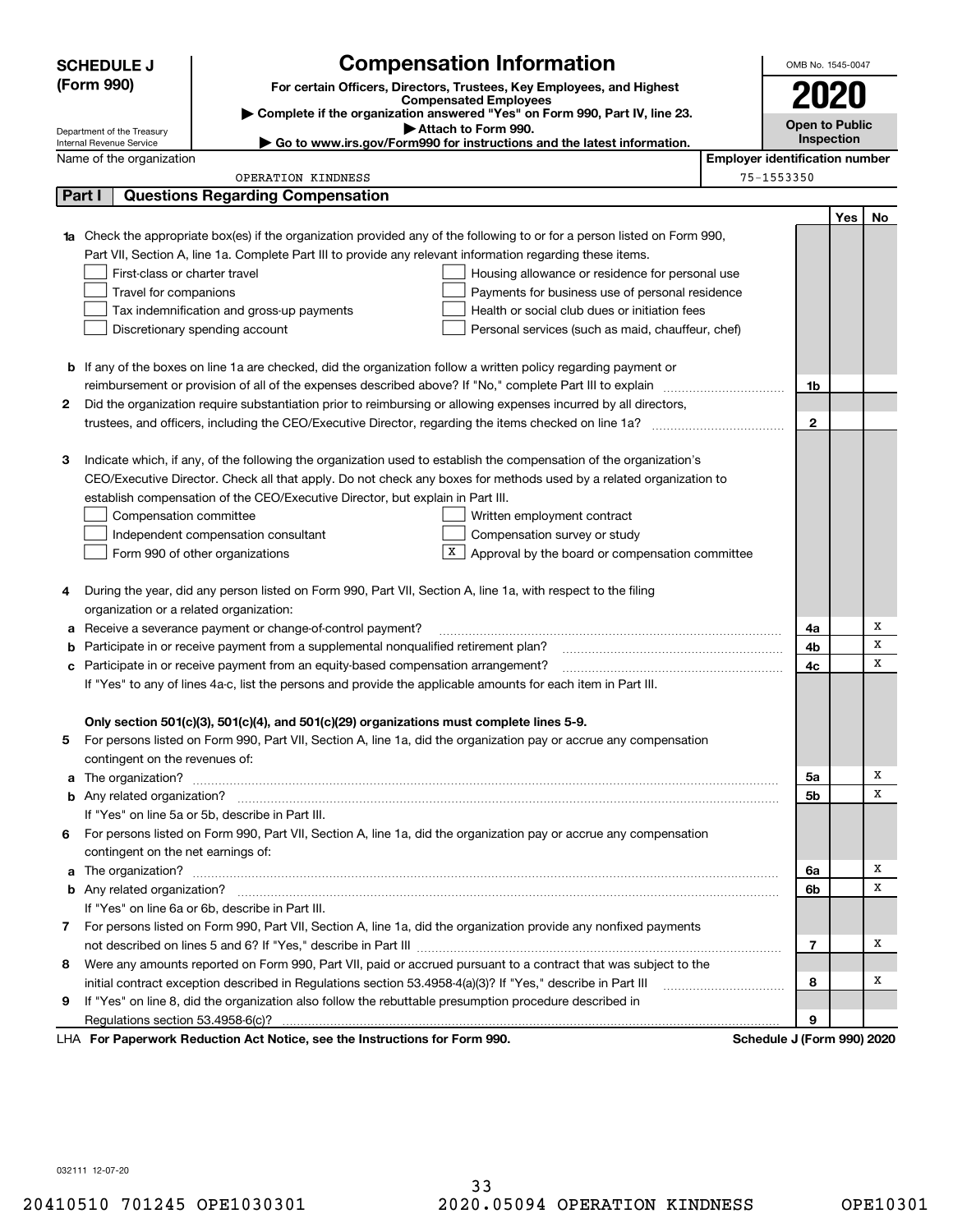## **Part II Officers, Directors, Trustees, Key Employees, and Highest Compensated Employees.**  Schedule J (Form 990) 2020 Page Use duplicate copies if additional space is needed.

For each individual whose compensation must be reported on Schedule J, report compensation from the organization on row (i) and from related organizations, described in the instructions, on row (ii). Do not list any individuals that aren't listed on Form 990, Part VII.

**Note:**  The sum of columns (B)(i)-(iii) for each listed individual must equal the total amount of Form 990, Part VII, Section A, line 1a, applicable column (D) and (E) amounts for that individual.

|                    |                          | (B) Breakdown of W-2 and/or 1099-MISC compensation |                                           | (C) Retirement and<br>other deferred | (D) Nontaxable<br>benefits | (E) Total of columns<br>$(B)(i)$ - $(D)$ | (F) Compensation<br>in column (B)         |  |
|--------------------|--------------------------|----------------------------------------------------|-------------------------------------------|--------------------------------------|----------------------------|------------------------------------------|-------------------------------------------|--|
| (A) Name and Title | (i) Base<br>compensation | (ii) Bonus &<br>incentive<br>compensation          | (iii) Other<br>reportable<br>compensation | compensation                         |                            |                                          | reported as deferred<br>on prior Form 990 |  |
| (i)                |                          |                                                    |                                           |                                      |                            |                                          |                                           |  |
| <u>(ii)</u>        |                          |                                                    |                                           |                                      |                            |                                          |                                           |  |
| (i)                |                          |                                                    |                                           |                                      |                            |                                          |                                           |  |
| <u>(ii)</u>        |                          |                                                    |                                           |                                      |                            |                                          |                                           |  |
| (i)                |                          |                                                    |                                           |                                      |                            |                                          |                                           |  |
| <u>(ii)</u>        |                          |                                                    |                                           |                                      |                            |                                          |                                           |  |
| (i)                |                          |                                                    |                                           |                                      |                            |                                          |                                           |  |
| <u>(ii)</u>        |                          |                                                    |                                           |                                      |                            |                                          |                                           |  |
| (i)                |                          |                                                    |                                           |                                      |                            |                                          |                                           |  |
| <u>(ii)</u>        |                          |                                                    |                                           |                                      |                            |                                          |                                           |  |
| (i)                |                          |                                                    |                                           |                                      |                            |                                          |                                           |  |
| <u>(ii)</u>        |                          |                                                    |                                           |                                      |                            |                                          |                                           |  |
| (i)                |                          |                                                    |                                           |                                      |                            |                                          |                                           |  |
| <u>(ii)</u>        |                          |                                                    |                                           |                                      |                            |                                          |                                           |  |
| (i)                |                          |                                                    |                                           |                                      |                            |                                          |                                           |  |
| <u>(ii)</u>        |                          |                                                    |                                           |                                      |                            |                                          |                                           |  |
| (i)                |                          |                                                    |                                           |                                      |                            |                                          |                                           |  |
| <u>(ii)</u>        |                          |                                                    |                                           |                                      |                            |                                          |                                           |  |
| (i)                |                          |                                                    |                                           |                                      |                            |                                          |                                           |  |
| <u>(ii)</u>        |                          |                                                    |                                           |                                      |                            |                                          |                                           |  |
| (i)                |                          |                                                    |                                           |                                      |                            |                                          |                                           |  |
| <u>(ii)</u>        |                          |                                                    |                                           |                                      |                            |                                          |                                           |  |
| (i)                |                          |                                                    |                                           |                                      |                            |                                          |                                           |  |
| <u>(ii)</u>        |                          |                                                    |                                           |                                      |                            |                                          |                                           |  |
| (i)                |                          |                                                    |                                           |                                      |                            |                                          |                                           |  |
| <u>(ii)</u>        |                          |                                                    |                                           |                                      |                            |                                          |                                           |  |
| (i)                |                          |                                                    |                                           |                                      |                            |                                          |                                           |  |
| <u>(ii)</u>        |                          |                                                    |                                           |                                      |                            |                                          |                                           |  |
| (i)                |                          |                                                    |                                           |                                      |                            |                                          |                                           |  |
| <u>(ii)</u>        |                          |                                                    |                                           |                                      |                            |                                          |                                           |  |
| (i)                |                          |                                                    |                                           |                                      |                            |                                          |                                           |  |
| (ii)               |                          |                                                    |                                           |                                      |                            |                                          |                                           |  |

**Schedule J (Form 990) 2020**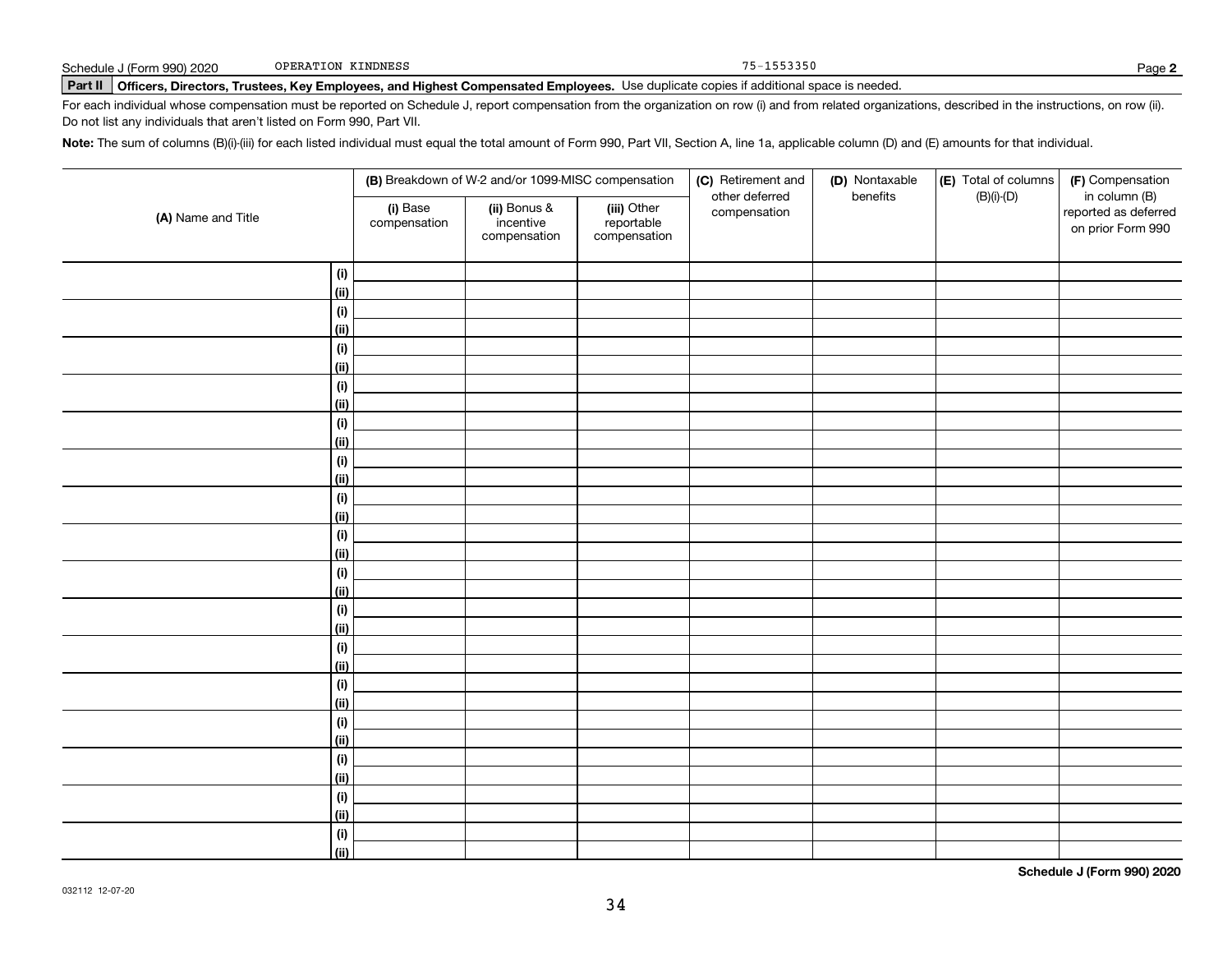#### **Part III Supplemental Information**

Schedule J (Form 990) 2020 OPERATION KINDNESS<br>Part III Supplemental Information<br>Provide the information, explanation, or descriptions required for Part I, lines 1a, 1b, 3, 4a, 4b, 4c, 5a, 5b, 6a, 6b, 7, and 8, and for Part

PART I, LINE 3:

THE BOARD OF DIRECTORS DETERMINE COMPENSATION OF THE ORGANIZATION'S

EXECUTIVE DIRECTOR THROUGH A DETAILED PROCESS OF LOOKING AT COMPARABILITY

DATA, ETC. THE BOARD OF DIRECTORS SHALL MEET ANNUALLY TO REVIEW AND APPROVE

THE COMPENSATIONS. THERE ARE NO KEY EMPLOYEES WITH THE ORGANIZATION YET

THUS NO PROCESS HAS BEEN IMPLEMENTED FOR DETERMINING COMPENSATION OF THE

ORGANIZATION'S KEY EMPLOYEES.

**Schedule J (Form 990) 2020**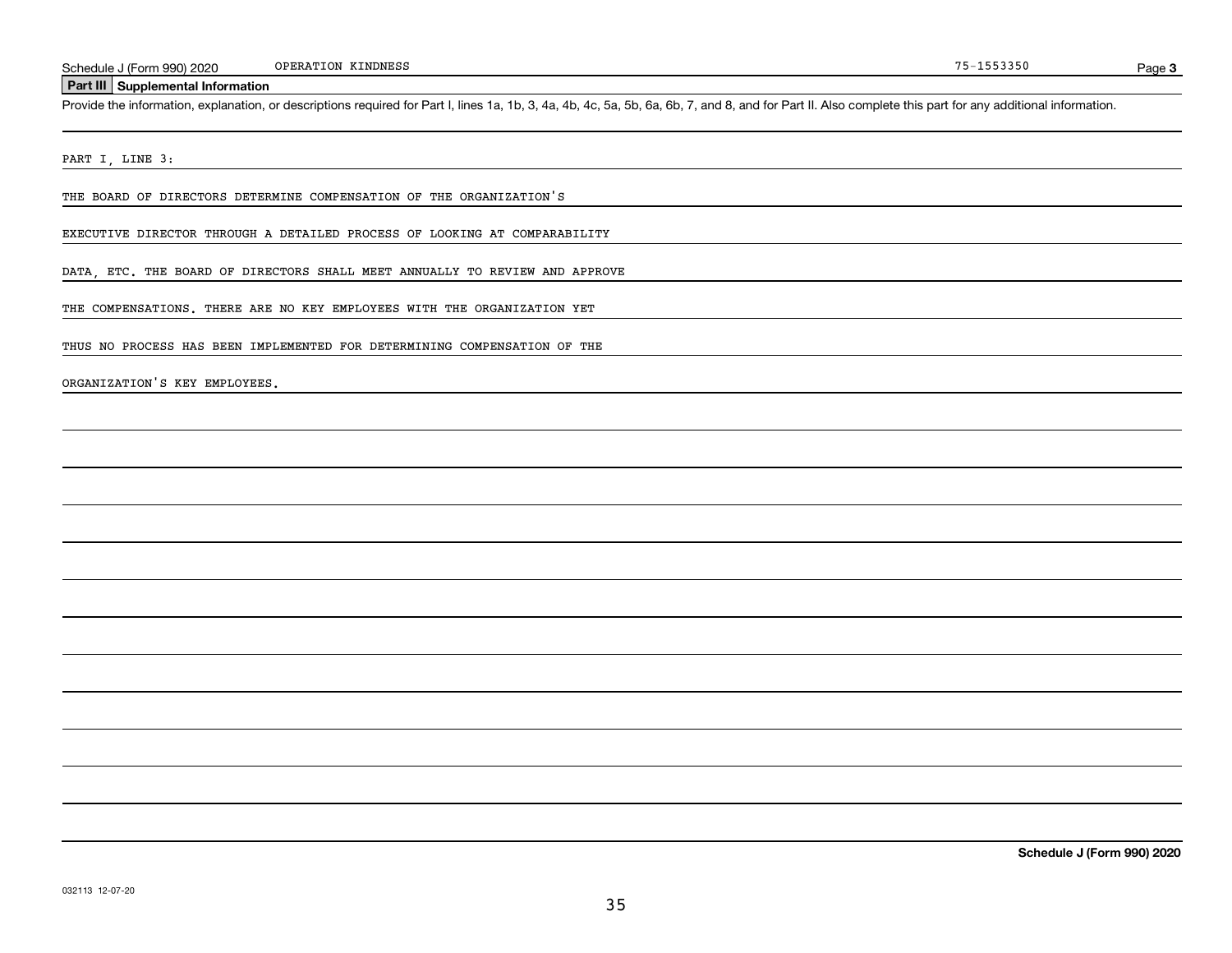## **SCHEDULE M (Form 990)**

## **Noncash Contributions**

OMB No. 1545-0047

| Department of the Treasury |
|----------------------------|
| Internal Revenue Service   |

**Complete if the organizations answered "Yes" on Form 990, Part IV, lines 29 or 30.** <sup>J</sup>**2020 Attach to Form 990.** J

**Open to Public Inspection**

| Name of the organization |  |
|--------------------------|--|
|--------------------------|--|

 **Go to www.irs.gov/Form990 for instructions and the latest information.** J

| <b>Employer identification number</b> |
|---------------------------------------|
| 75-1553350                            |

OPERATION KINDNESS

| Part I | <b>Types of Property</b>                                                                                                       |                               |                                      |                                                    |                                                              |     |     |    |
|--------|--------------------------------------------------------------------------------------------------------------------------------|-------------------------------|--------------------------------------|----------------------------------------------------|--------------------------------------------------------------|-----|-----|----|
|        |                                                                                                                                | (a)<br>Check if<br>applicable | (b)<br>Number of<br>contributions or | (c)<br>Noncash contribution<br>amounts reported on | (d)<br>Method of determining<br>noncash contribution amounts |     |     |    |
|        |                                                                                                                                |                               |                                      | items contributed Form 990, Part VIII, line 1g     |                                                              |     |     |    |
| 1      |                                                                                                                                |                               |                                      |                                                    |                                                              |     |     |    |
| 2      |                                                                                                                                |                               |                                      |                                                    |                                                              |     |     |    |
| 3      | Art - Fractional interests                                                                                                     |                               |                                      |                                                    |                                                              |     |     |    |
| 4      | Books and publications                                                                                                         |                               |                                      |                                                    |                                                              |     |     |    |
| 5      | Clothing and household goods                                                                                                   |                               |                                      |                                                    |                                                              |     |     |    |
| 6      |                                                                                                                                |                               |                                      |                                                    |                                                              |     |     |    |
| 7      |                                                                                                                                |                               |                                      |                                                    |                                                              |     |     |    |
| 8      | Intellectual property                                                                                                          |                               |                                      |                                                    |                                                              |     |     |    |
| 9      |                                                                                                                                | X                             | 4                                    |                                                    | 55,235. FAIR MARKET VALUE                                    |     |     |    |
| 10     | Securities - Closely held stock                                                                                                |                               |                                      |                                                    |                                                              |     |     |    |
| 11     | Securities - Partnership, LLC, or                                                                                              |                               |                                      |                                                    |                                                              |     |     |    |
|        | trust interests                                                                                                                |                               |                                      |                                                    |                                                              |     |     |    |
| 12     | Securities - Miscellaneous                                                                                                     |                               |                                      |                                                    |                                                              |     |     |    |
| 13     | Qualified conservation contribution -                                                                                          |                               |                                      |                                                    |                                                              |     |     |    |
|        | Historic structures                                                                                                            |                               |                                      |                                                    |                                                              |     |     |    |
| 14     | Qualified conservation contribution - Other                                                                                    |                               |                                      |                                                    |                                                              |     |     |    |
| 15     | Real estate - Residential                                                                                                      |                               |                                      |                                                    |                                                              |     |     |    |
| 16     | Real estate - Commercial                                                                                                       |                               |                                      |                                                    |                                                              |     |     |    |
| 17     |                                                                                                                                |                               |                                      |                                                    |                                                              |     |     |    |
| 18     |                                                                                                                                |                               |                                      |                                                    |                                                              |     |     |    |
| 19     |                                                                                                                                | X                             | 103                                  |                                                    | 26,642. FAIR MARKET VALUE                                    |     |     |    |
| 20     | Drugs and medical supplies                                                                                                     | $\mathbf{x}$                  | 23                                   |                                                    | 7,280. FAIR MARKET VALUE                                     |     |     |    |
| 21     |                                                                                                                                |                               |                                      |                                                    |                                                              |     |     |    |
| 22     |                                                                                                                                |                               |                                      |                                                    |                                                              |     |     |    |
| 23     |                                                                                                                                |                               |                                      |                                                    |                                                              |     |     |    |
| 24     | Archeological artifacts                                                                                                        |                               |                                      |                                                    |                                                              |     |     |    |
| 25     | SPECIAL EVENT<br>Other $\blacktriangleright$                                                                                   | x                             | 95                                   |                                                    | 82, 232. FAIR MARKET VALUE                                   |     |     |    |
| 26     | PET & KENNEL<br>Other $\blacktriangleright$                                                                                    | X                             | 136                                  |                                                    | 26,423. FAIR MARKET VALUE                                    |     |     |    |
| 27     | OFFICE SUPPLI<br>Other $\blacktriangleright$                                                                                   | X                             | 5                                    |                                                    | 772. FAIR MARKET VALUE                                       |     |     |    |
| 28     | GIFT CARDS<br>Other $\blacktriangleright$                                                                                      | X                             | 3                                    |                                                    | 200. FAIR MARKET VALUE                                       |     |     |    |
| 29     | Number of Forms 8283 received by the organization during the tax year for contributions                                        |                               |                                      |                                                    |                                                              |     |     |    |
|        | for which the organization completed Form 8283, Part V, Donee Acknowledgement                                                  |                               |                                      | 29                                                 |                                                              |     | 0   |    |
|        |                                                                                                                                |                               |                                      |                                                    |                                                              |     | Yes | No |
|        | 30a During the year, did the organization receive by contribution any property reported in Part I, lines 1 through 28, that it |                               |                                      |                                                    |                                                              |     |     |    |
|        | must hold for at least three years from the date of the initial contribution, and which isn't required to be used for          |                               |                                      |                                                    |                                                              |     |     |    |
|        | exempt purposes for the entire holding period?                                                                                 |                               |                                      |                                                    |                                                              | 30a |     | х  |
| b      | If "Yes," describe the arrangement in Part II.                                                                                 |                               |                                      |                                                    |                                                              |     |     |    |
| 31     | Does the organization have a gift acceptance policy that requires the review of any nonstandard contributions?                 |                               |                                      |                                                    |                                                              | 31  | Х   |    |
|        | 32a Does the organization hire or use third parties or related organizations to solicit, process, or sell noncash              |                               |                                      |                                                    |                                                              |     |     |    |
|        | contributions?                                                                                                                 |                               |                                      |                                                    |                                                              | 32a | Х   |    |
| b      | If "Yes," describe in Part II.                                                                                                 |                               |                                      |                                                    |                                                              |     |     |    |
| 33     | If the organization didn't report an amount in column (c) for a type of property for which column (a) is checked,              |                               |                                      |                                                    |                                                              |     |     |    |
|        | describe in Part II.                                                                                                           |                               |                                      |                                                    |                                                              |     |     |    |

For Paperwork Reduction Act Notice, see the Instructions for Form 990. **Schedule M (Form 990) 2020** LHA

032141 11-23-20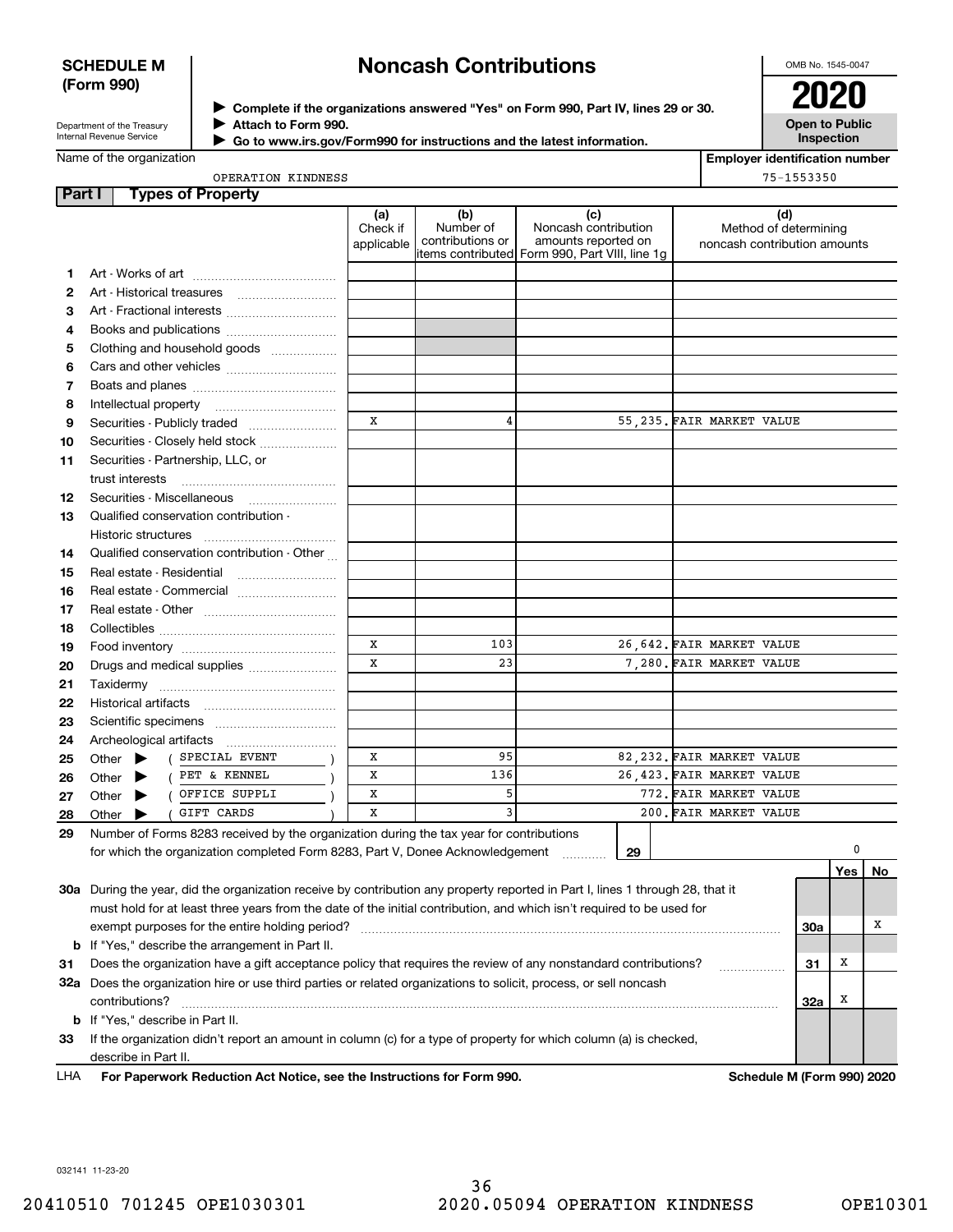| Schedule M (Form 990) 2020 | KINDNESS<br>OPERATION | 1553350<br>- -<br>$\cdot$ .<br>Page<br>. |  |
|----------------------------|-----------------------|------------------------------------------|--|
|----------------------------|-----------------------|------------------------------------------|--|

Part II | Supplemental Information. Provide the information required by Part I, lines 30b, 32b, and 33, and whether the organization is reporting in Part I, column (b), the number of contributions, the number of items received, or a combination of both. Also complete this part for any additional information.

SCHEDULE M, PART I, COLUMN (B):

THIS NUMBER REFLECTS THE NUMBER OF CONTRIBUTIONS, NOT THE NUMBER OF

CONTRIBUTORS.

SCHEDULE M, LINE 32B:

WE HAVE AN ARRANGEMENT WITH A THRIFT STORE THAT SOLICITS DONATIONS OF

CLOTHING, HOUSEHOLD GOODS, ETC. AND THEY PAY US BY THE POUND FOR THOSE

ITEMS. THIS IS ALSO WHERE WE SEND ANY GOODS DONATED THAT ARE

NON-STANDARD CONTRIBUTIONS.

**Schedule M (Form 990) 2020**

032142 11-23-20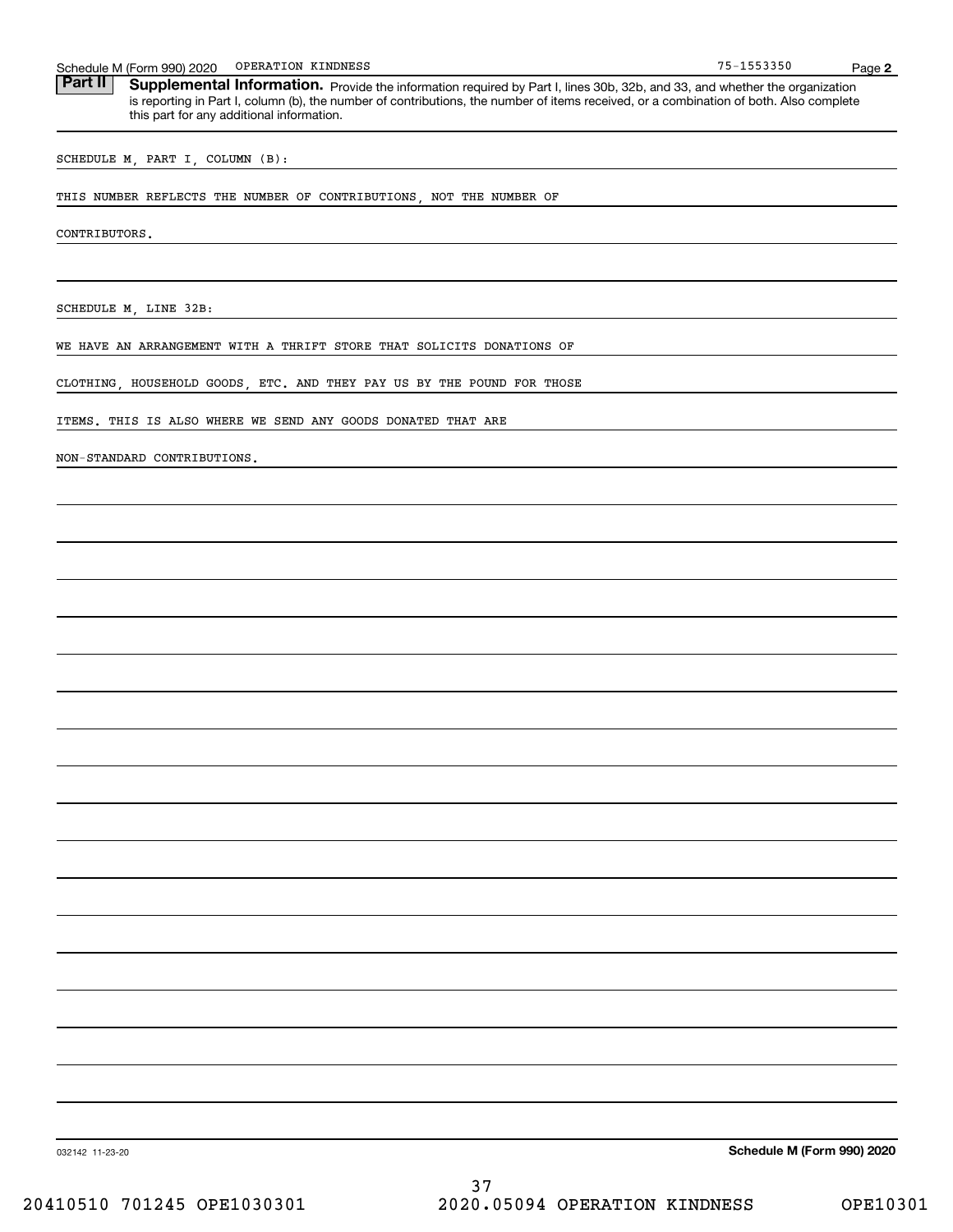Internal Revenue Service

Department of the Treasury **(Form 990 or 990-EZ)**

Name of the organization

## **SCHEDULE O Supplemental Information to Form 990 or 990-EZ**

**Complete to provide information for responses to specific questions on Form 990 or 990-EZ or to provide any additional information. | Attach to Form 990 or 990-EZ. | Go to www.irs.gov/Form990 for the latest information.**



**Employer identification number**

OPERATION KINDNESS 75-1553350

FORM 990, PART I, LINE 1, DESCRIPTION OF ORGANIZATION MISSION:

THEY ARE ADOPTED INTO LOVING HOMES AND TO BE A LEADER IN OUR COMMUNITY

BY PROMOTING HUMANE VALUES THROUGH EDUCATION AND AWARENESS.

FORM 990, PART VI, SECTION B, LINE 11B:

THE FORM 990 IS SUBMITTED TO THE AUDIT COMMITTEE FOR COMMENT AND REVIEW

PRIOR TO A COMPLETE COPY BEING DISTRIBUTED TO ALL MEMBERS OF THE BOARD.

FORM 990, PART VI, SECTION B, LINE 12C:

THE ORGANIZATION REQUIRES ALL BOARD MEMBERS OR BOARD COMMITTEE MEMBERS TO

SIGN CONFLICT OF INTEREST POLICY STATEMENT. BOARD MEMBERS ARE EXPECTED TO

UNDERSTAND THAT THEY HAVE AN OBLIGATION AND FIDUCIARY DUTY TO ACT IN THE

BEST INTERESTS OF OPERATION KINDNESS. BOARD MEMBERS ARE REQUIRED TO

DISCLOSE ANY POTENTIAL CONFLICTS OF INTERESTS TO THE SECRETARY. ANY MATTER

OF QUESTION OR INTERPRETATION THAT ARISES RELATING TO THIS POLICY SHOULD BE

REFERRED TO THE BOARD BYLAWS AND/OR TO THE BOARD FOR A DECISION, WHERE

APPROPRIATE.

FORM 990, PART VI, SECTION B, LINE 15A:

THE BOARD OF DIRECTORS DETERMINE COMPENSATION OF THE ORGANIZATION'S

EXECUTIVE DIRECTOR THROUGH A DETAILED PROCESS OF LOOKING AT COMPARABILITY

DATA, ETC. THE BOARD OF DIRECTORS SHALL MEET ANNUALLY TO REVIEW AND APPROVE

THE COMPENSATIONS. THERE ARE NO KEY EMPLOYEES WITH THE ORGANIZATION YET

THUS NO PROCESS HAS BEEN IMPLEMENTED FOR DETERMINING COMPENSATION OF THE

ORGANIZATION'S KEY EMPLOYEES.

032211 11-20-20 LHA For Paperwork Reduction Act Notice, see the Instructions for Form 990 or 990-EZ. Schedule O (Form 990 or 990-EZ) 2020

38 20410510 701245 OPE1030301 2020.05094 OPERATION KINDNESS OPE10301